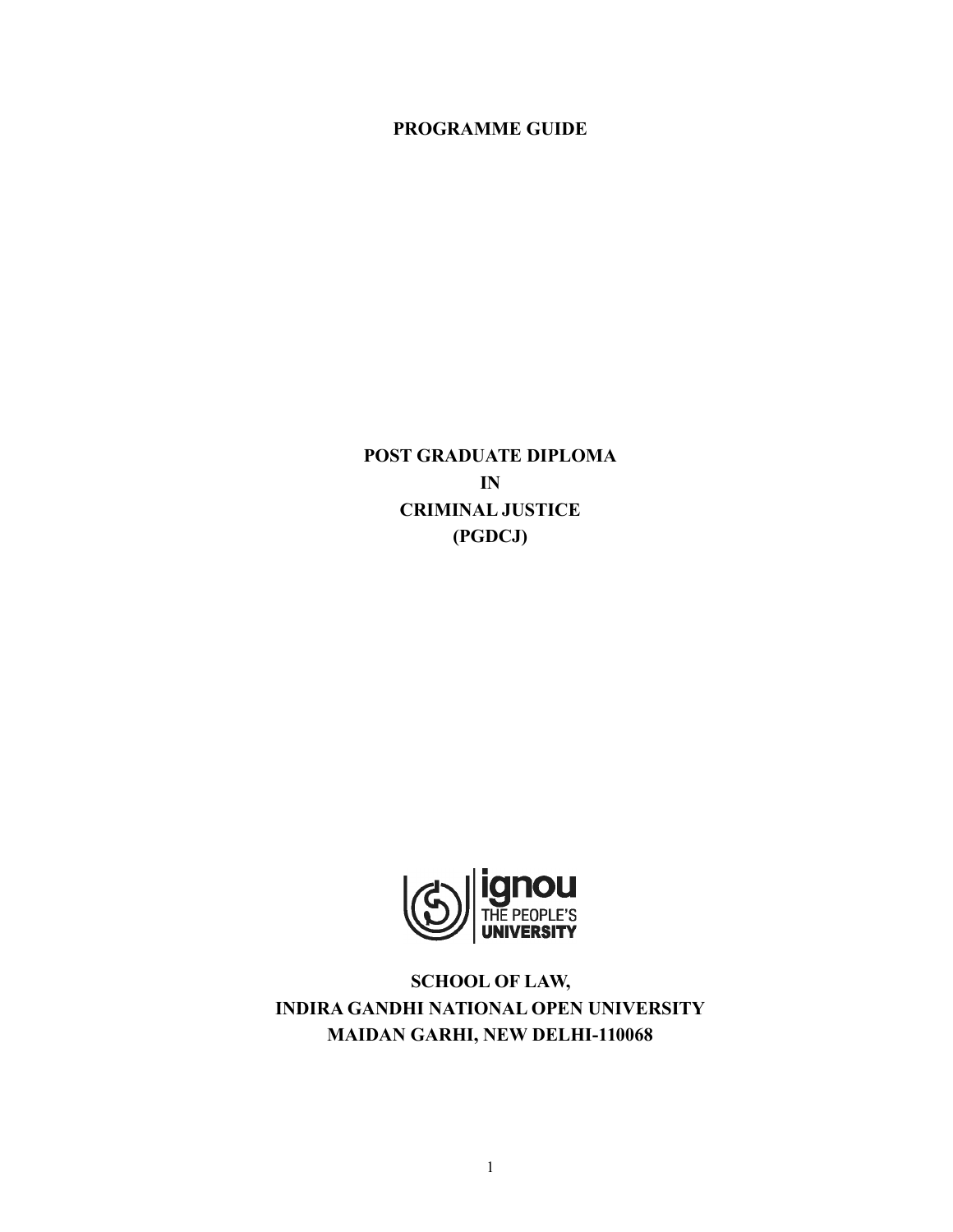#### **PROGRAMME GUIDE PREPARATION**

**Dr. Mansi Sharma Programme Coordinator, School of Law IGNOU, New Delhi**

# **MATERIAL PRODUCTION**

**Mr. Yashpal Section Officer (Pub.), MPDD IGNOU, New Delhi**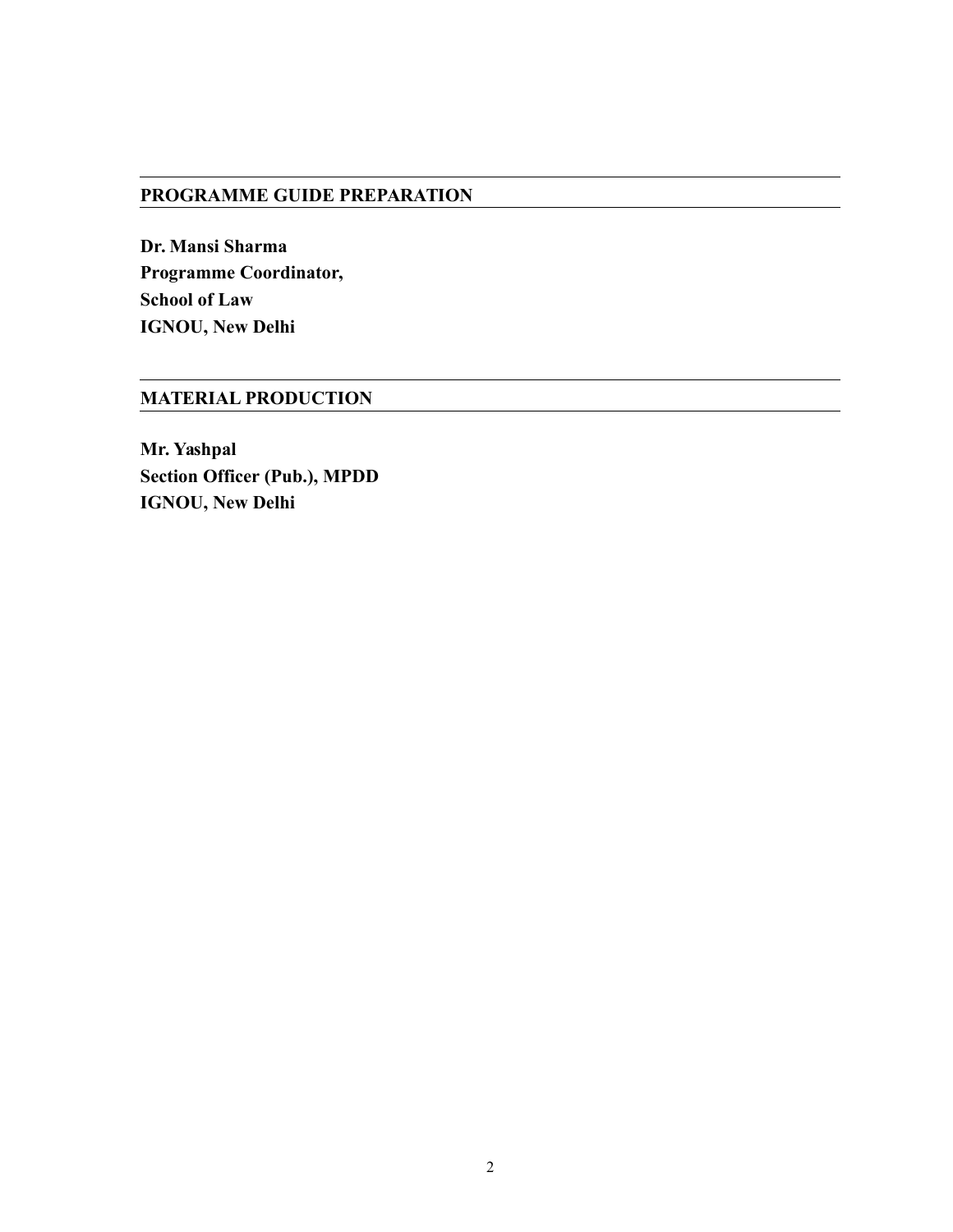# **CONTENTS**

| 2              |                                                        |  |
|----------------|--------------------------------------------------------|--|
| 3 <sub>1</sub> |                                                        |  |
| $\overline{4}$ |                                                        |  |
| 5              |                                                        |  |
| 6              |                                                        |  |
| 7              |                                                        |  |
| 8.             | POST GRADUATE DIPLOMA IN CRIMINAL JUSTICE (PGDCJ) 9    |  |
|                |                                                        |  |
|                | 10. TARGET GROUPS/EMPLOYMENT OPPORTUNITIES11           |  |
|                |                                                        |  |
|                |                                                        |  |
|                |                                                        |  |
|                | 15. INTERACTIVE RADIO COUNSELLING AND GYAN DHARA17     |  |
|                |                                                        |  |
|                |                                                        |  |
|                |                                                        |  |
|                |                                                        |  |
|                |                                                        |  |
|                | 21. CONTINUOUS EVALUATION THROUGH ASSIGNMENTS19        |  |
|                |                                                        |  |
|                | 23. EVALUATION THOUGH TERM END PAPER OR PROJECT WORK20 |  |
|                |                                                        |  |
|                |                                                        |  |
|                |                                                        |  |
|                |                                                        |  |
|                |                                                        |  |
|                |                                                        |  |
|                |                                                        |  |
|                |                                                        |  |
|                |                                                        |  |
|                |                                                        |  |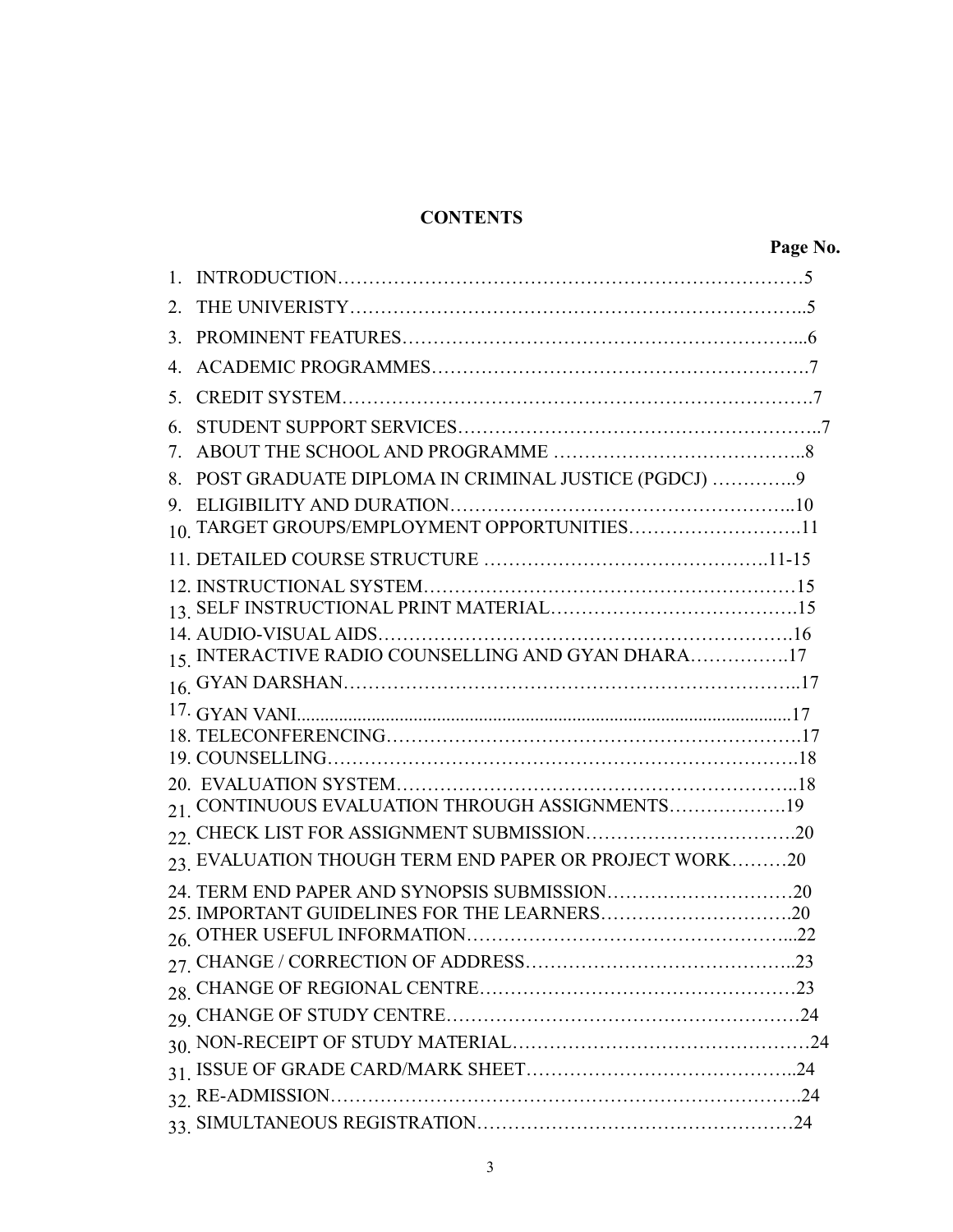| 35 DISPUTES ON ADMISSION AND OTHER UNIVERSITY MATTERS25 |  |
|---------------------------------------------------------|--|
|                                                         |  |
|                                                         |  |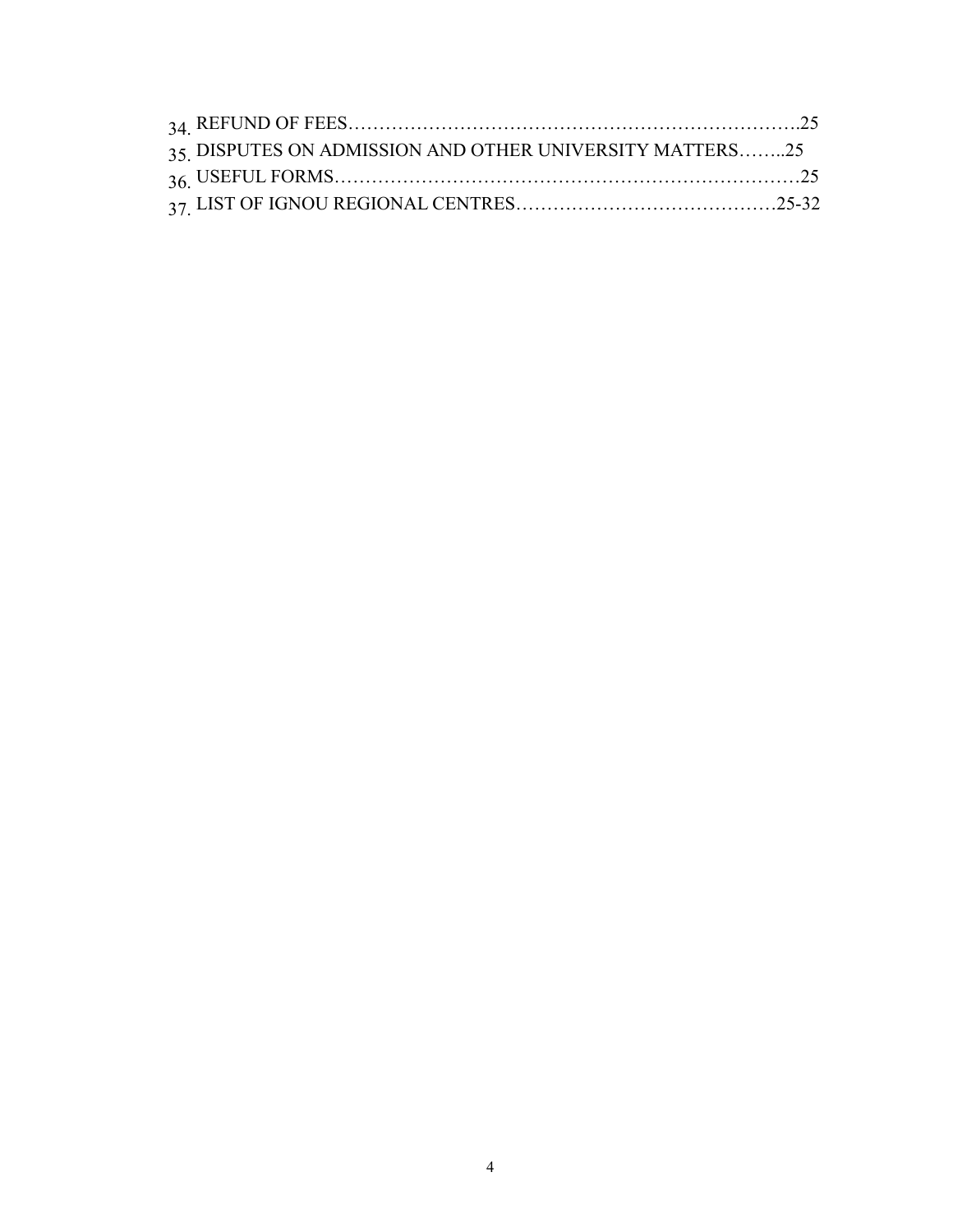|        | 38. RULES & REGULATIONS FOR OBTAINING PHOTOCOPY OF THE ANSWER |  |  |  |
|--------|---------------------------------------------------------------|--|--|--|
| SCRIPT |                                                               |  |  |  |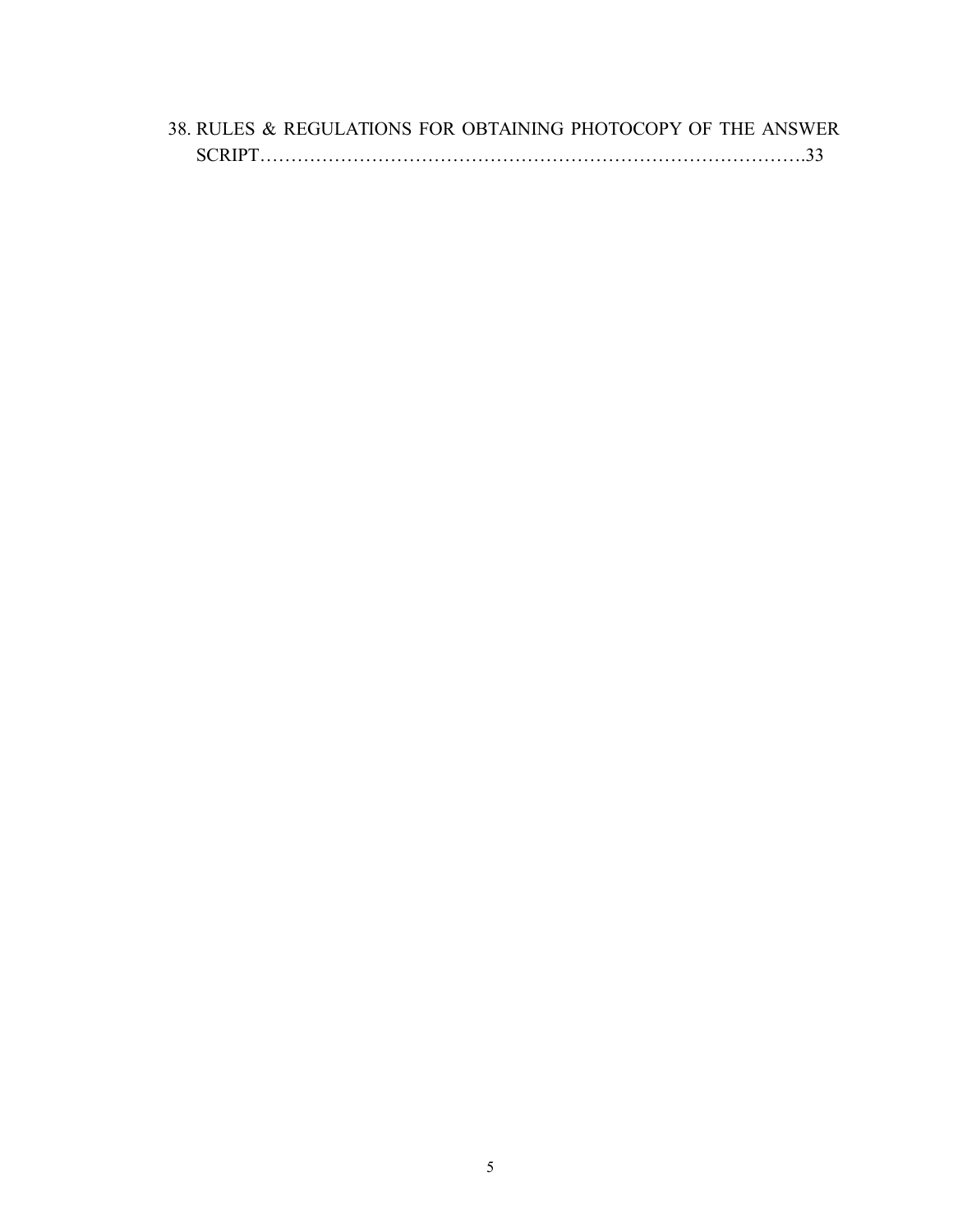# **INTRODUCTION:**

#### Dear Learner,

Welcome to Indira Gandhi National Open University. As you have joined one of the world largest University imparting education through open and distance mode, it is necessary that you come to know about the functioning of the University and other modalities.

I am sure that you also want to know about Post Graduate Diploma in Criminal Justice programme in which you have enrolled. In the subsequent pages you will find necessary information about the University and about the programme which you have joined.

Best wishes.

## **THE UNIVERSITY:**

The Indira Gandhi National Open University (IGNOU), established by an Act of Parliament in 1985, has continuously striven to build an inclusive knowledge society through inclusive education. It has tried to increase the Gross Enrollment Ratio (GER) by offering high-quality teaching through the Open and Distance Learning (ODL) mode.

The University began by offering two academic programmes in 1987, i.e., Diploma in Management and Diploma in Distance Education, with a strength of 4,528 students.

Today, it serves the educational aspirations of over 3 million students in India and other countries through 21 Schools of Studies and a network of 67 regional centres, around 2,667 learner support centres and 29 overseas partner institutions. The University offers about 228 certificate, diploma, degree and doctoral programmes, with a strength of nearly 810 faculty members and 574 academic staff at the headquarters and regional centres and about 33,212 academic counsellors from conventional institutions of higher learning, professional organisations, and industry among others.

The mandate of the University is to:

- $\blacktriangle$  Provide access to higher education to all segments of the society;
- Offer high-quality, innovative and need-based programmes at different levels, to all those who require them;
- **Exercise 2.1** Reach out to the disadvantaged by offering programmes in all parts of the country at affordable costs; and
- **Example 1** Promote, coordinate and regulate the standards of education offered through open and distance learning in the country.
- To achieve the twin objectives of widening access for all sections of society and providing continual professional development and training to all sectors of the economy, the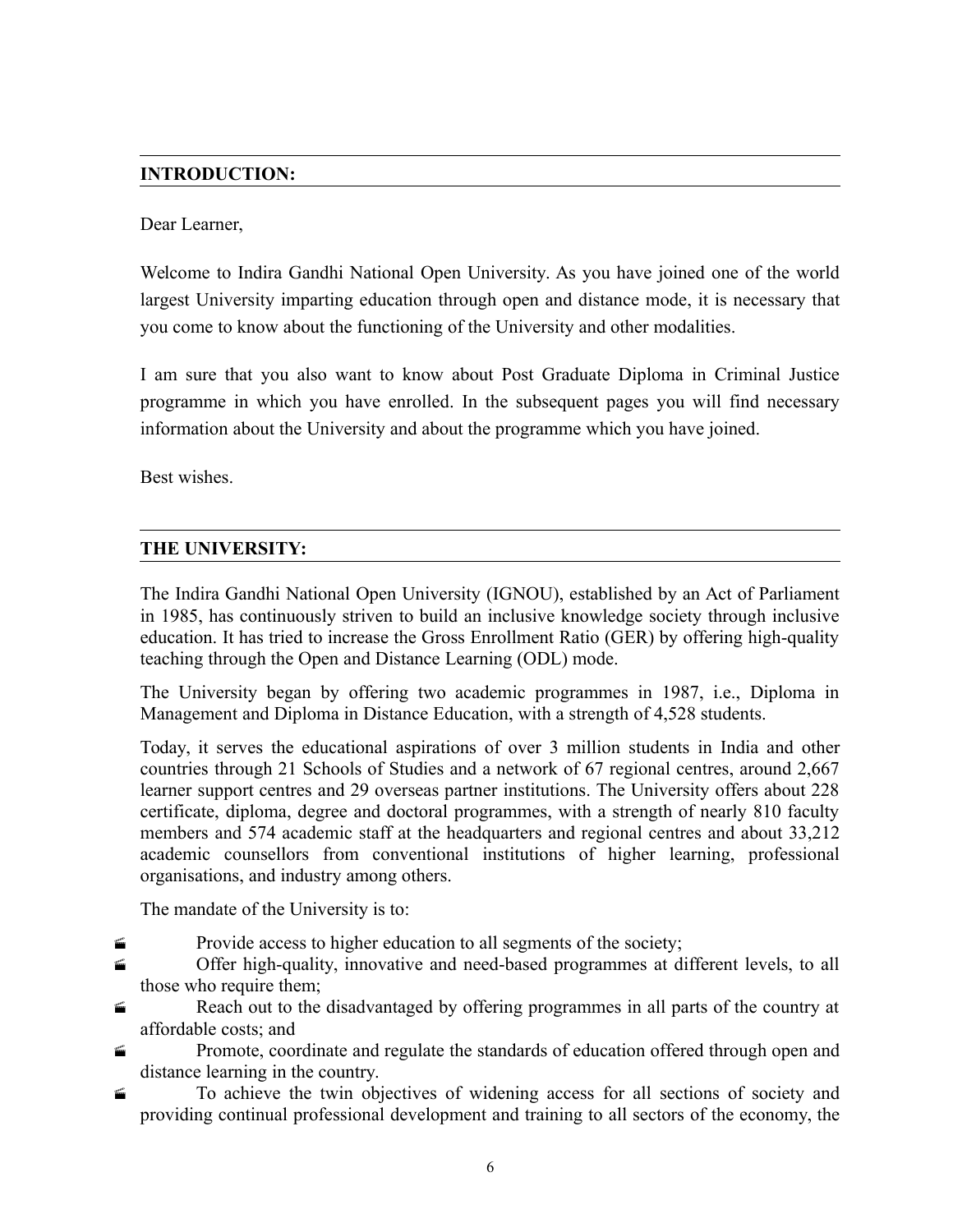University uses a variety of media and latest technology in imparting education. This is reflected in the formulated vision of IGNOU, keeping its objectives in focus, which reads:

The Indira Gandhi National Open University, the National Resource Centre for Open and Distance Learning, with international recognition and presence, shall provide seamless access to sustainable and learner-centric quality education, skill upgradation and training to all by using innovative technologies and methodologies and ensuring convergence of existing systems for large-scale human resource development, required for promoting integrated national development and global understanding.

The University has made a significant mark in the areas of higher education, community education and continual professional development. The University has been networking with reputed public institutions and private enterprises for enhancing the educational opportunities being offered by it. As a world leader in distance education, it has been conferred with awards of excellence by the Commonwealth of Learning (COL), Canada, several times.

The University is committed to quality in teaching, research, training and extension activities, and acts as a national resource centre for expertise and infrastructure in the ODL system. The University has established the Centre for Extension Education, National Centre for Disability Studies and National Centre for Innovation in Distance Education, to focus on specific learner groups and enrich the distance learning system.

With the launch of EduSat (a satellite dedicated only to education) on 20th September, 2004, and the establishment of the Inter-University Consortium, the University has ushered in a new era of technology-enabled education in the country. All the regional centres and high enrollment study centres have been provided with active two-way video-conferencing network connectivity, which has made it possible to transact interactive digital content.

Emphasis is now being laid on developing interactive multimedia and online learning, and adding value to the traditional distance education delivery mode with modern technologyenabled education within the framework of blended learning.

Over the years, IGNOU has lived up to the country's expectations of providing education to the marginalised sections of society. Free of cost education is being provided to all jail inmates across the country. A large number of SC/ST students have been admitted to various programmes of the University.

## **PROMINENT FEATURES:**

The significant feature of Indira Gandhi National Open University are:

- **International Jurisdiction**
- Flexible and Learner centric Admission rules
- Individualized study: Flexibility in term of place, pace and duration of study
- Use of latest information and communication technologies
- Nationwide Student Support Services Network
- **Modular approach to Academic programme.**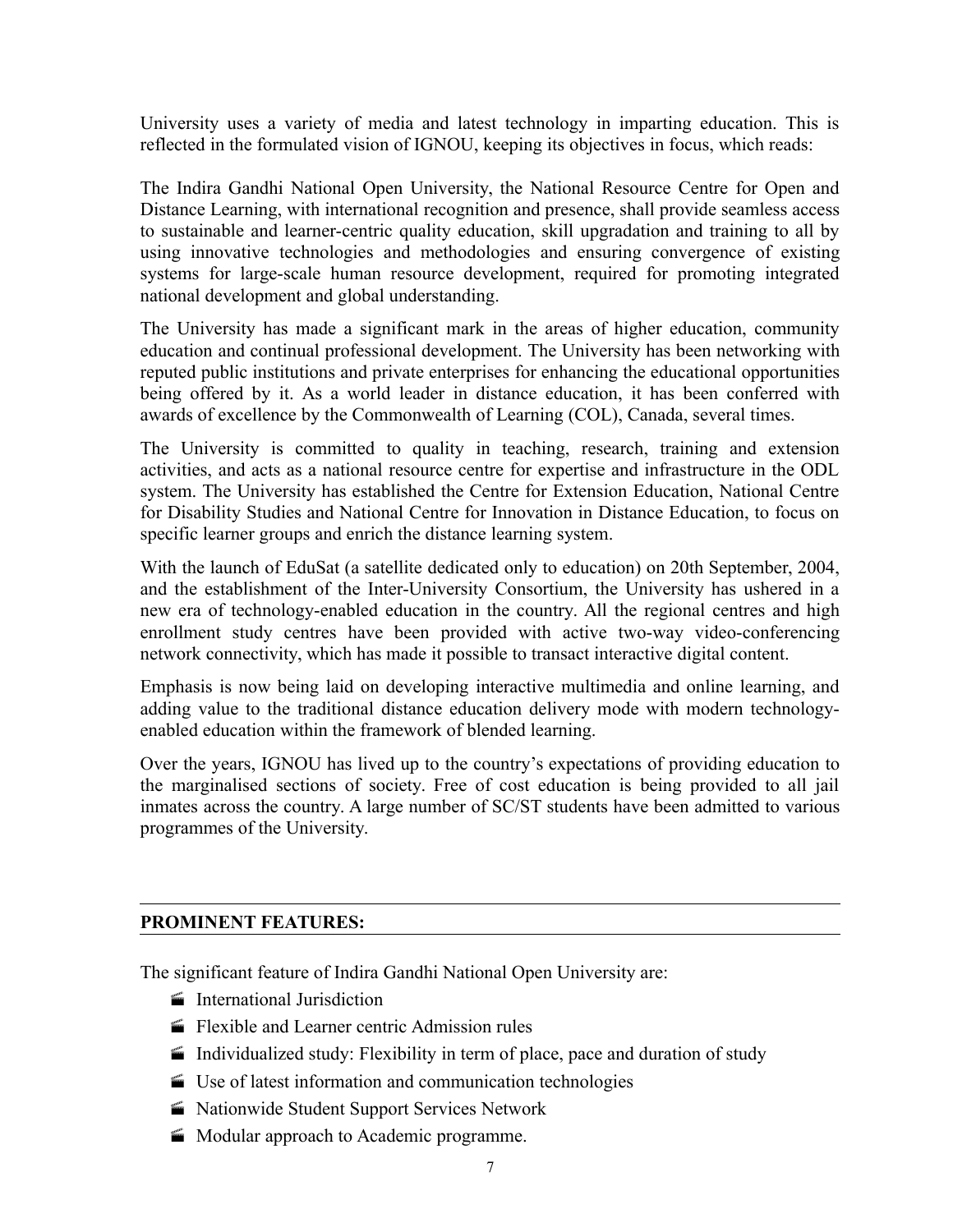- Resource sharing, collaboration and networking with conventional Universities, Open Universities and other Institutions/Organisations.
- Socially and academically relevant programmes based on need analysis, and
- Convergence of open and conventional educational systems
- Democratising higher education by taking it to the door steps of the learners.
- $\blacktriangleright$  Flexible examination rules

## **ACADEMIC PROGRAMMES:**

The University offers a wide range of programmes both short term and long term leading to Certificate, Post Graduate Certificate, Diploma, Post Graduate Diploma, Under Graduate Degrees, Post Graduate Degrees and Doctoral Degrees covering conventional as well as innovative programmes. Most of these programmes have been developed after an initial need assessment/demand for such programmes. They are launched with a view to fulfill the Learners needs for:

- Certification
- Improvement of skills
- Acquisition of professional qualifications
- Continuing education and professional development at work place
- Self-enrichment
- Diversification of knowledge, etc.
- Empowerment

## CREDIT SYSTEM:

IGNOU follows a credit system that is based on the time factor involved in studying. One credit is equivalent to 30 study hours inclusive of all learning activities which include reading and comprehending the print material (self learning material), listening to Audio, watching Video, attending counseling sessions, Teleconferences and writing assignments. Thus a 4 credit course involves 120 hours. Different programmes have different credit requirements. Learners/Students have the right to collect credits at their own pace, convenience and according to their own capability. IGNOU also provides a credit transfer facility whereby credits may be transferred from any other University to IGNOU after fulfilling the necessary requirements. The credit system helps the learner to understand the academic efforts required to successfully compete a course or programme. Completion of an academic programme (Post Graduate Diploma), requires successful of clearing of Assignments, Project and Term End Examination.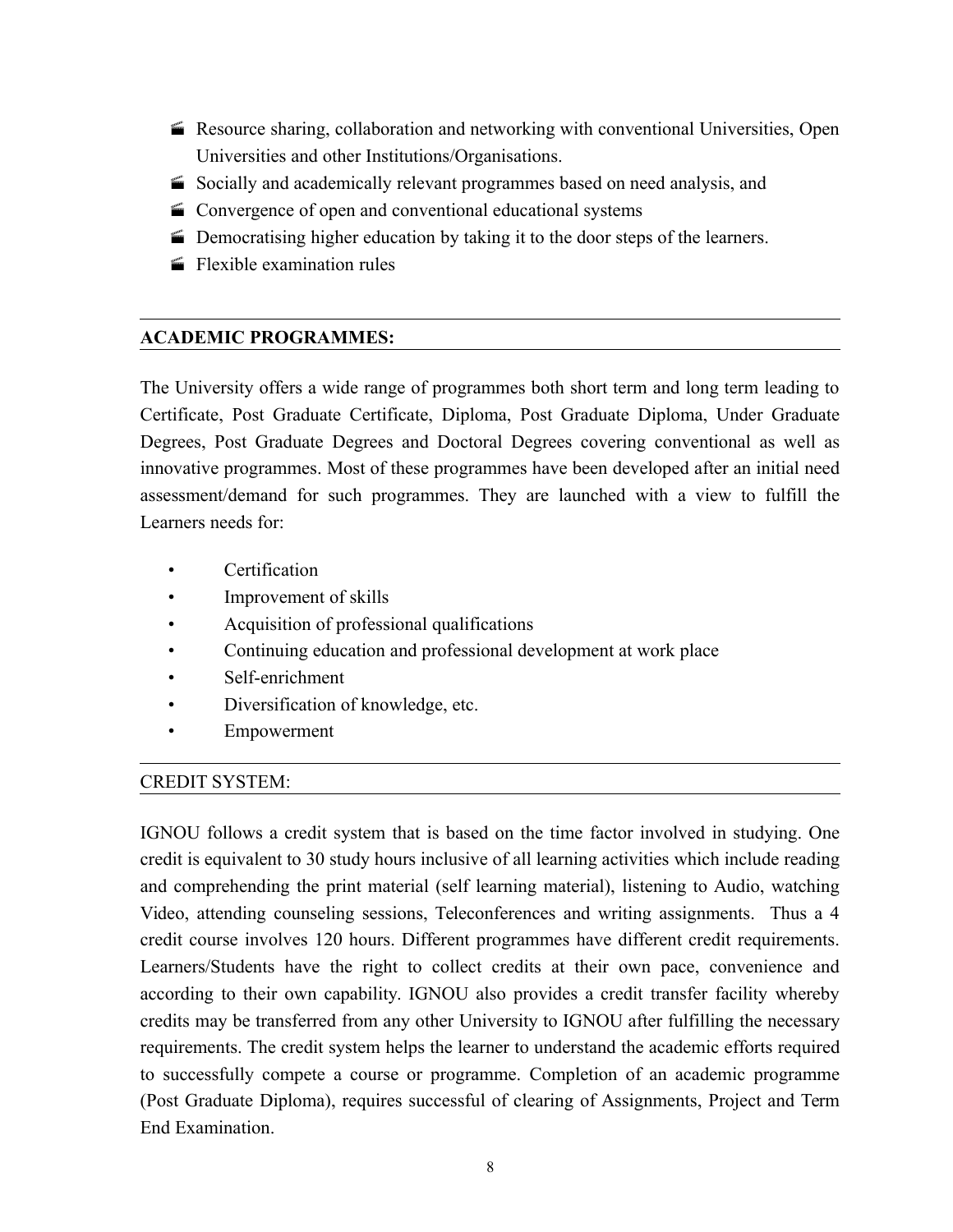#### **STUDENT SUPPORT SERVICES:**

In order to provide individual support to its learners, the University has a large number of Study Centres throughout the country. These are coordinated by Regional Centres and Sub-Regional Centres. At the Study Centres/Programme Study Centres(Programme specific study centers are known as Programme Study Centre), the students interact with Academic Counselors and other students, refer to books in the Library, watch/listen to video/audio cassettes and interact with the Coordinator on administrative and academic matters.

Every student is assigned one Study Centre taking into consideration his/her place of work or residence. Every Study Centre has a Coordinator to Coordinate different activities, and Assistant Coordinator and other supporting staff appointed on a part-time basis. There are several Academic Counsellors in different subjects to provide and guidance to the students in the subjects.

Students seeking admission to various academic programmes of Indira Gandhi National Open University are advised to directly contact IGNOU at its headquarters at New Delhi or any of its Regional Centres. Students interacting with intermediaries shall do so at their own risk and cost.

However, if there is no study centre near your area or due to your occupational duties if you cannot visit the study centre then there is no issue. You can contact the programme Coordinator by Email at [mansisharma@ignou.ac.in](mailto:mansisharma@ignou.ac.in) or Call at 011-29572992, 9311123692 and discuss your academic queries regarding the programme. For Administrative queries you can contact the Regional centre. You can submit your Assignments to the Study Centre/Regional Centre by Post so there is no need to submit it in person.

Do remember to keep a photocopy of the whole assignments which you are submitting to the Study Centre/Regional Centre.

## **ABOUT THE SCHOOL AND PROGRAMME:**

With the view of developing interdisciplinary studies, the University operates through Schools of Studies. Each School is headed by a Director who arranges to plan, supervise, develop and organise its academic programmes and courses in co-ordination with the Faculty, School staff and the different academic, administrative and service wings of the University. The Programme Coordinator is a Faculty in the School and looks after the development, maintenance and updation/revision of the programme. The Programme Coordinator should be contacted in case of any doubt or difficulty in completion of the programme. As the emphasis is on providing a wide choice of courses at different levels so at present we have 21 Schools which are as under:

- 1) School of Management Studies
- 2) School of Agriculture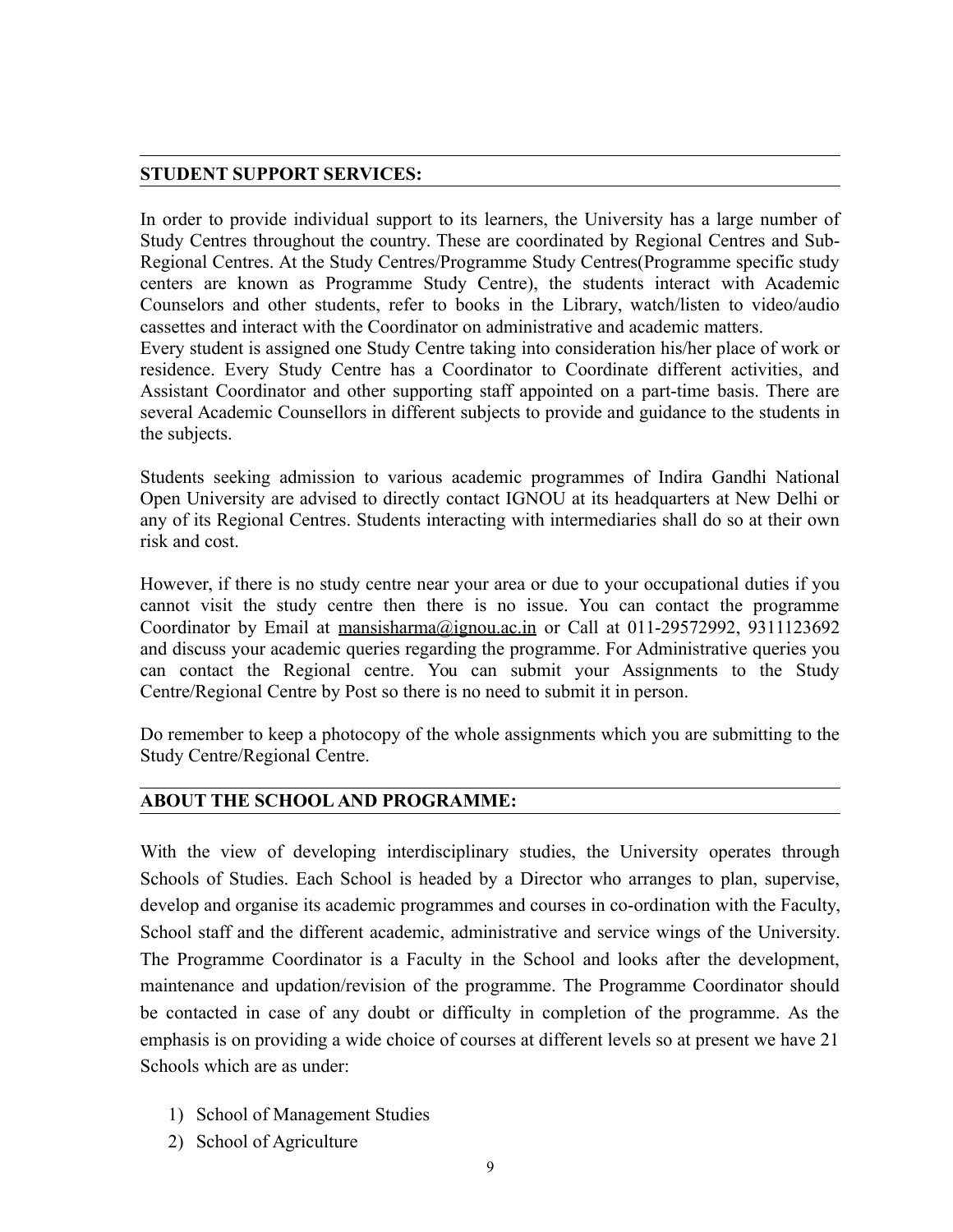- 3) School of Computer and Information Sciences
- 4) School of Continuing Education
- 5) School of Education
- 6) School of Engineering & Technology
- 7) School of Health Sciences
- 8) School of Humanities
- 9) School of Sciences
- 10) School of Social Sciences
- 11) School of Law
- 12) School of Journalism and New Media Studies
- 13) School of Gender and Development Studies
- 14) School of Tourism Hospitality Service Sectoral Management
- 15) School of Interdisciplinary and Trans-disciplinary Studies
- 16) School of Social work
- 17) School of Vocational Education and Training
- 18) School of Extension and Development Studies
- 19) School of Foreign Languages
- 20) School of Translation Studies and Training
- 21) School of Performing and Visual Arts

The School of Law (SOL) is one of the 21 Schools of Indira Gandhi National Open University (IGNOU). The School of Law (SOL) was established in 2005 with an objective of imparting legal education through Open and Distance Learning system. The school aims to create awareness about legal rights and responsibilities in the emerging world order. The School strives to ensure high quality education and research through innovative, multi-media learning teaching packages with a focus on learning practical aspects of law, acquiring legal skills and scholarship.

#### **POST GRADUATE DIPLOMA IN CRIMINAL JUSTICE (PGDCJ):**

Dear Learner,

 Welcome to this programme. If you have any academic query you can write an email to me or call me. This programme has 6 courses and one project.You have to write 6 Assignments,1 Project and clear 6 Term End Papers. The assignments of this programme can be downloaded from the IGNOU website by visiting the following link: **<https://webservices.ignou.ac.in/assignments/sol/2018/PGDCJ%202018%20>** ssignment %20pdf.pdf. If you have registered for January session then you have to submit your assignments till  $30<sup>th</sup>$  September to the Study Centre/ Regional Centre. If you have registered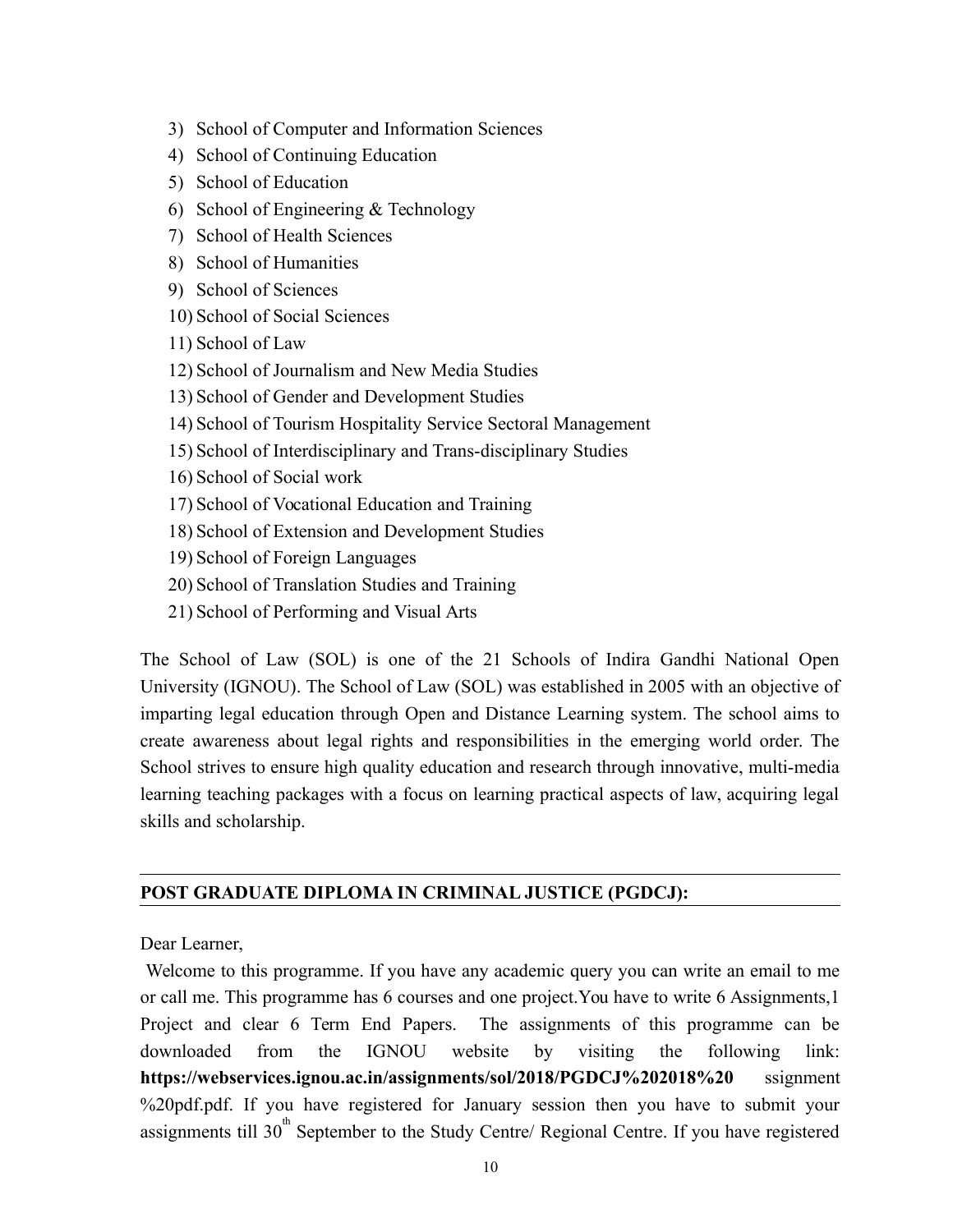for July session you have to submit your assignments by  $31<sup>st</sup>$  March to the Study Centre/ Regional Centre. Follow the instructions given in the assignments properly. While writing the assignments choose the topic of the project and get it approved by the study centre. If you do not have a study centre or you cannot visit it then send the topic of your project by email to the Programme Coordinator . Once the topic is approved prepare the synopsis as per the guidelines given in the project handbook. You have to get the synopsis approved by the supervisor. Once the supervisor approves your synopsis prepare the project and get it approved too. The project has to be spiral binded and submitted in person or by post to Project Section, Student Evaluation Division, IGNOU, Maidan Garhi, New Delhi- 110068 by  $30<sup>th</sup>$  May for June Term End Examination and  $30<sup>th</sup>$  of November for December Term End Examination. The details of this programme is as under:

| S.             | <b>Course Title</b>                    | <b>Nature of Course</b> | <b>Credits</b>          | Course          |
|----------------|----------------------------------------|-------------------------|-------------------------|-----------------|
| No.            |                                        | (Theory/Practical/      |                         | Code            |
|                |                                        | Project/elective)       |                         |                 |
|                | <b>Criminal Justice System</b>         | <b>Theory</b>           | 4                       | <b>MLE-011</b>  |
| $\overline{2}$ | <b>Indian Penal Code</b>               | $-D0$                   | 4                       | <b>MLE-012</b>  |
| 3              | <b>Criminal Justice Processes</b>      | $-D0$                   | 4                       | <b>MLE-013</b>  |
| 4              | <b>Criminal Justice Administration</b> | $-D0$                   | 4                       | <b>MLE-014</b>  |
| 5              | <b>Challenges To Criminal Justice</b>  | $-D0$                   | $\overline{\mathbf{4}}$ | <b>MLE-015</b>  |
|                | <b>System</b>                          |                         |                         |                 |
| 6              | <b>Criminal Justice Research And</b>   | $-D0$                   | 4                       | <b>MLE-016</b>  |
|                | Advocacy                               |                         |                         |                 |
| 7              | Project                                | Project                 | 8                       | <b>MLEP-017</b> |
|                |                                        | <b>Total</b>            | 32                      |                 |

**Course Description-** The Post Graduate Diploma in Criminal Justice is a 32 credits programme consisting of 6 course of 4 credit each and a project work of 8 credits.

**Objectives:** The objectives of this programme are to:

- $\leq$  keep pace with emerging developments in Ciminal Justice;
- create well-informed citizens and professionals in the area of Criminal Justice; and
- $\blacksquare$  enhance the competencies of the professionals already working in the area of criminal justice system.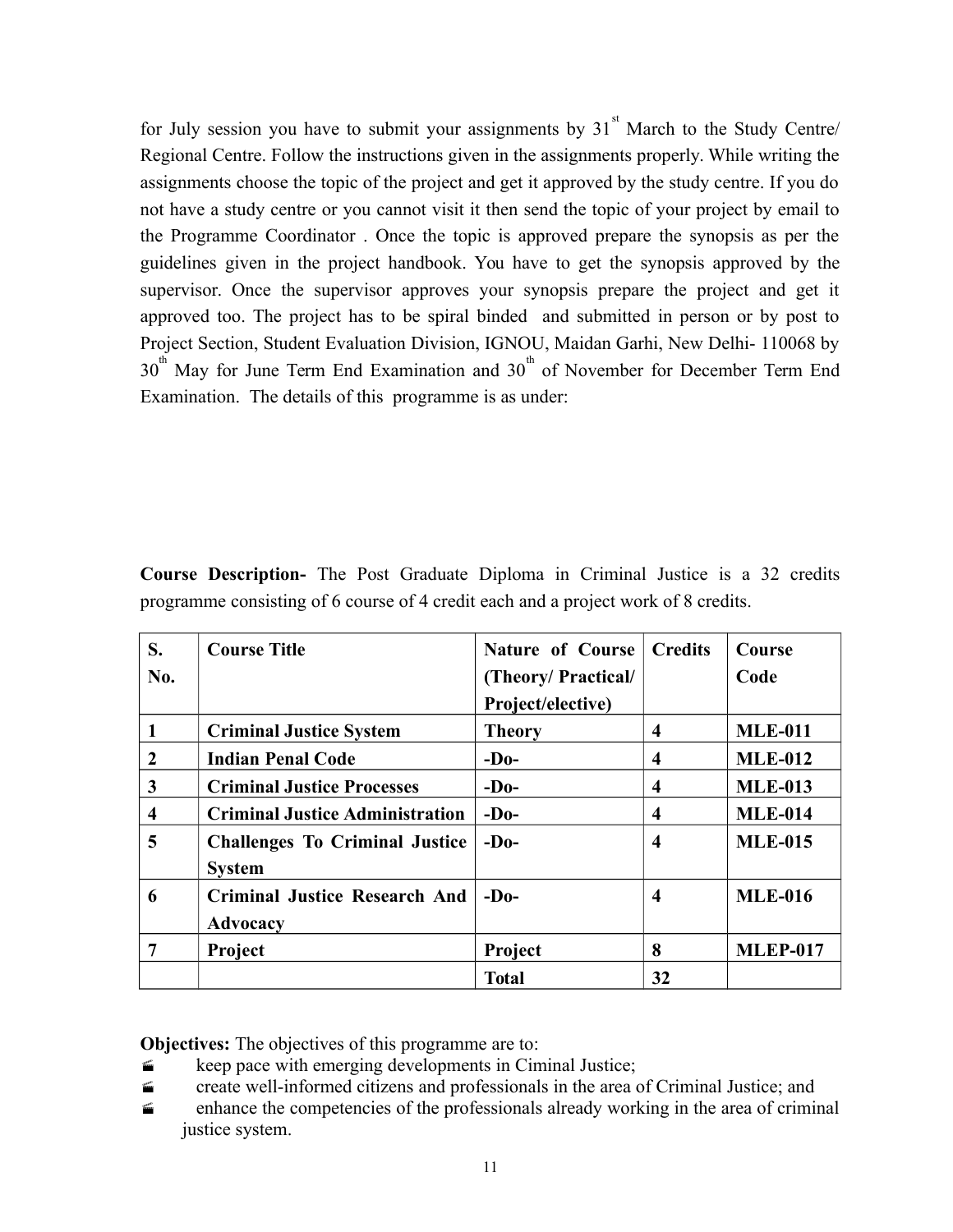Post Graduate Diploma in Criminal Justice (PGDCJ) has been launched by School of law, in July, 2010. This programme is specially designed to cater to the needs of people who are working in this field and are interested in knowing the Criminal Justice System .As ignorance of law is no excuse so everyone must know the laws which ensure are dignity and worth in the society.

## **ELIGIBILITY AND DURATION:**

In accordance with the Universities general policy of openness and flexibility the eligibility criteria for this programme is as under:

Any Graduate, Graduates in law, criminology, social work and functionaries of Criminal Justice Administration

## **Medium:** English

This programme can be completed in a minimum period of 1 year and maximum period of 3 years. The programme can be pursued along with any other programme from IGNOU or anywhere else till there is no clash of dates of the examination. So a learner can appear for IGNOU exams after or before the exam of any other programme.

## **TARGET GROUPS/EMPLOYMENT OPPORTUNITIES:**

1. Jobs related to Criminal Justice Administration in Government Organization, International and National NGO's.

2. Lawyers can specialize in Criminal Law related to woman, children and other vulnerable groups etc.

## **DETAILED COURSE STRUCTURE:**

COURSE 1: CRIMINAL JUSTICE SYSTEM

*BLOCK 1: Basic Issues* 

**Unit 1: Concept of Deviance and Crime**

**Unit 2: Approaches to Crime**

**Unit 3: Formal and Informal Responses to Crime**

**Unit 4: Synoptic Debates in Criminal Justice**

*BLOCK 2: Principles of Criminal Jurisprudence*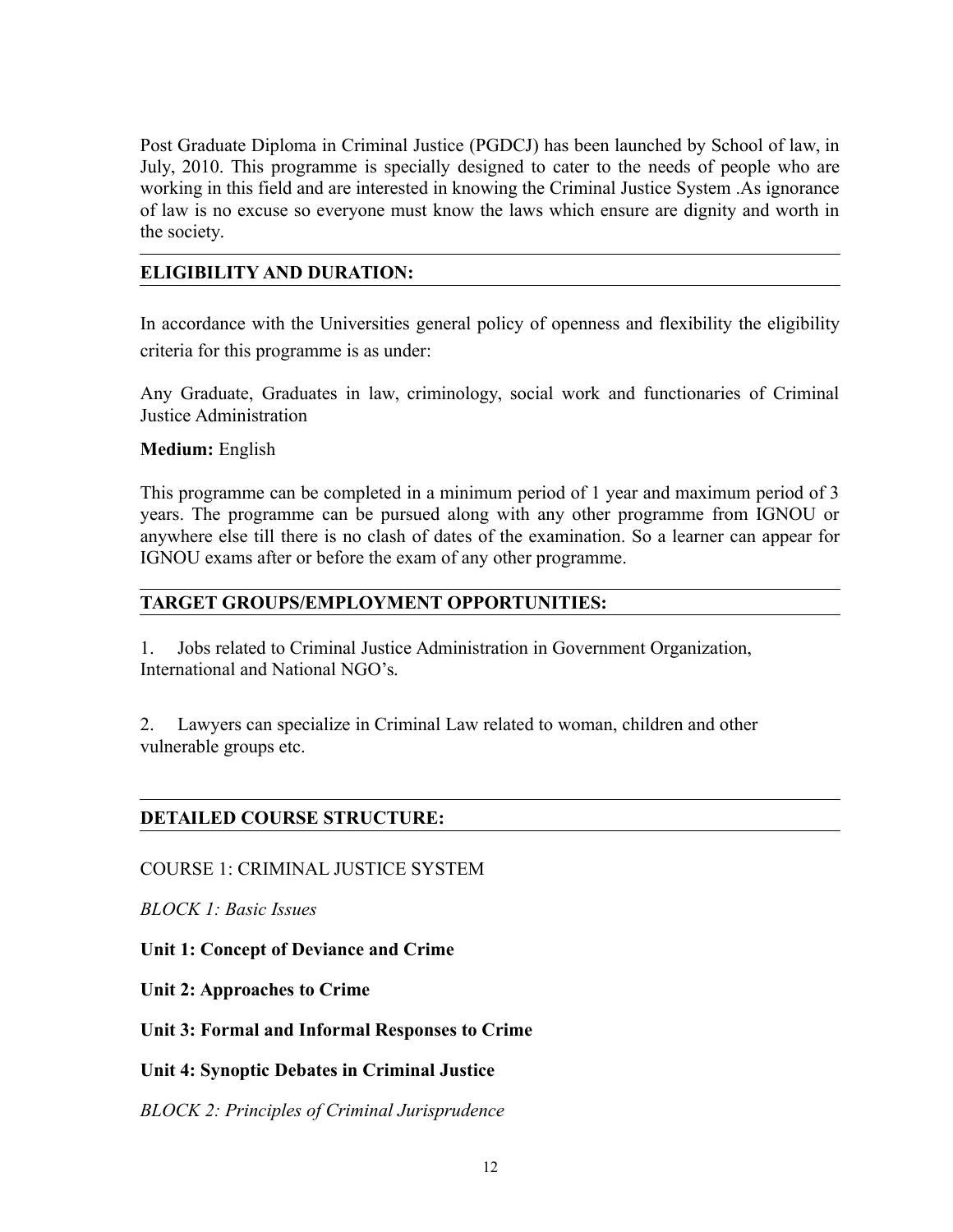**Unit 1: Constitutional Mandates (principles)** 

**Unit 2: Foundations of Criminal Accountability**

**Unit 3: Basic Elements of Criminal Procedure** 

**Unit 4: Basic Principles of Evidence** 

*BLOCK 3: Theories and perspectives in criminal justice* 

**Unit 1: Criminological Theories**

**Unit 2: Human Rights Approaches**

**Unit 3: Victimology**

**Unit 4: Restorative Justice**

*BLOCK 4: Criminal Justice Administration of India* 

**Unit 1: Concept of Criminal Justice Administration and Police System**

**Unit 2: Prosecution and Defense Process**

**Unit 3: Judicial Process**

**Unit 4: Correctional Process**

COURSE 2: INDIAN PENAL CODE

*BLOCK 1: General principles of criminal law* 

**Unit 1: Salient Features of IPC** 

**Unit 2: Intention in Criminal Law**

**Unit 3: Principles of Liability**

**Unit 4: Stages in Crime**

*BLOCK 2: General Defenses* 

**Unit 1: Insanity**

**Unit 2: Intoxication**

**Unit 3: Private Defense**

**Unit 4: Other Defenses**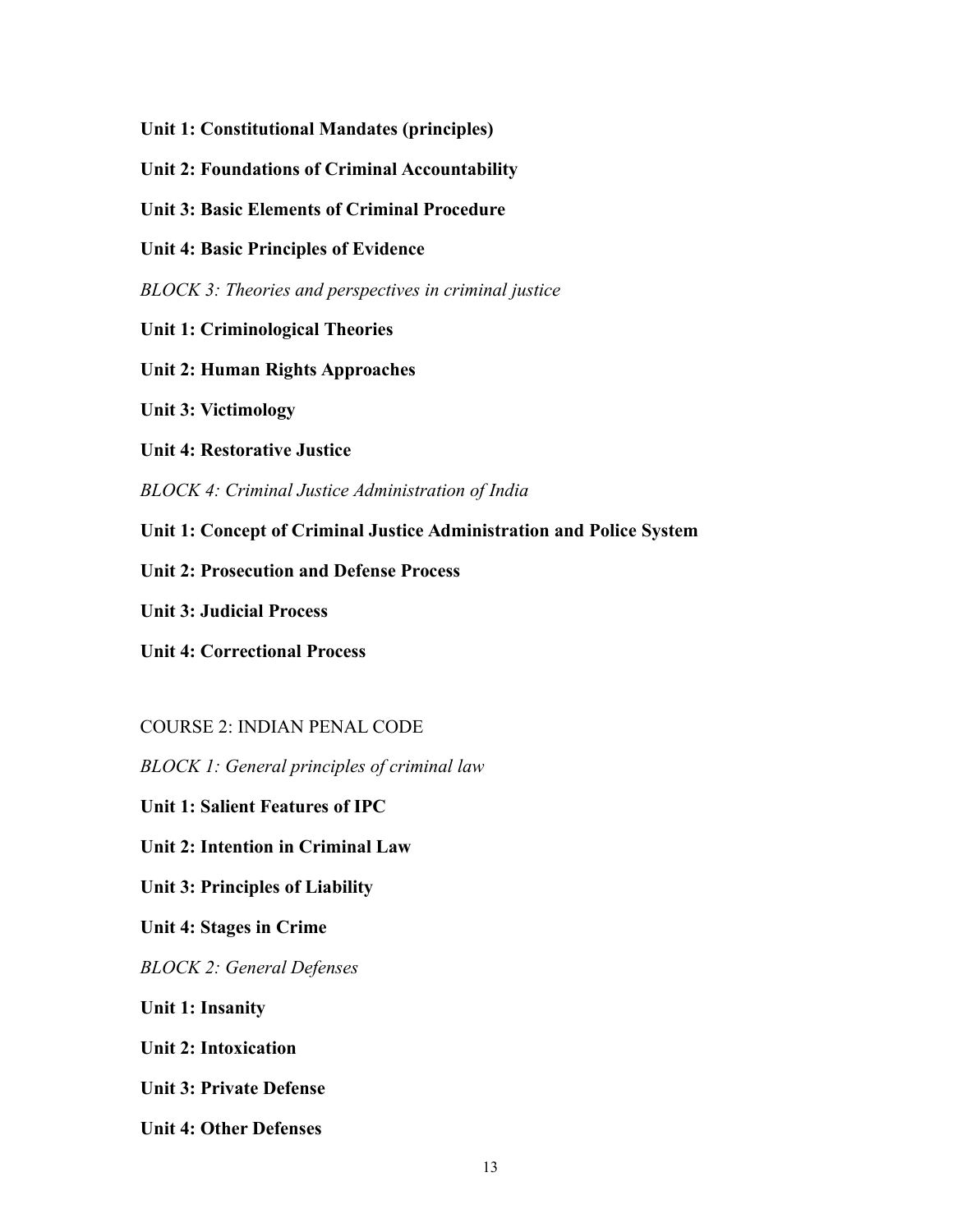*BLOCK 3: Offences against person and property* 

**Unit 1: Murder and Culpable Homicide**

**Unit 2: Theft, Eheating & Extortion** 

**Unit 3: Robbery, Dacoity & Criminal Breach of Trust**

*BLOCK 4: Offences against women and Dalits* 

**Unit 1: Violence against Women – Dowry, Rape and Female Foeticide** 

**Unit 2: Domestic Violence Act**

**Unit 3: Sexual Harassment** 

**Unit 4: Protection of Civil Rights Act ,1955 and rules,1977**

**Unit 5: Scheduled Castes and Scheduled Tribes (Prevention of Atrocities) Act 1989 and rules,1995** 

COURSE 3: CRIMINAL JUSTICE PROCESSES

*BLOCK 1: Investigation Process* 

**Unit 1: Reporting of Crimes**

**Unit 2: Arrest, Detention, Search and Seizure**

**Unit 3: Interrogation and Collection of Evidence**

**Unit 4: Bail and Remand Processes**

*BLOCK 2: Prosecution Process* 

**Unit 1: Prosecutorial System**

**Unit 2: Protection of Victims and Witnesses**

**Unit 3: Framing of Charges**

**Unit 4: Current Practices and Procedures (withdrawal of prosecution)**

*BLOCK 3: Trial Processes* 

**Unit 1: Rights of Accused**

**Unit 2: Compensatory Jurisprudence**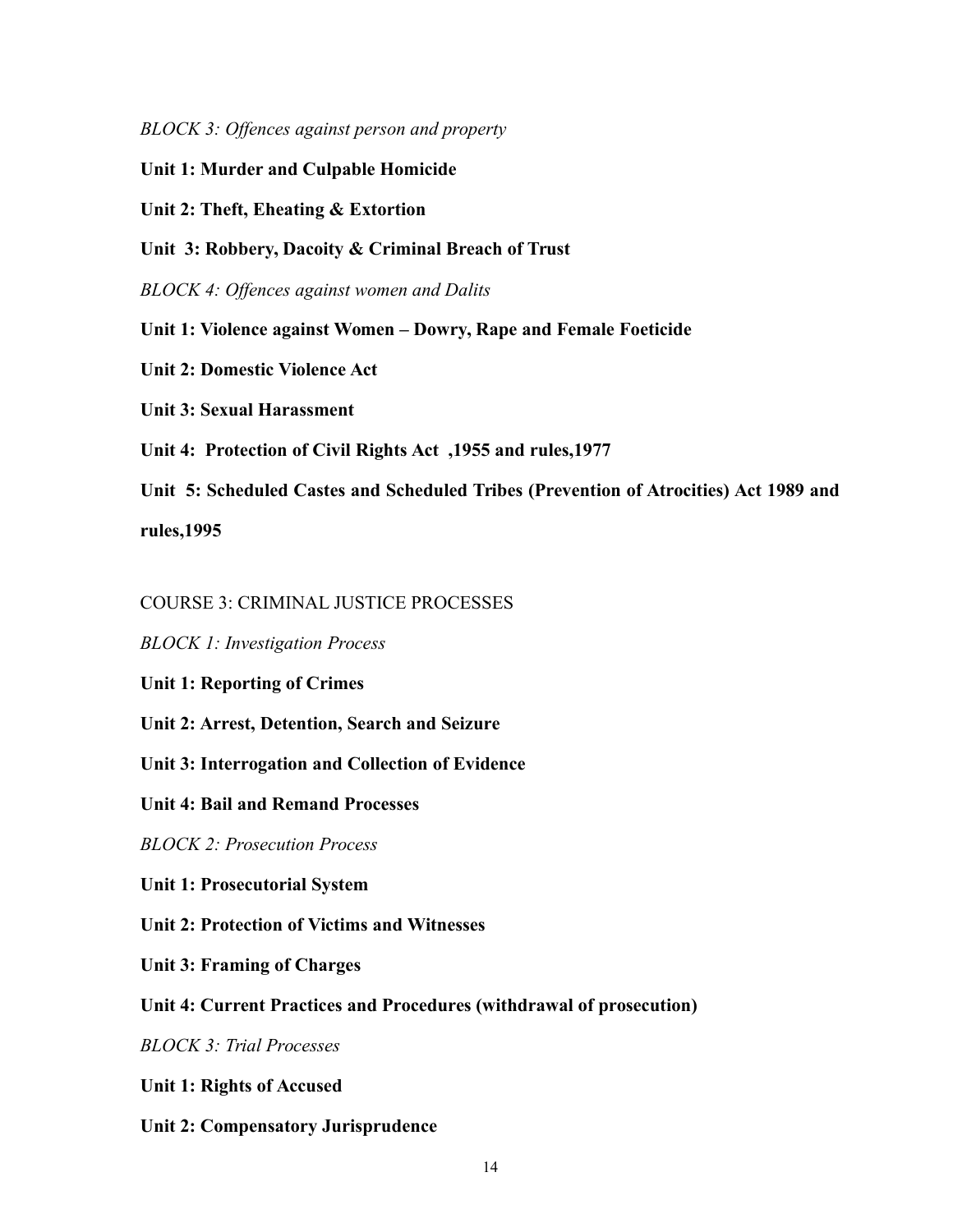#### **Unit 3: Plea-Bargaining**

#### **Unit 4: Acquittal and Conviction**

*Block 4: Correctional processes* 

**Unit 1: Prison as a System: History and Philosophy**

**Unit 2: Probation System**

**Unit 3: Women Prisoners**

**Unit 4: Alternatives to Imprisonment**

#### COURSE 4: CRIMINAL JUSTICE ADMINISTRATION

#### *BLOCK 1: Police*

**Unit 1: Organization, Structure, Powers and Functions**

**Unit 2: Transparency and Accountability**

**Unit 3: Custodial violence**

**Unit 4: Police-Community Interface**

*BLOCK 2: Prison* 

**Unit 1: Prison Act** 

**Unit 2: Prison Manual**

**Unit 3: Prisoners' Rights**

**Unit 4: Visitorial System**

*BLOCK 3: Judiciary*

**Unit 1: Organization, Structure and Powers of the Courts** 

**Unit 2: Judicial Control of Executive Functions**

**Unit 3: Delay and Arrears in Criminal Process**

**Unit 4: Sentencing Justice** 

*BLOCK 4: Science and Technology in Criminal Justice System* 

**Unit 1: E-management of Criminal Justice System**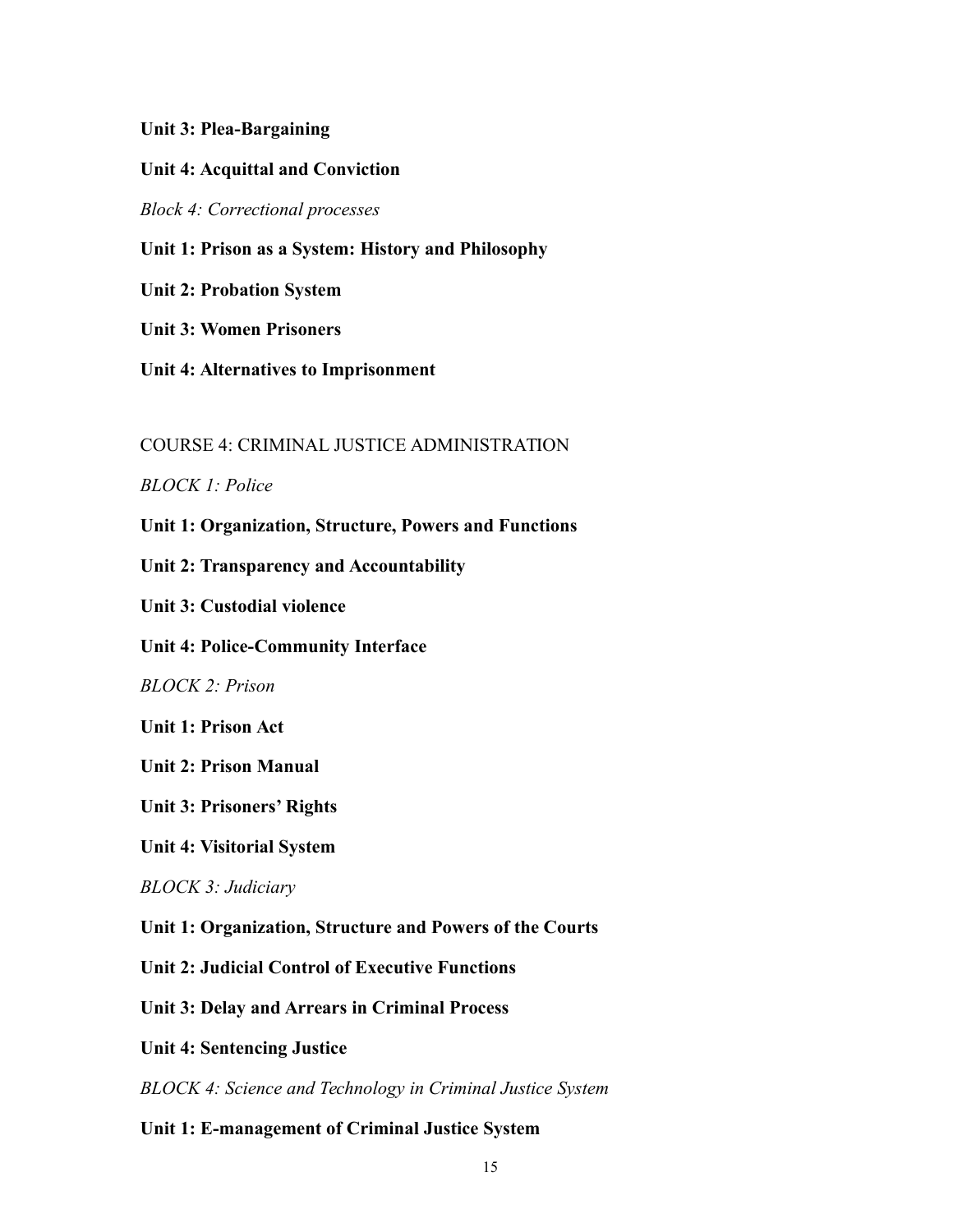**Unit 2: Efficacy of Scientific Evidence**

- **Unit 3: Understanding and Analyzing Post-Mortem Reports**
- **Unit 4: Current Practices and Procedures**

COURSE 5: CHALLENGES TO CRIMINAL JUSTICE SYSTEM

*BLOCK 1: Legal Aid* 

- **Unit 1: Legal Services Authorities Act**
- **Unit 2: Legal aid in Police and Prison Process**
- **Unit 3: Legal aid at court**

**Unit 4: Legal aid in other Custodial Institutions**

*BLOCK 2: Juvenile justice* 

**Unit 1: Rationale and Law** 

**Unit 2: Juvenile Justice Institutions**

**Unit 3: Convention on the Rights of Children**

**Unit 4: Current Practices and Procedures** 

- *BLOCK 3: International criminal justice*
- **Unit 1: Principles and development of International Criminal Justice**
- **Unit 2: International Tribunals—Yugoslavia and Rwanda**
- **Unit 3: International Criminal Court (ICC)**
- **Unit 4: Special International Tribunals other than ICC**
- *BLOCK 4: Preventive Detention laws*
- **Unit 1: History and Development of Preventive Detention Laws in India**
- **Unit 2: National Security Act**
- **Unit 3: Armed Forces Special Powers Act**
- **Unit 4: Unlawful Activities Prevention Act**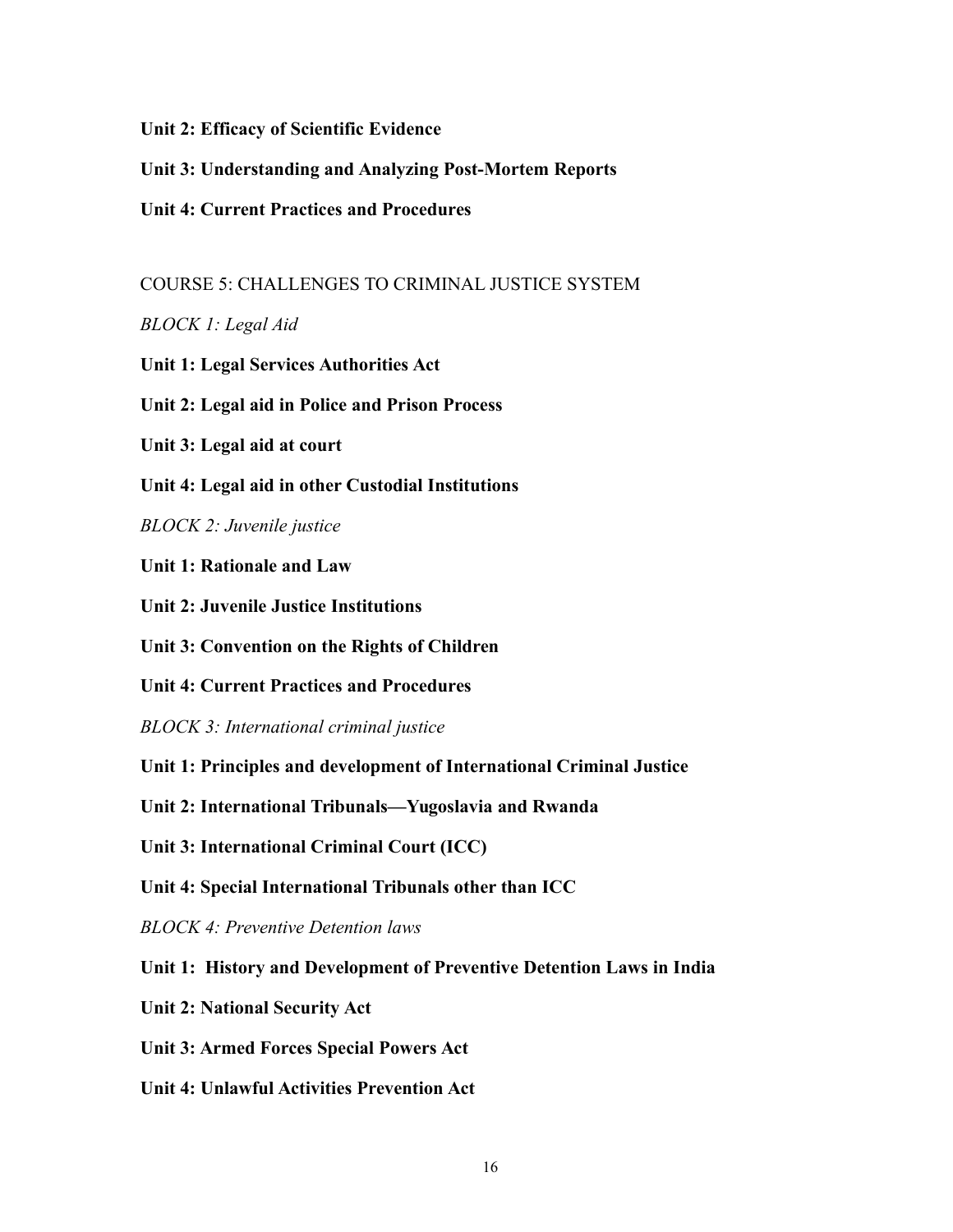## COURSE 6: CRIMINAL JUSTICE RESARCH AND ADVOCACY

*BLOCK 1: Criminal justice research* 

**Unit 1: Research Methods in Criminal Justice**

**Unit 2: Using law library, web-based research and legal referencing** 

**Unit 3: Reading Cases and Statutes**

**Unit 4: Socio-Legal Research**

*BLOCK 2: Criminal justice writing* 

**Unit 1: Writing letters, Memorandums and Petitions**

**Unit 2: Understanding FIR, Affidavits & other Documents in Criminal Courts**

**Unit 3: Preparing a Bail and other Applications**

**Unit 4: Preparing a PIL Petition**

*BLOCK 3: Criminal justice advocacy* 

**Unit 1: Introduction to Criminal Justice Advocacy**

**Unit 2: Advocacy for Criminal Justice**

**Unit 3: Use of Human Rights Mechanisms: International and National Human Rights**

**Commission (NHRC) & other Statutory Commissions**

**Unit 4: Use of National Human Rights Institution** 

*BLOCK 4: Clinical skills* 

**Unit 1: Client Interviewing**

**Unit 2: Client Counselling**

**Unit 3: Alternative Dispute Resolution**

**Unit 4: Preparation for filing of Criminal Cases**

## **COURSE 7: CRIMINAL JUSTICE Project**

# **INSTRUCTIONAL SYSTEM:**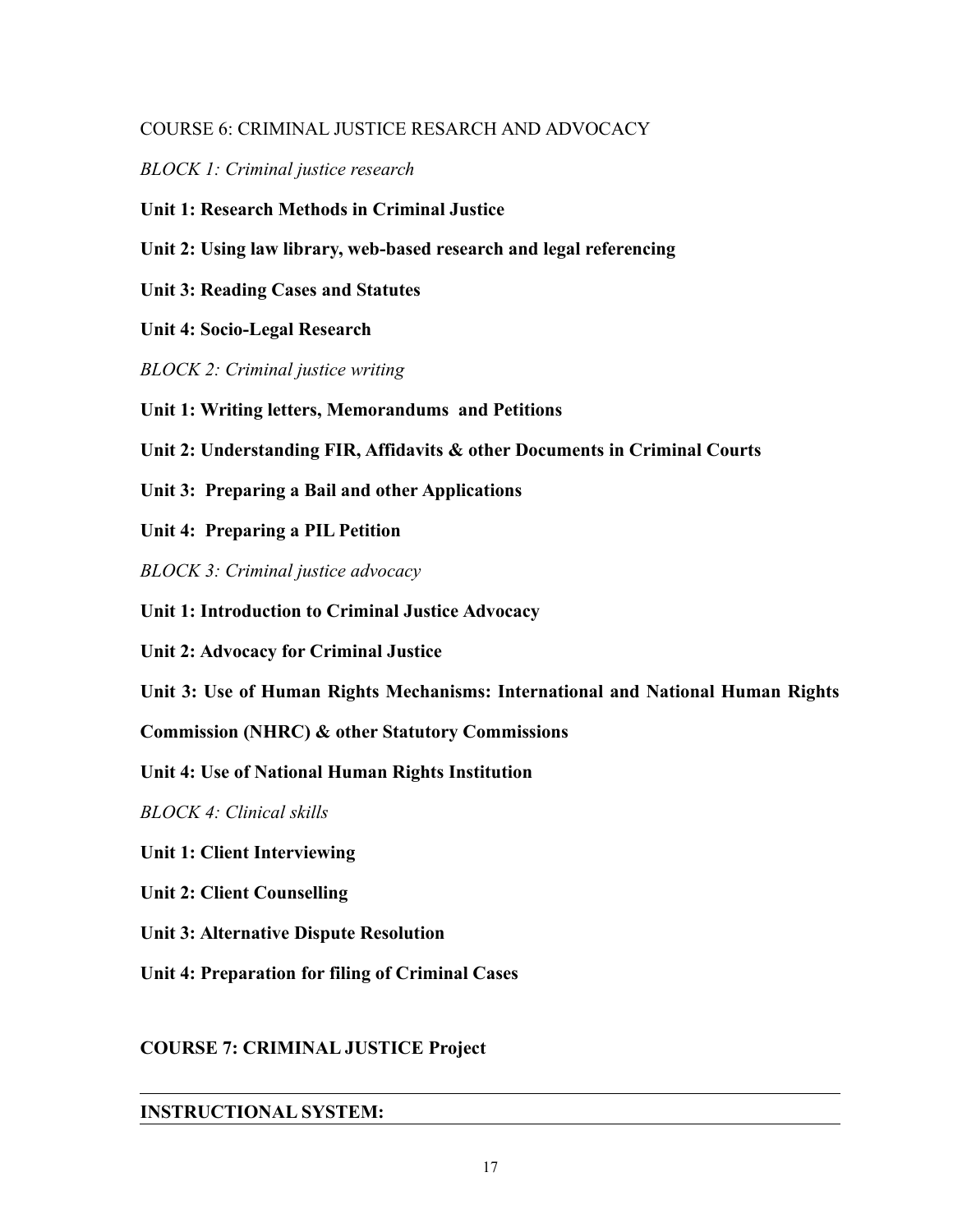The programme is offered in distance education mode. The programme includes selfinstructional print material, audio-video programmes, audio-video programmes transmitted through Television and Radio, assignments, contact programmes, teleconferencing and interactive radio counseling. Medium of instruction would be English only.

#### **SELF INSTRUCTIONAL PRINT MATERIAL:**

The print material prepared by the University is self instructional in nature. Each course has been divided into a number of Blocks, generally 8 Blocks for an 8 credit course and 4 or 5 Blocks for a 4 credit course. Each Block consists of a number of Units (lessons). Normally, all the Units covered in one Block have a thematic unity. The first page of each Block indicates the contents of each Block i.e., the number and titles of the Units covered in that Block. This is followed by a brief introduction to the Block. This Block introduction explains the total coverage of the Block as a whole as well as the coverage of each Unit in that Block. Each Unit is structured to facilitate self study for you. The section on *Objectives* briefly states what we expect you to attain when you have completed the Unit. In *Introduction*, there is an attempt to forge a link with the topics of the previous Units and .the topic to be covered in the present Unit. This is followed by the main body of the Unit, which is divided into various sections and subsections. In the main body there are a few self-check exercises under the caption *Self Assessment Question*. Enough space is given for you to write your answers to the questions set in the self-check exercises. Answers to these exercises are given in the section *Answers and Hints to Self Assessment Question at the end of the Unit or in the Self Assessment Box itself*.

The section *Summary* summarizes what has been said in the whole Unit. This summary enables you to recall the main points covered in the Unit. To facilitate comprehension, important words/terms covered in the Unit are explained in the section *Key Words*. Some books for additional reading are suggested in the section *References and Suggested Readings.*

The section *Terminal Questions* is intended to give you an idea about the nature of question that may be asked in term end examinations. These *Terminal Question* and *Self Assessment Questions* are for your practice only, and you should not submit answers to these questions to the University for Assessment. Read the Units carefully and note down the important points. You can use the space in the margin of the printed pages for making notes and writing your comments. While reading the Units mark the words that you do not fully understand. Look for the meaning of such words under the section Key Words or in a dictionary. Read the Unit again and again until you have understood the point. You may also try to find it in earlier Units as it may be explained there. However, if you still do not understand something, consult your counsellor or course coordinator during the interactive sessions. You can also write an email to the programme coordinator or call her to clear your doubts.

Try to answer *Self Assessment Questions*. These exercises will help you to reinforce the information/knowledge you gain through your first reading of the text. Proper comprehension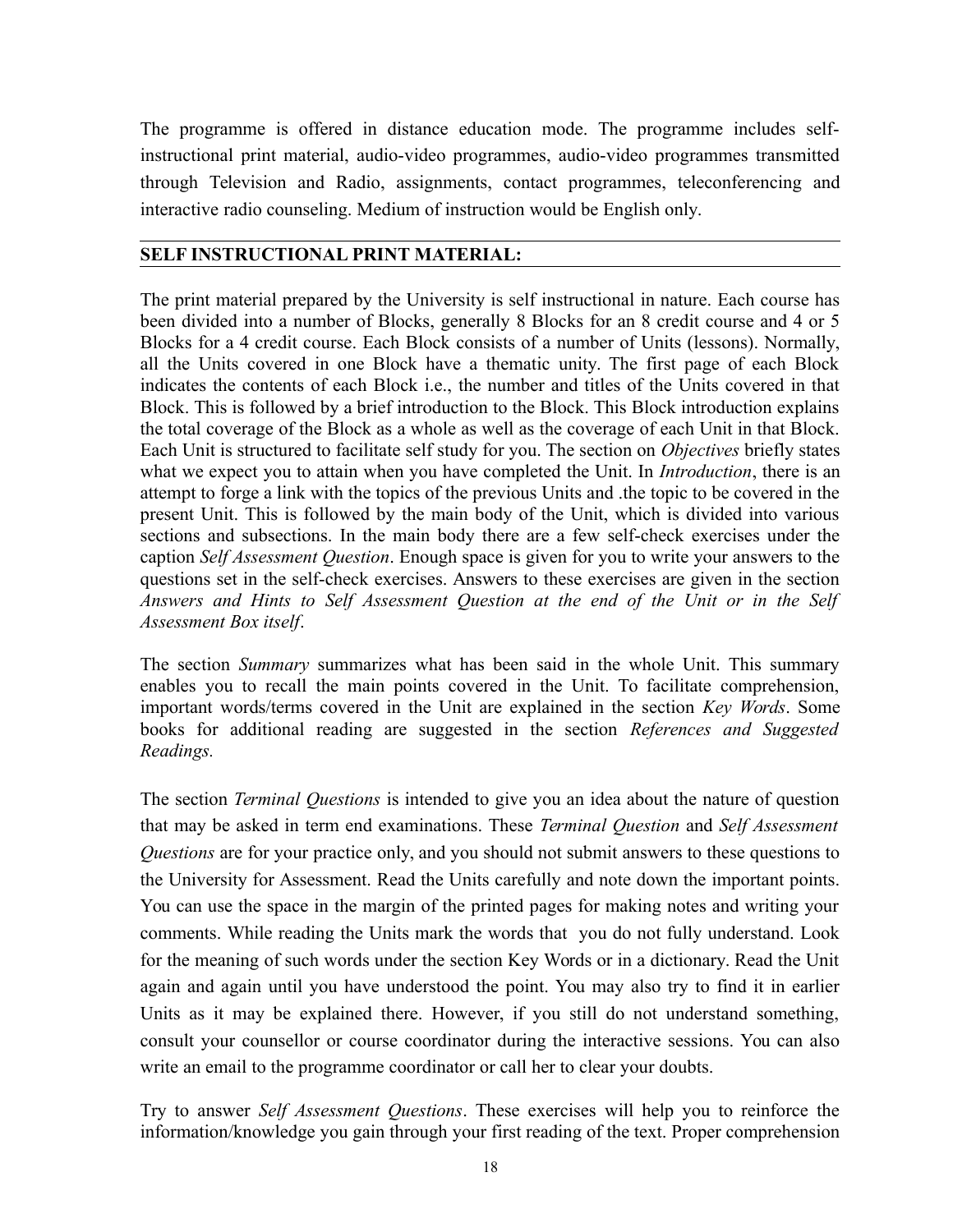of the units and the points/notes made by you while reading through the Units would help you in answering the *Self Assessment Questions*. Once you have written the answer in the blank space provided for each question, you can compare your answers with the answers given in the section *Self Assessment Questions*.

#### **AUDIO-VISUAL AIDS:**

In addition to the print material, audio and video tapes have been prepared for each course. The audio-video material is supplementary to the printed material. Hence, we advise you to make use of it, as that will help you to understand the subject better. Video programmes are normally of 25 –30 minutes duration. The audio tapes are run and video cassettes are screened at the Study Centres during specific sessions. The video programme are transmitted by National Network of Doordarshan and Gyan Darshan. Audio programmes are broadcast in some select states through Radio stations viz. All India Radio and Gyan Vani FM Radio Channels. Information about these would be available at your Regional Centre/ Study Centres/Course Coordinators. The Schedule of transmission is communicated to you through Mail communication/IGNOU Newsletter/ Monthly Booklet. Audio-video material will not be supplied individually but will be available to you at the Study Centres. You can watch these programmes during counselling sessions. Students desirous of buying the audio-video tapes can procure them from:

**Director, Electronic Media Production Centre, IGNOU, Maidan Garhi, New Delhi- 110 068.** 

# **INTERACTIVE RADIO COUNSELLING AND GYAN DHARA:**

The University has started interactive counselling through AIR network all over India. You can participate in it by tuning in to your area Radio station. Experts from various discipline areas are available for this counselling. Students can put across their questions to these experts by using the telephone. The telephone numbers are announced by respective Radio Stations. This counselling is available on every Sunday between 4 and 5 in the evening. Gyan Dhara can also be viewed from the IGNOU website. You can also post your query and questions online.

## **GYAN DARSHAN:**

IGNOU is nodal agency for coordinating a bouquet of educational TV channels under the banner of Gyan Darshan (GD). Of these, GD-1 is a 24-hour exclusive National Educational channel. The Gyan Darshan channel uses C Band transponder of INSAT 3C. In addition, IGNOU also coordinates the functioning of GD-2, GD-3, and GD-4. GD-2 channel is being used as *interactive channel* by the University for tele-counselling, tele-lecturing, tele-training and virtual convocation. Teachers/resource persons address 'live' from EMPC studio through video and audio satellite links to the student groups assembled at various centres across the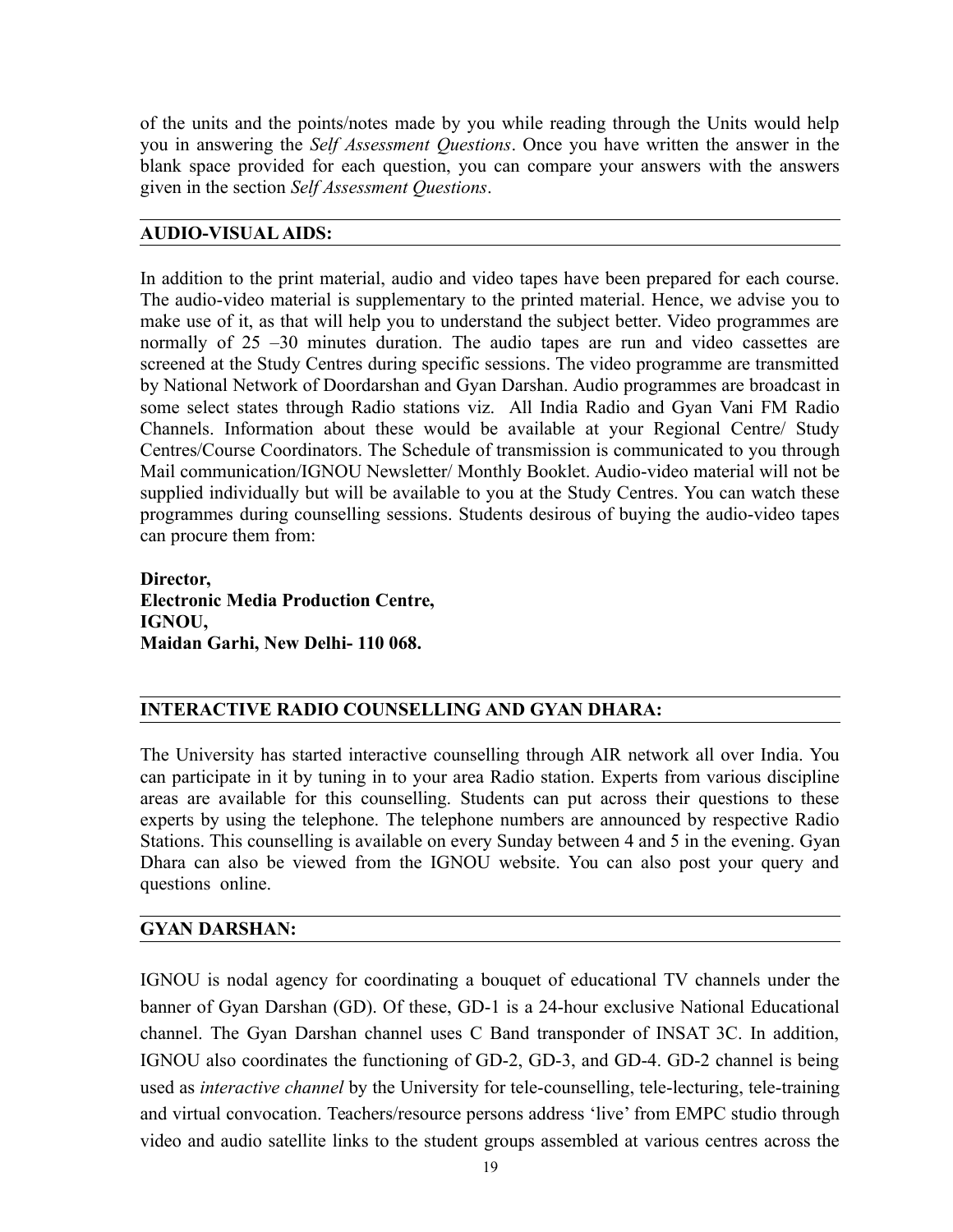country. It is also used to interact with Regional Centre and Study Centre functionaries on various operational aspects. GD-3, called *Ekalavya* channel, is exclusively devoted to technology education for the benefit of students of IITs and other engineering colleges in India. GD-4, called *Vyas* channel, is to telecast high quality higher education programmes to bridge the knowledge and information gap between different areas and institutions in the country. You should try to get access to it though your cable operator. The schedule of programmes with time and date is sent to all study centers one month in advance. Please obtain it from there.

## **GYAN VANI:**

*Gyan Vani* is a 'Radio Cooperative' devoted exclusively to education and community development. Its main objective is to bridge the gap between educationally privileged and deprived. As of now, 26 FM radio stations are fully operational. These interactive, participatory educational stations are aimed at greater empowerment of the people, particularly the disadvantaged. Local resource persons conduct the sessions in English, Hindi and the regional languages/dialects.

## **TELECONFERENCING:**

To reach our students spread in different parts of the country we take the help of teleconferencing. These sessions are conducted from Delhi. The students can attend these at the regional centres and specified study centres of IGNOU. It is a one way video and two way audio facility. You will be sent a schedule with topics in advance through your study centres. The faculty at Delhi and other experts as resource persons participate in these sessions. You can put your problems and questions to these experts through the telephone available at receiving centres. These will help in resolving your queries related to courses and other general information pertaining to programmes of study.

## **COUNSELLING:**

In distance or online education, contact between the learners and their tutors/counsellors is an important activity. The purpose of such a contact is to answer some of your questions and clarify your doubts. There are experienced academic counsellors at the Schools/Study Centres to provide counselling and guidance to you in the courses that you have chosen for study. The counselling sessions for each of the courses will be held at suitable intervals throughout the academic session. Generally there will be 10 counselling sessions for an 8 credit course and 5 sessions for a 4 to 7 credit course. The counselling sessions are not compulsory. However, they may be very useful in certain respects such as: to share your views on the subject with teachers and fellow participants, comprehend some of the complex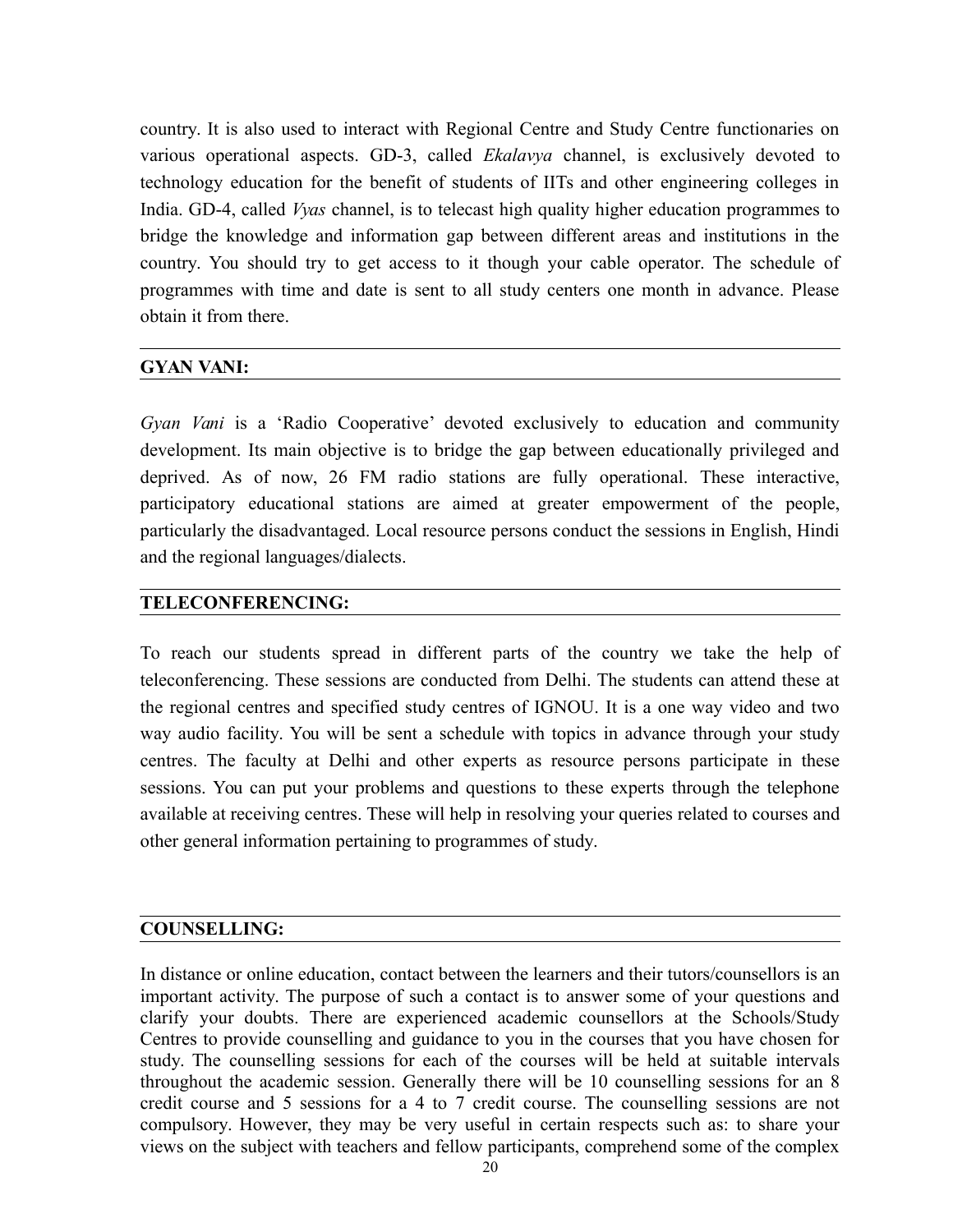ideas or difficult issues, and get clarifications for many doubts which you would not otherwise try to raise, and consult academic counselors for selecting courses of study.

You should note that the counselling sessions will be very different from the usual classroom teaching or lectures. Counsellors will not be delivering lectures or speeches. They will try to help you to overcome difficulties (academic as well as personal), which you face while studying for this programme. In these sessions you must look into the subject based difficulties and any other issues arising out of such difficulties. Besides, some of the audio and videocassettes that are available at that time will be played in the counselling sessions.

Before you attend the counselling sessions, please go through your course material and note down the points to be discussed. Unless you have gone through the Units, there may not be much to discuss. Try to concentrate on the relevant and the most important issues. Also try to understand each other's points of view.

# **EVALUATION SYSTEM:**

At IGNOU, every course is considered as an independent unit. Hence, every course will be evaluated separately. In all, there are 7 courses in PGDCJ (including Project work) programme. For successful completion of this programme, you will have to secure pass marks in respective courses.

The evaluation for this programme will be done in following ways:

- a) Continuous evaluation
- b) Term-End Examination
- c) Project Report.

1. The Evaluation System for IGNOU courses consists of two components:

# **a) Continuous evaluation through assignments and project work** (Tutor Marked Assignments).

#### **b) Term-end examinations**.

In the final results, assignment and project carry 30% weightage, while 70% weightage is given for term-end examinations.

2. All the assignments, project work and term-end examinations will be scored as a numerical marking scheme.

## **CONTINUOUS EVALUATION THROUGH ASSIGNMENTS:**

Assignments constitute the continuous evaluation. The submission of assignments is compulsory. The marks that you get in your assignments will be counted in your final result. Assignments of a course carry 30% weightage while 70% weightage is given to the term-end examinations. Therefore, you are advised to take your assignments seriously.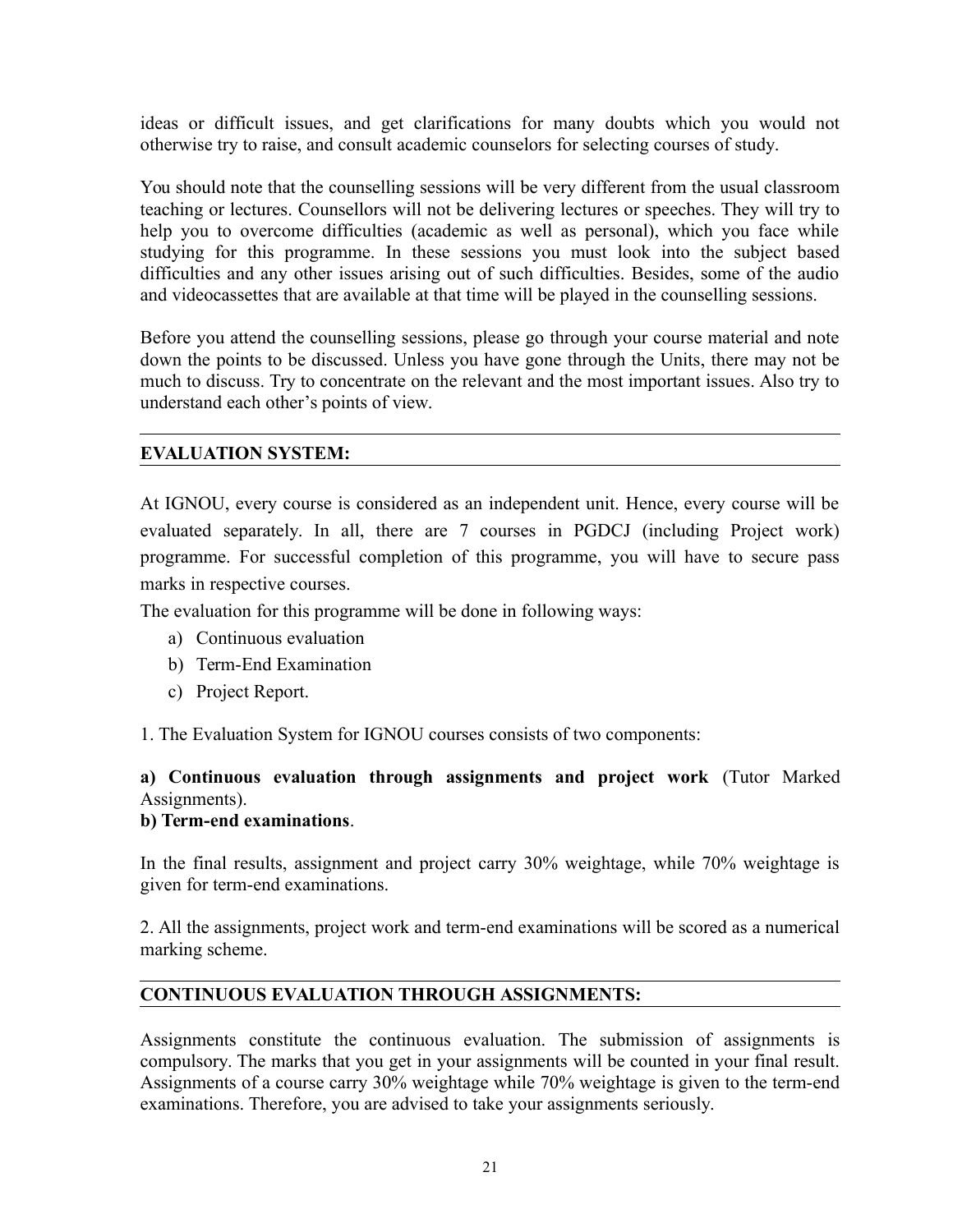You have to submit your assignment response sheets to the Coordinator assigned to you. Submission of assignments is compulsory. You will not be allowed to appear for the term-end examination for any course if you do not submit the assignments in time for that course. If you appear in term-end examination, without submitting the assignments the result of termend examination would be liable to be cancelled.

The main purpose of assignment is to test your comprehension of the learning materials you receive from us and also to help you get through the courses. The evaluators/counsellors after correcting the assignments send them back to you with their comments and marks which will help you in your study and help in improving it. The content provided in the printed course materials should be sufficient for answering the assignments. Please do not worry about the non-availability of extra reading materials for working on the assignments. However, if you have easy access to other books, you may make use of them. There is one Tutor Marked Assignments (TMA) per course, which is evaluated by the counsellor. Thus, you have to attempt one assignment for each course. You have to complete and submit the assignments at the study centre within the due date specified in the assignments booklet. The assignments can be submitted to the regional centre by post or in person if you do not have a study centre. The University/ Coordinator of the Study Centre has the right to reject the assignments submitted after the due date. You are, therefore, advised to submit the assignments before the due date. For your own record, retain a copy of all the assignment responses which you submit to the Coordinator of study centre.

If you do not get pass marks in any assignment, you have to submit it again. To get fresh assignments you should write to Director, MPDD, IGNOU, Maidan Garhi, New Delhi - 110068. You may also download from IGNOU web site **[www.ignou.ac.in](http://www.ignou.ac.in/)** or https://webservices.ignou.ac.in/assignments/sol/2018/PGDCJ%202018%20assignment %20pdf.pdf. However, once you get the pass grade in an assignment, you cannot resubmit it for improvement of grade. Assignments are not subject to re-evaluation except for factual errors, if any, committed by the evaluator. Score communicated by the study centre through any mode other than the award list will not be acceptable to the university for taking your score of assignments on your record. In case you find that the score indicated in the assignment sheet of your Tutor Marked Assignment has not been correctly reflected or is not entered in your grade card, you are advised to contact the coordinator of your study centre with a request to forward correct award list to the SR&E Division at the Headquarters.

#### **CHECK LIST FOR ASSIGNMENT SUBMISSION:**

- Assignment can be downloaded from the IGNOU website **[www.ignou.ac.in](http://www.ignou.ac.in/)** or **[https://webservices.ignou.ac.in/assignments/sol/2018/PGDCJ](https://webservices.ignou.ac.in/assignments/sol/2018/PGDCJ%202018%20assignment%20pdf.pdf) [%202018%20assignment%20pdf.pdf](https://webservices.ignou.ac.in/assignments/sol/2018/PGDCJ%202018%20assignment%20pdf.pdf)**.
- Assignments have to be handwritten.
- You can take registers for each course for writing the assignments.
- Keep a copy of your assignments before submission.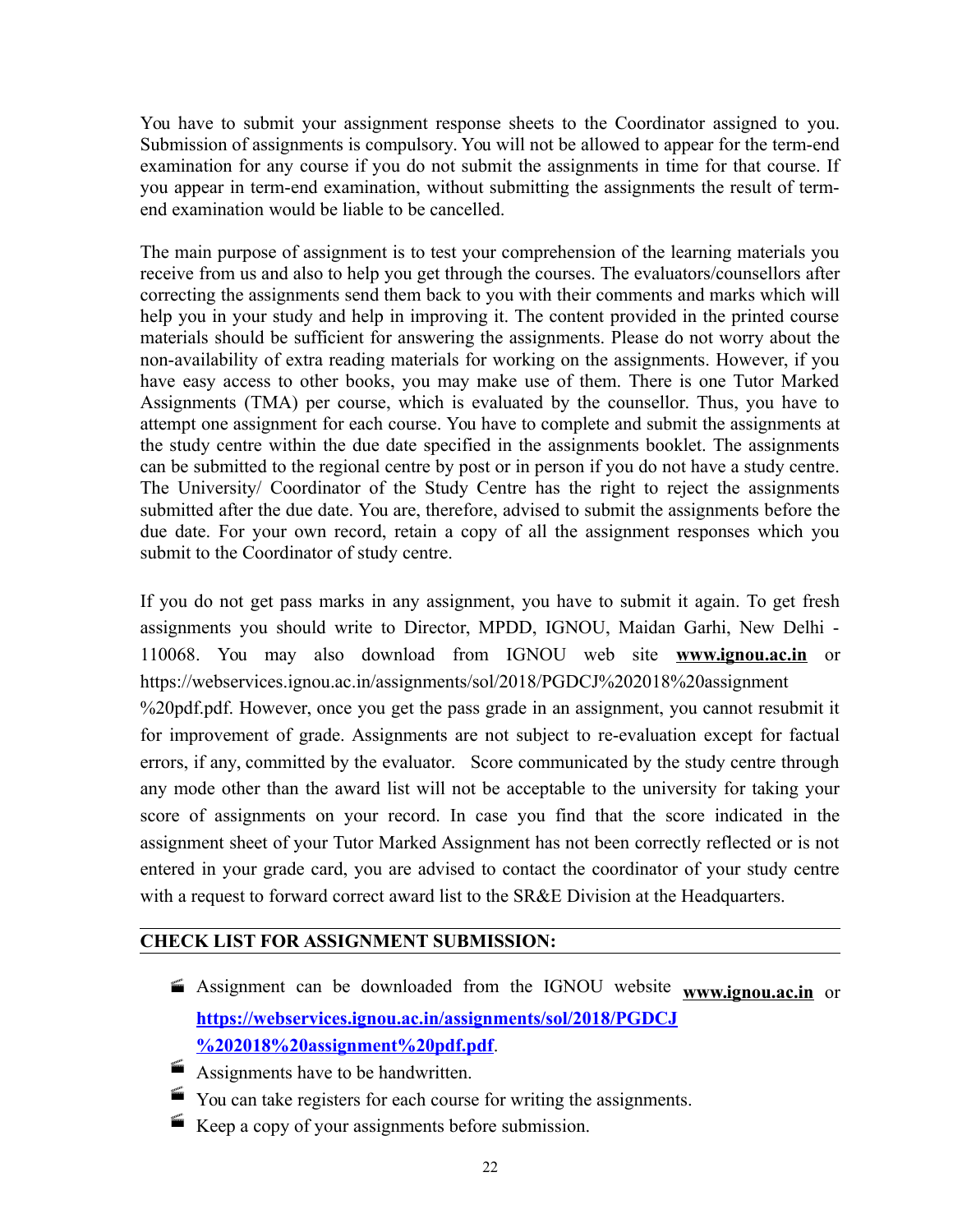- Mention your enrolment No, year of admission, programme title, programme code, course title, course code, regional centre, study centre, your complete address, mobile no., signature, date and email ID on the front page of the assignment.
- $\blacktriangleright$  The last date for submission of assignments for July batch is 31<sup>st</sup>March.
- $\blacktriangleright$  The last date for submission of assignment for January batch is 30<sup>th</sup> September.
- Submit your assignment at the regional centre if you do not have a study centre.

#### **EVALUATION THOUGH TERM END PAPER OR PROJECT WORK:**

One of the most important components of the PG Diploma is the Term End Paper (TEP). TEP of a course.

You are required to choose a topic related to your subject and get it approved by the Supervisor. Once the topic has been approved, you are expected to submit a Synopsis of your paper on the specified date. You will be awarded diploma only if you submit a Term End Paper at the end of the course.

Please read the guidelines presented below thoroughly. **(For reading guidelines for submission of synopsis, scroll down)**

#### **IMPORTANT GUIDELINES FOR THE LEARNERS:**

#### **a) Learners who have a study centre:**

- 1. Choose a topic from any of the 6 courses and send it for approval to the Supervisor/Academic Counsellor. Before choosing the topic read the Project Handbook carefully. This will help you in initiating work related to project.
- 2. You can send the topic by email or by post as per the mutual convenience of the supervisor and the learner.
- 3. Once the topic is approved see the project handbook and prepare the Synopsis which has to be typed.
- 4. After preparing the Synopsis share it with your Supervisor for his/her inputs and approval.
- 5. After getting the Synopsis approved refer once again to the project handbook and prepare the project in consultation and guidance of your supervisor.
- 6. Send the project for approval to your Supervisor once it is ready.
- 7. Once the project is approved by the Supervisor send the soft copy of the project to the programme coordinator at [mansisharma@ignou.ac.in](mailto:mansisharma@ignou.ac.in)
- 8. You have to submit the hard copy of the project to Project Section, Student Evaluation Division (SED), Block-12, IGNOU, Maidan Garhi, New Delhi-110068.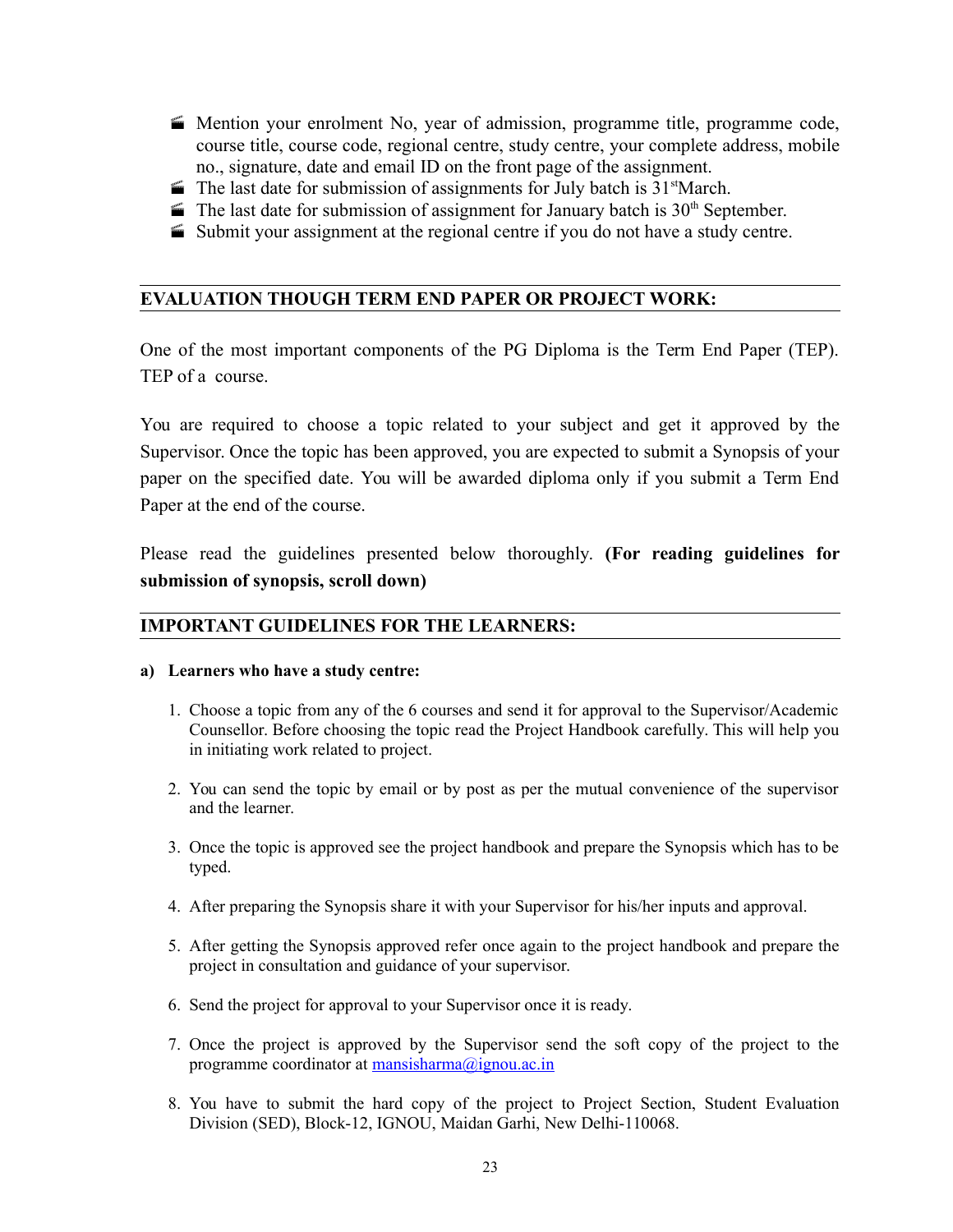- 9. The last date for submission of the Project is  $30<sup>th</sup>$  May for June Term End Examination (TEE) and 30th November for December Term End Examination.
- 10. For any academic query you can contact the Programme Coordinator, Dr. Mansi Sharma at 011-29572992, 09311123692 or send an email at [mansisharma@ignou.ac.in](mailto:mansisharma@ignou.ac.in)
- 11.Always mention your name, Enrollment No. and contact details along with Mobile No. and Email ID in all your correspondences to the Study Centre/Regional Centre, IGNOU/Programme Coordinator.
- 12. If you submit your Project to SED,IGNOU after the last date of submission your project will be evaluated for the next TEE.

#### **b). Learners who do not have a Study Centre:**

- 1. Choose a topic from any of the 6 courses and send it for approval to the Programme Coordinator, Dr. Mansi Sharma by email at [mansisharma@ignou.ac.in.](mailto:mansisharma@ignou.ac.in) Before choosing the topic read the Project Handbook carefully. This will help you in initiating work related to project.
- 2. Once the topic is approved see the project handbook and prepare the Synopsis which has to be typed.
- 3. After preparing the Synopsis send it by email to the Programme Coordinator for his/her inputs and approval.
- 4. After getting the Synopsis approved refer once again to the project handbook and prepare the project in consultation and guidance of the Programme Coordinator.
- 5. Send the project for approval to Programme Coordinator by email once it is ready.
- 6. You have to submit the hard copy of the project to Project Section, Student Evaluation Division (SED), Block-12, IGNOU, Maidan Garhi, New Delhi-110068.
- 7. The last date for submission of the Project is  $30<sup>th</sup>$  May for June Term End Examination (TEE) and 30th Novemeber for December Term End Examination.
- 8. For any academic query you can contact the Programme Coordinator, Dr. Mansi Sharma at 011-29572992, 09311123692 or send an email at  $\frac{massisharma@ipnou.ac.in}{maxisharma@ipnou.ac.in}$
- 9. Always mention your name, Enrollment No. and contact details along with Mobile No. and Email ID in all your correspondences to the Study Centre/Regional Centre, IGNOU/Programme Coordinator.
- 10. If you submit your Project to SED, IGNOU after the last date of submission your project will be evaluated for the next TEE.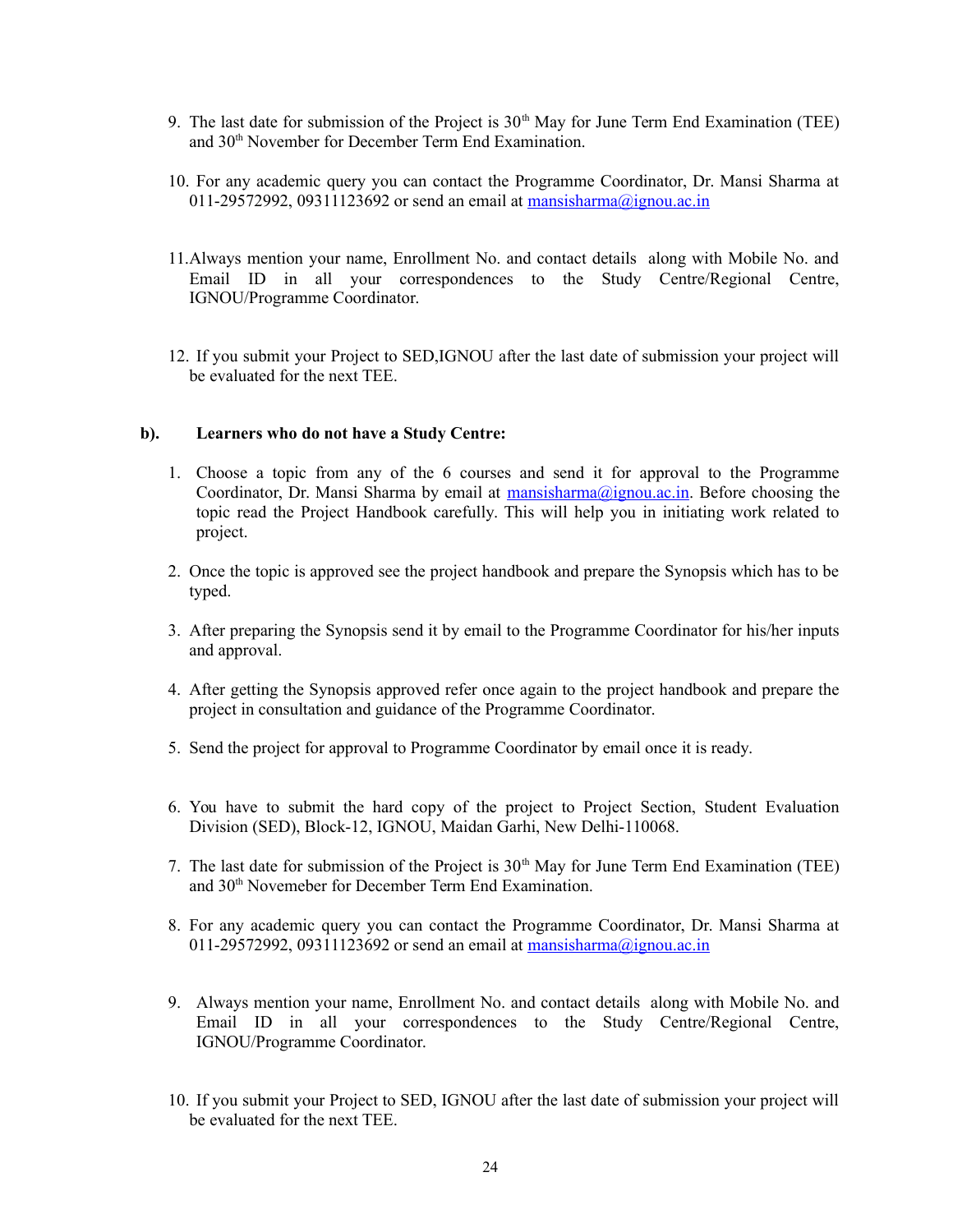# **OTHER USEFUL INFORMATION:**

| WHOM TO CONTACT FOR WHAT                                                                                              |                                                                                                                                                                                                                                                          |  |  |
|-----------------------------------------------------------------------------------------------------------------------|----------------------------------------------------------------------------------------------------------------------------------------------------------------------------------------------------------------------------------------------------------|--|--|
| 1. Identity Card, Fee Receipt, Bonafide<br>Certificate, Migration, Scholarship forms                                  | Concerned Regional Centre                                                                                                                                                                                                                                |  |  |
| Non-receipt<br>of<br>study<br>material<br>and<br>2.<br>Assignments                                                    | Concerned Regional Centre                                                                                                                                                                                                                                |  |  |
| Schedule/information regarding Exam form,<br>3.<br>Entrance test, Date-sheet, IGNOU Hall ticket                       | Asst. Registrar (Exam-II), SED, Block-<br>12, Room No-2, IGNOU, Maidan Garhi,<br>New Delhi-110068<br>E-mail sgoswami@ignou.ac.in<br>Ph. 29572202, 29572209, 29535064                                                                                     |  |  |
| Re-evaluation,<br>Grade<br>4. Result,<br>Card,<br>Provisional Certificate, Early declaration of<br>Result, Transcript | Dy. Registrar (Exam. III), SED, Block-<br>12, Room No-1, IGNOU, Maidan Garhi,<br>New Delhi-110068<br>E-mail kramesh@ignou.ac.in<br>Ph. 29572208, 29536103, 29535924-<br>32/Extn. 2201, 2211 1316                                                         |  |  |
| 5. Non-reflection of Assignment Grades/Marks                                                                          | Registrar (Assignment),<br>SED,<br>Asst.<br>Block-3, Room No-12, IGNOU, Maidan<br>Garhi, New Delhi-110068<br>E-mail<br>$\overline{assignments(\omega)$ ignou.ac.in<br><sub>or</sub><br>mjha@ignou.ac.in<br>Ph. 29571319, 29571325,<br>29571526, 29571524 |  |  |
| 6. Change of Elective medium/opting of left<br>over electives/deletion of excess credits                              | <b>Concerned Regional Centre</b>                                                                                                                                                                                                                         |  |  |
| Re-admission<br>7.                                                                                                    | Student Registration Divisions, Block<br>No. 3, IGNOU, Maidan Garhi, New<br>Delhi-110068                                                                                                                                                                 |  |  |
| Degree/Diploma/Verification<br>Original<br>of<br>8.<br>Degree/Diploma                                                 | Dy. Registrar (Exam-I), SED, Block-9,<br>IGNOU, Maidan Garhi, New Delhi-                                                                                                                                                                                 |  |  |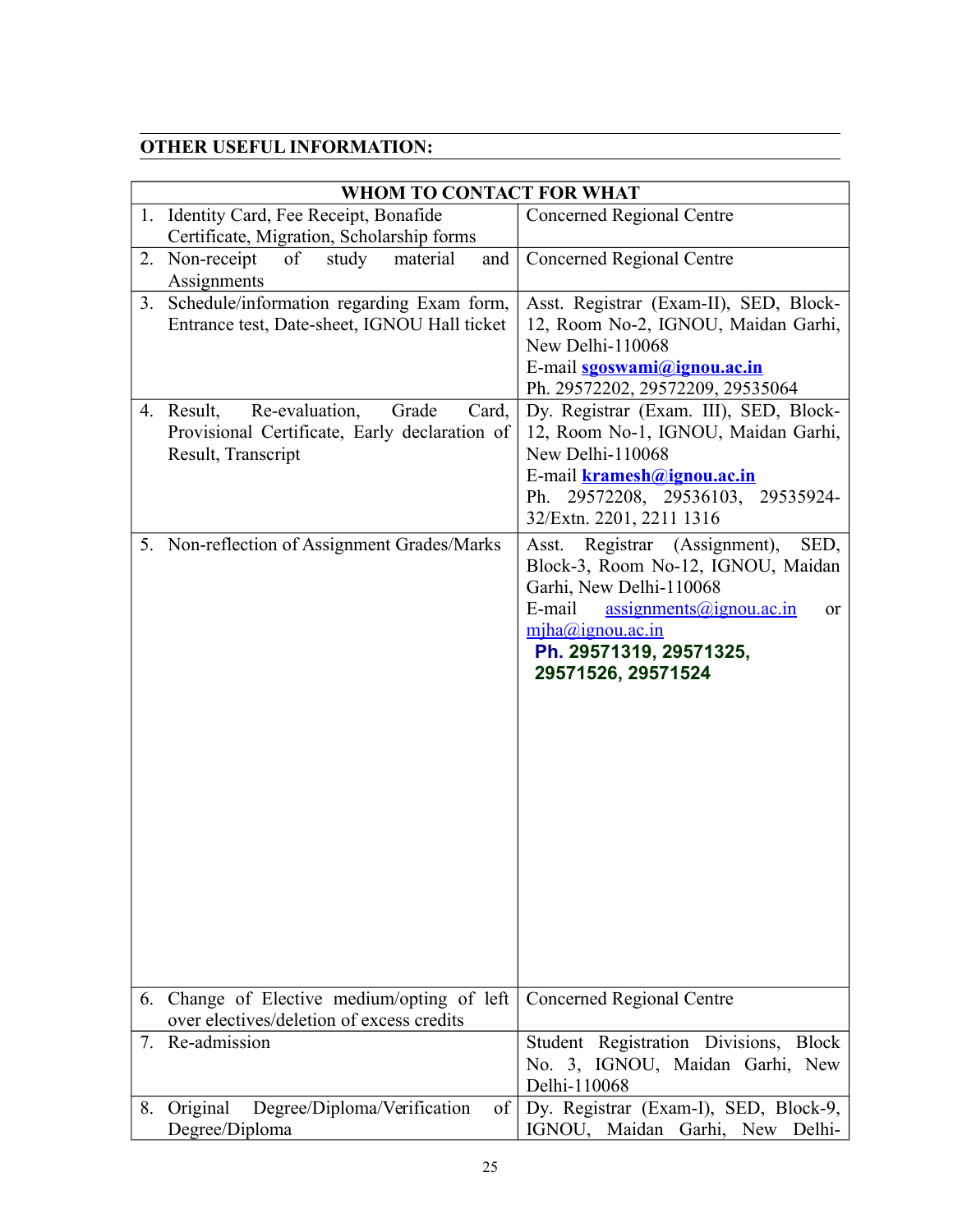|                                                 | 110068                                   |  |  |
|-------------------------------------------------|------------------------------------------|--|--|
|                                                 | <u>ecverification@ignou.ac.in</u>        |  |  |
| 9. Student Grievances (SED)                     | Assistant Registrar (Student Grievance), |  |  |
|                                                 | SED, Block-3, Room No. 13, IGNOU         |  |  |
|                                                 | Maidan Garhi, New Delhi-110068           |  |  |
|                                                 | Email <b>sregrievance@ignou.ac.in</b>    |  |  |
|                                                 | Ph. 29532294, 29535924-32/ Exnt. 1313    |  |  |
| 10. Purchase of Audio/Video tapes               | Marketing Unit, EMPC, IGNOU, Maidan      |  |  |
|                                                 | Garhi, New Delhi-110068                  |  |  |
| 11. Academic Content                            | Director of the School Concerned         |  |  |
| 12. Status of Project Reports of all programmes | Ph. 011-29532294, Extn. 1313/1320/1321   |  |  |
|                                                 | projects@ignou.ac.in<br>E-mail<br>or     |  |  |
|                                                 | sureshchugh@ignou.ac.in                  |  |  |
| Support Services and<br>13. Student<br>Student  | Regional Director, Student Service       |  |  |
| Grievances, Pre-admission inquiry of various    | Centre, IGNOU, Maidan Garhi, New         |  |  |
| courses in IGNOU                                | Delhi-110068                             |  |  |
|                                                 | E-mail <b>ssc</b> @ignou.ac.in           |  |  |
|                                                 | Ph. 29535714, 29533869, 2953380          |  |  |
|                                                 | Fax-29533129                             |  |  |

# **CHANGE / CORRECTION OF ADDRESS:**

There is a printed card for the change/correction of address. This card is normally sent to you along with the study material a copy of the same is given in this programme guide as Form no. 2. In case there is any correction or change in your address, you are directed to make use of that printed card addressed to Director, SR&E, IGNOU, Maidan Garhi, New Delhi-110068. You are advised not to write letter to any other officer in the University in this regard. Normally, it takes four to six weeks to effect the change. Therefore, you are advised to make own arrangements to redirect the mail to the changed address during this period.

## **CHANGE OF REGIONAL CENTRE:**

When you want transfer from one Region to another Region, you have to write to that effect to the Regional Centre from where you seek a transfer marking copies to the Regional Centre where you would like to be transferred to and also to Director (SR&E), New Delhi. Further, you have to obtain a certificate from the Coordinator of the Study Centre from where you are seeking transfer regarding the number of assignments submitted. The Regional Director from where you are seeking the transfer will transfer all records to the Regional Centre where you seek transfer under intimation to you and Director (SR&E). The records are normally sent by Registered Post to guard against loss in the postal transit.

## **CHANGE OF STUDY CENTRE:**

The candidates are required to opt only such study centres which are activated for the programme. As far as possible the university will allot the study centre opted by the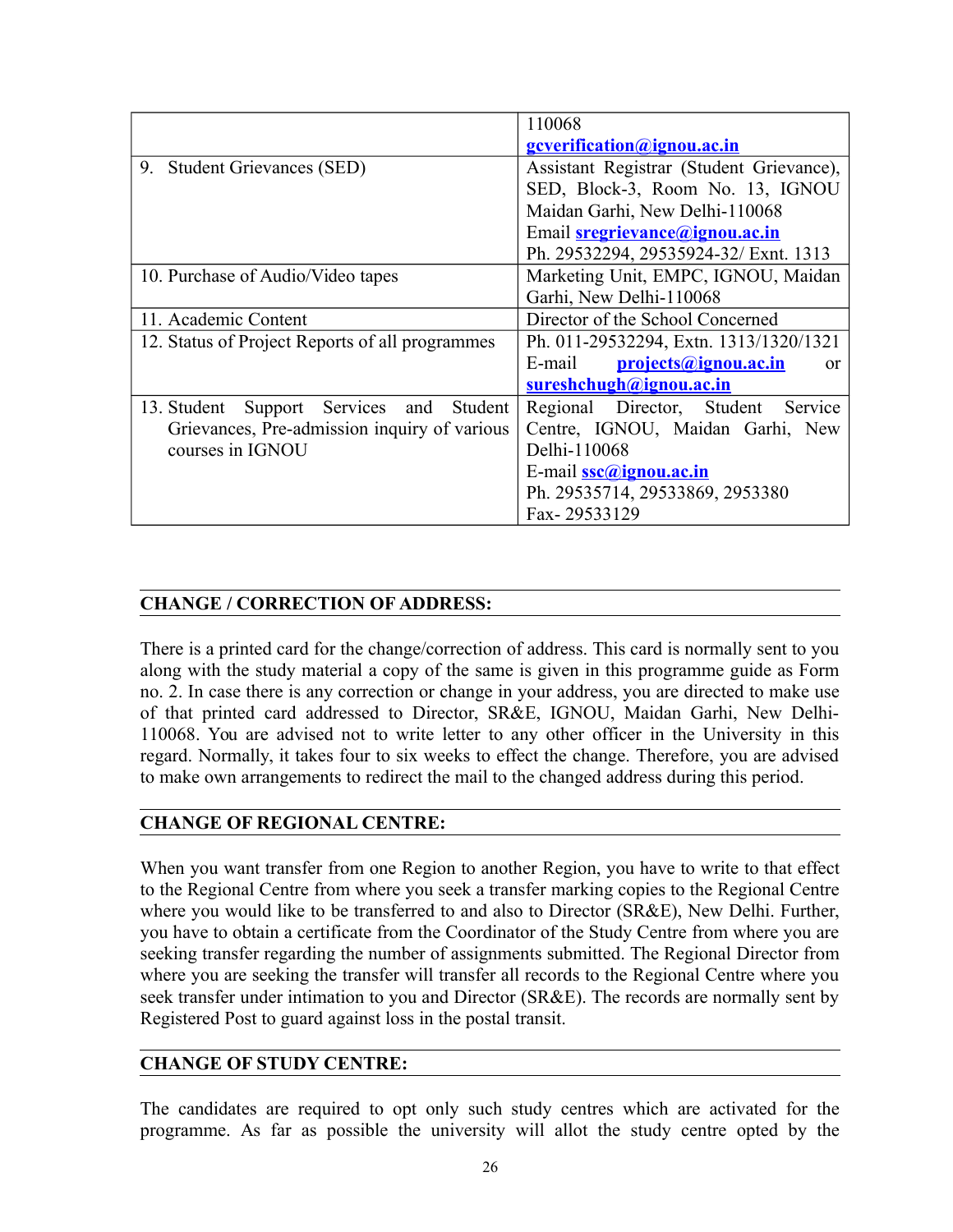candidate. However, the university may change the study centre at its convenience without concurrence of the student at any time. For the purpose of change of Study Centre you have to send request to the Director of your Regional Centre. A copy of the same may be sent to Student Registration and Evaluation Division at the headquarters. Counselling facilities for a programme may not be available at all the Centres. As such you are advised to make sure that counseling facilities are available for the programme you have chosen, at the new Centre opted for. As far as possible the request for change of Study Centre is considered favorably. However, the allotment of new Study Centre is subject to availability of seats for the programme at the new Centre asked for.

## **NON-RECEIPT OF STUDY MATERIAL:**

If you do not receive your study material within a month after admission, fill up Form no. 3 and send it to the address mentioned on it. You can also contact your study centre /regional centre for material. You can also call at Material Production & Distribution Division, IGNOU for the material.

## **ISSUE OF GRADE CARD/MARK SHEET:**

A Duplicate Grade Card is issued after a request is made on the prescribed form along with a demand draft of Rs. 100/- to be paid in favour of IGNOU & payable at New Delhi. The requisition may be sent to the Registrar (SR & ED), IGNOU, New Delhi - 68. The form for the purpose is given in this Programme Guide as Form no. 4.

## **RE-ADMISSION:**

If you are not able to complete the programme in a maximum of 3 years, University has made a special provision for re-admission. You have to fill and submit a suitable form as per instructions.

## **SIMULTANEOUS REGISTRATION:**

Student of PGDCJ may take simultaneous registration in any other certificate/Diploma programme of IGNOU, however, if there is any clash of dates of teleconferencing or examination schedule of the two programmes taken the University will not be in position to make adjustment.

## **REFUND OF FEES:**

Fee once paid will not be refunded under any circumstances programme fee may however be refunded if admission is not offered by IGNOU for any reason.

# **DISPUTES ON ADMISSION AND OTHER UNIVERSITY MATTERS:**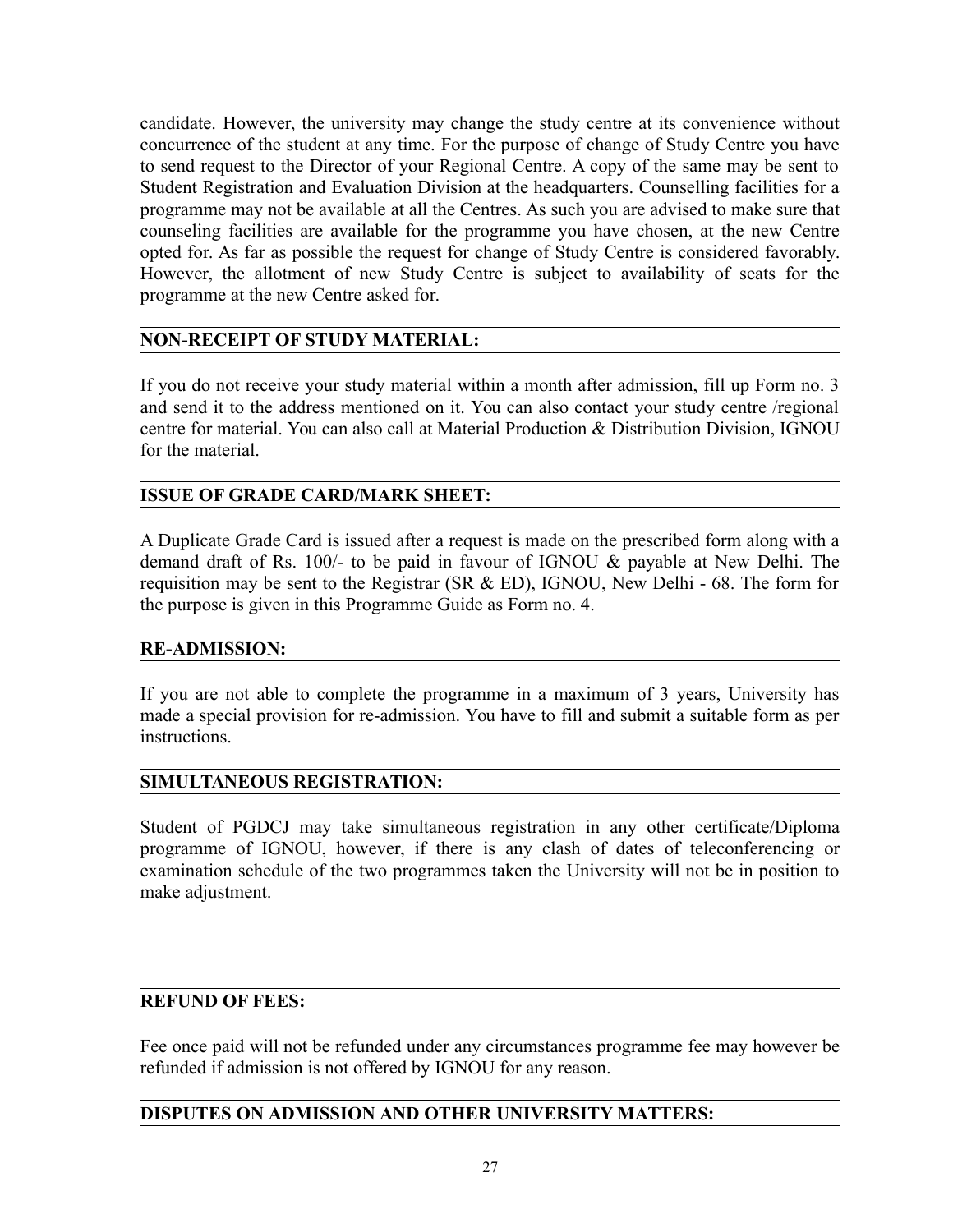The place of jurisdiction for filing of a Suit, if necessary, will be only at New Delhi/Delhi.

# **USEFUL FORMS:**

In this section we are enclosing the sample of some forms which are useful to you. You can also download the forms from the IGNOU website, student zone. Whenever you have to correspond with the University, please get the photocopy of the relevant form, fill it carefully and send as per instructions therein. The detailed instructions for all these forms are provided in this programme guide in different sections. Do not forget to mention your enrollment No., Programme name, complete address, mobile no. and email ID in your correspondence to the University. The following forms are enclosed (annexure-1) along with the list of Regional Centres, IGNOU:

## **LIST OF IGNOU REGIONAL CENTRES:**

|      | Regional Centre and   Address of the Regional Centre Tel.Fax   Staff | <b>Jurisdiction</b> |
|------|----------------------------------------------------------------------|---------------------|
| Code | & E-mail                                                             |                     |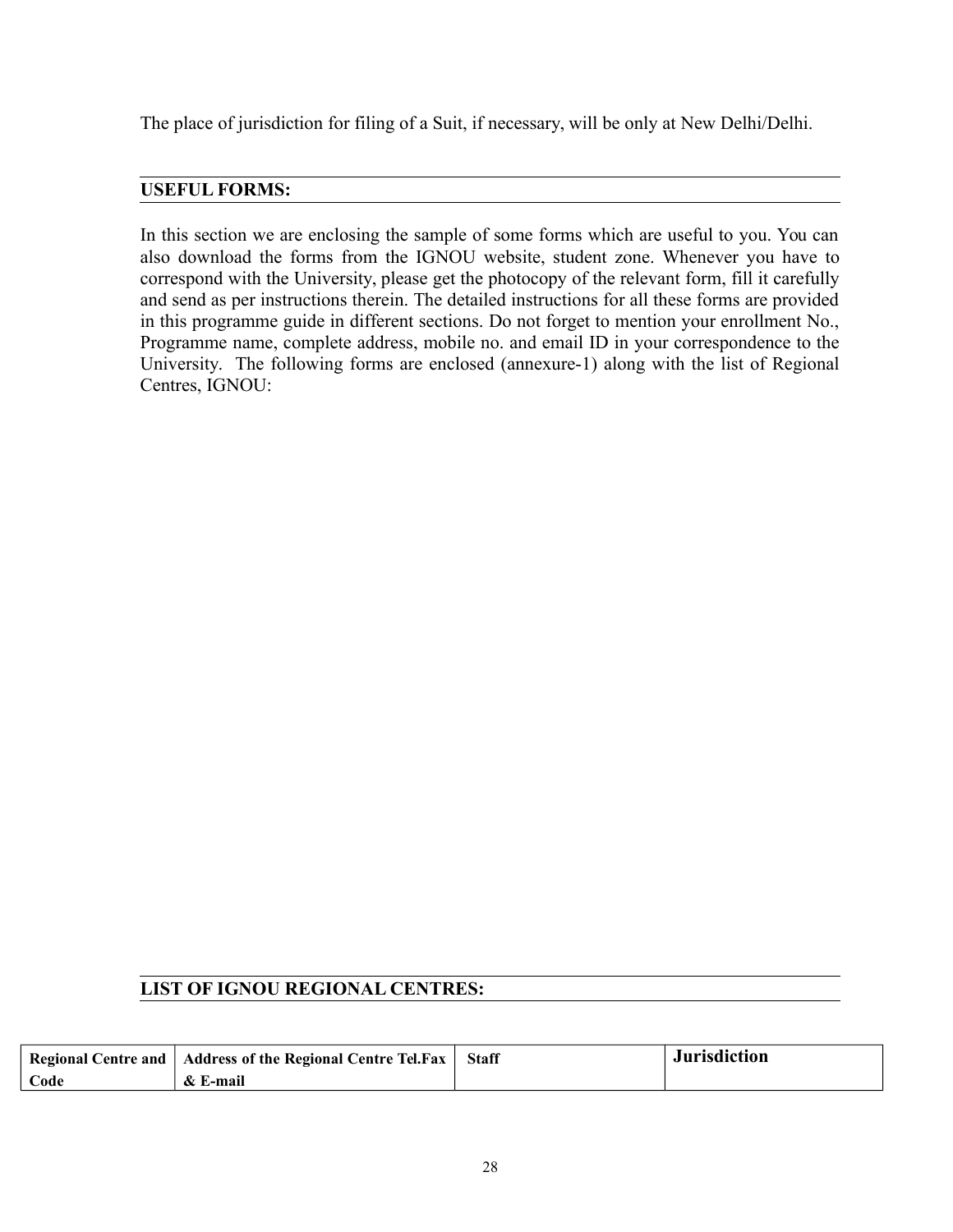| <b>AHMEDABAD 09</b> | <b>IGNOU REGIONAL CENTRE</b> | DR. AVANI TRIVEDI, RD        | STATE OF GUJARAT,        |
|---------------------|------------------------------|------------------------------|--------------------------|
|                     | <b>OPP. NIRMA INSTT OF</b>   | DR. D ANAND, ARD             | (DISTT),                 |
|                     | TECHNOLOGY, SARKHEJ-         | DR. JAYESH PATEL, ARD        | AHMEDABAD,               |
|                     | <b>GANDHINAGAR HIGHWAY</b>   | SH A.H VED, AR               | ANAND,                   |
|                     | <b>CHHARODI</b>              |                              | <b>BANASKANTHA,</b>      |
|                     | AHMEDABAD - 382481           |                              | <b>BHARUCH, DAHOD,</b>   |
|                     | <b>GUJARAT</b>               |                              | <b>GANDHINAGAR,</b>      |
|                     |                              |                              |                          |
|                     | TEL: 02717-242975 / 242976   |                              | MEHSANA, PATAN,          |
|                     | FAX: 02717-241580            |                              | SABARKANTHA,             |
|                     | rcignouahd@yahoo.com         |                              | SURAT, VADODARA,         |
|                     | rcinou@vsnl.com              |                              | VALSAD, DANG,            |
|                     |                              |                              | KHEDA, NARMADA,          |
|                     |                              |                              | NAVSARI,                 |
|                     |                              |                              | PANCHMAHAL,              |
|                     |                              |                              | TAPI, ARAVALLI),         |
|                     |                              |                              | <b>DADRA &amp; NAGAR</b> |
|                     |                              |                              | HAVELI (U.T)             |
| <b>ALIGARH 47</b>   | <b>IGNOU REGIONAL CENTRE</b> | DR. MALIK RASHID             | <b>STATE OF UTTAR</b>    |
|                     | 4/1339 MARRIS ROAD, ALIGARH- | FAISAL, RD (I/c)             | <b>PRADESH</b>           |
|                     | 202001                       |                              | (DISTRICT:               |
|                     | <b>UTTAR PRADESH</b>         |                              | ALIGARH,                 |
|                     | TEL: 0571-2700120/2701365    |                              | <b>FIROZADAB, J.P</b>    |
|                     |                              |                              |                          |
|                     | 0571-2402147                 |                              | NAGAR, KASHIRAM          |
|                     | MOB: 9457878332              |                              | NAGAR/KASGANJ,           |
|                     | rcaligarah@ignou.ac.in       |                              | <b>MAHAMAY</b>           |
|                     |                              |                              | NAGAR/HATHRAS,           |
|                     |                              |                              | <b>MAINPURI</b> )        |
| <b>BANGALORE 13</b> | <b>IGNOU REGIONAL CENTRE</b> | SH. G.H.IMRAPUR, RD          | STATE OF KARNATAKA,      |
|                     | NSSS KALYANA KENDRA293, 39TH | DR. H.C. HEMAMALINI,         | (DISTT.                  |
|                     | <b>CROSS, 8TH BLOCK</b>      | <b>ARD</b>                   | <b>BANGALORE,</b>        |
|                     | <b>JAYANAGAR</b>             | DR. M. SHANMUGAM,            | <b>BANGALORE</b>         |
|                     | <b>BANGALORE - 560 082</b>   | <b>ARD</b>                   | <b>RURAL,</b>            |
|                     | <b>KARNATAKA</b>             | <b>S.KASTURI PESALA, ARD</b> | CHIKBALLAPUR,            |
|                     | TEL: 080-26654747 / 26657376 | SMT.                         | <b>CHITRADURGA,</b>      |
|                     | FAX: 080-26644848            | <b>SHANTHALAKSHM</b>         | DAVANAGERE,              |
|                     | MOB: 9448448118              | <b>I. R, AR</b>              | KOLAR,                   |
|                     | rcbangalore@ignou.ac.in      | SH. T.G RAJASHEKAR,          | RAMANAGARA,              |
|                     |                              |                              | SHIMOGA,                 |
|                     |                              |                              |                          |
|                     |                              |                              | <b>TUMKUR,</b>           |
|                     |                              |                              | RAMANAGARA,              |
|                     |                              |                              | <b>CHAMARAJANGAR,</b>    |
|                     |                              |                              | & CHIKMAGALUR,           |
|                     |                              |                              | <b>DAKSHINA</b>          |
|                     |                              |                              | KANNADA, HASSAN,         |
|                     |                              |                              | KODAGU, MANDYA,          |
|                     |                              |                              | <b>MYSORE, UDUPI)</b>    |
| <b>BHOPAL 15</b>    | <b>REGIONAL DIRECTOR,</b>    | DR. AMIT CHATURVEDI,         | <b>STATE OF MADHYA</b>   |
|                     | <b>IGNOU REGIONAL CENTRE</b> | <b>RD</b>                    | <b>PRADESH</b>           |
|                     | <b>12, ARERA HILLS</b>       | DR. MRS. HARKIRAT            | (DISTRICT:               |
|                     | <b>BHOPAL - 462 011</b>      | <b>BAINS, ASSOCIATE</b>      | ALIRAJPUR, BHIND,        |
|                     | <b>MADHYA PRADESH</b>        | PROFESSOR,                   | DATIA, HARDA,            |
|                     | TEL:0755-2578452/55          | <b>SOTHSM</b>                | <b>KHANDWA,</b>          |
|                     | FAX: 0755-2578424/54         | MS. KUMUD VERMA,             | <b>MANDSAUR,</b>         |
|                     | MOB: 9415796654              | ARD,                         | NEEMUCH,                 |
|                     |                              | DR. SUBASH RANJAN,           |                          |
|                     | rcbhopal@ignou.ac.in         |                              | RAJGARH,                 |
|                     |                              | NAYAK, ARD                   | <b>SHAJAPUR,</b>         |
|                     |                              | DR. U.C. PANDEY, RD (I/c)    | <b>BAWANIT, BHOPAL</b>   |
|                     |                              | <b>REC-BHOPAL</b>            | DEWAS, GUNA,             |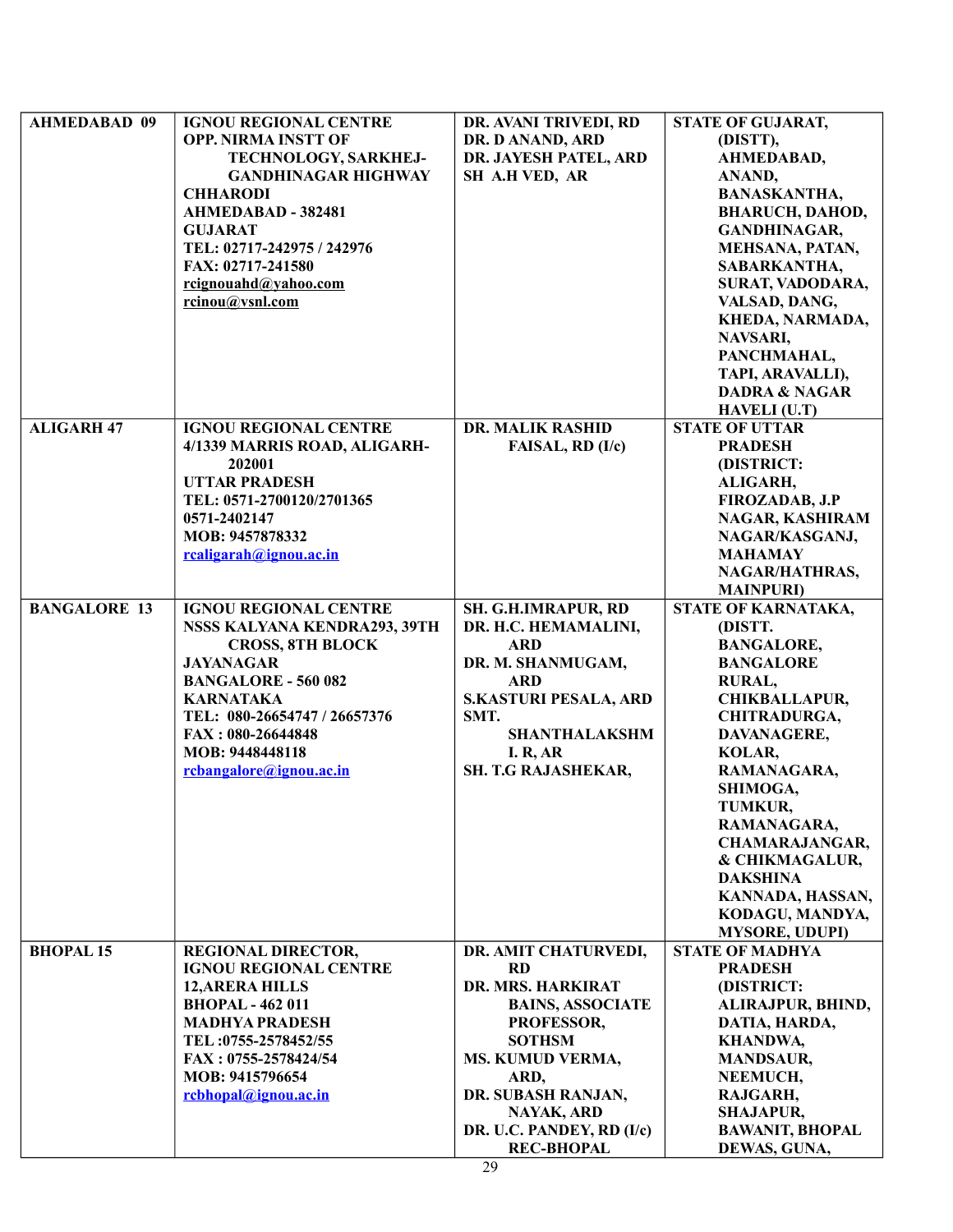| HOSHANGABAD,           |
|------------------------|
| JHABUA,                |
| <b>KHARGONE,</b>       |
| <b>MORENA, RATLAM,</b> |
| SHEOPUR, VIDISHA,      |
| <b>ASHOK NAGAR,</b>    |
| DETUL,                 |
| <b>BURHANPUR,L</b>     |
| DHAR, GWALIOR,         |
| <b>INDORE, RAISEN,</b> |
| SEHORE, SHIVPURI,      |
| <b>UJJAIN, AGAR-</b>   |
| <b>MALWA</b>           |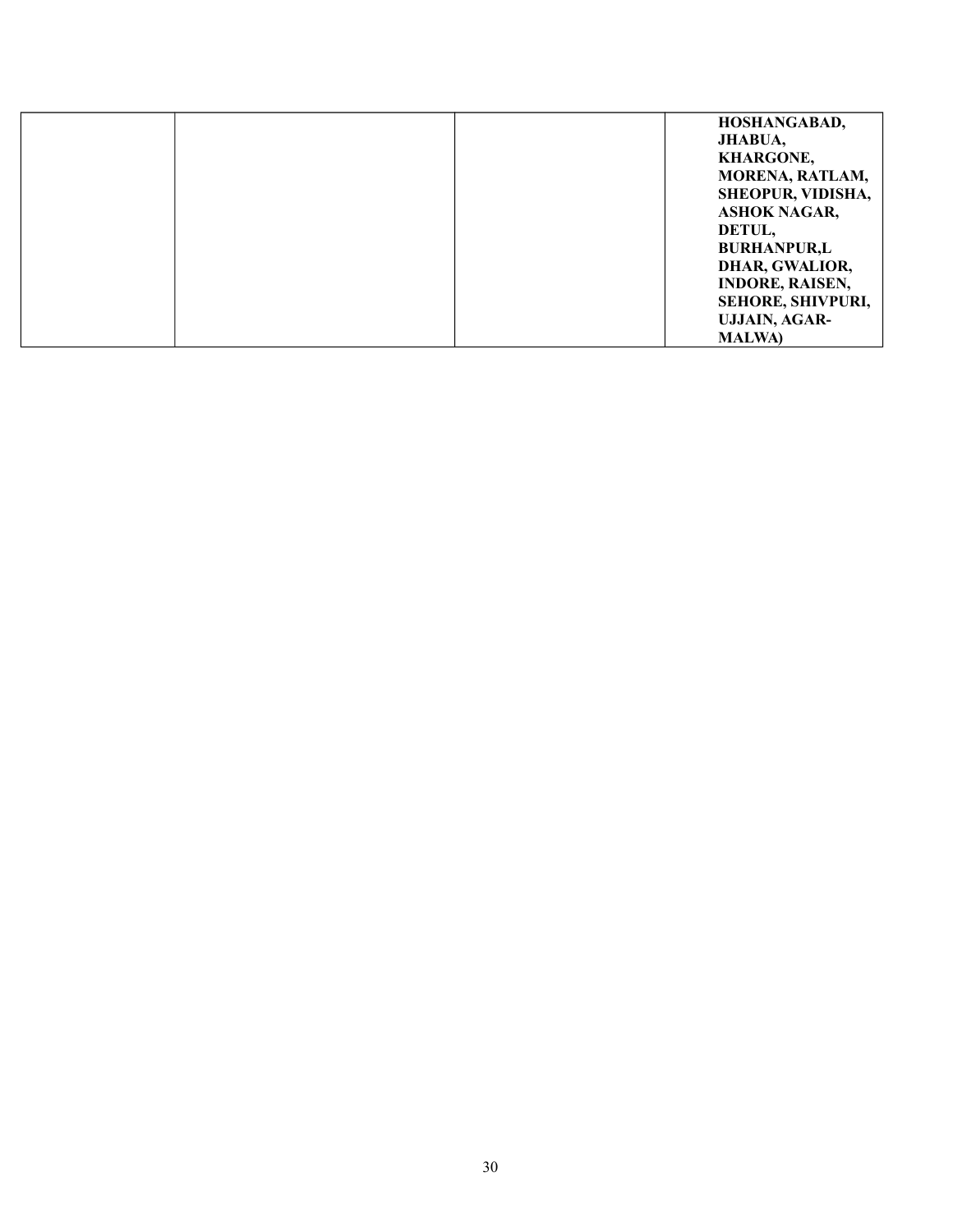| <b>BHUBANESHWAR</b> | <b>REGIONAL DIRECTOR,</b>      | DR. SK TRIPATHY, RD          | <b>STATE OF ORISSA</b>  |
|---------------------|--------------------------------|------------------------------|-------------------------|
| 21                  | <b>IGNOU REGIONAL CENTRE</b>   | <b>SH. S MOHANTI, RD</b>     |                         |
|                     | <b>C-1, INSTITUTIONAL AREA</b> | MR. S K PANIGRAHI,           | (DISSTT. ANGUL,         |
|                     | <b>BHUBANESHWAR - 751 013</b>  | <b>ARD</b>                   | <b>BHADRAK,</b>         |
|                     | <b>ORISSA</b>                  | Dr. BIJAY KUMAR              | <b>BARAGARH,</b>        |
|                     | Tel: 0674-2301348 / 2301250    | SAHOO, ARD                   | <b>BALASORE,</b>        |
|                     | FAX: 0674-2300349              | <b>DR. PRAVAT KUMAR</b>      | <b>CUTTACK,</b>         |
|                     | MOB: 9438133363                | <b>JENA, ARD</b>             | DEOGARH,                |
|                     |                                |                              |                         |
|                     | rcbhubaneswar@ignou.ac.in      | SH. SANZAYA PATEL, AR        | <b>DHENKANAL</b>        |
|                     |                                | <b>DR. BHILASH NAYAK I/c</b> | GANJAM,                 |
|                     |                                | REC-                         | GAJAPATI,               |
|                     |                                | <b>BHUBANESHWAR</b>          | JHARSUGUDA,             |
|                     |                                |                              | JAJPUR,                 |
|                     |                                |                              | <b>JAGATSINGHPUR,</b>   |
|                     |                                |                              | KHORDHA,                |
|                     |                                |                              | <b>KEONJHAR,</b>        |
|                     |                                |                              | KANDHAMAL,              |
|                     |                                |                              | <b>KENDRAPARA,</b>      |
|                     |                                |                              | MAYURBHANJ,             |
|                     |                                |                              | MAYAGARH, PURI,         |
|                     |                                |                              | <b>SAMBALPUR</b>        |
|                     |                                |                              | <b>SUNDERGAR)</b>       |
| <b>CHENNAI 25</b>   | <b>REGIONAL DIRECTOR</b>       | DR. S KISHORE, RD            | STATE OF TAMIL NADU,    |
|                     | <b>IGNOU REGIONAL CENTRE</b>   |                              | (DISTT. CHENNAI,        |
|                     | PERIYAR THIDAL 84/1 EVK        | DR. K. PANNEERSELVAM,        | THIRUVALLUR,            |
|                     | SAMPATH SALAI VEPERY,          | <b>DD</b>                    | KANCHIPURAM,            |
|                     |                                | DR. J.S. DOROTHY, DD         |                         |
|                     | <b>CHENNAI - 600 007</b>       |                              | <b>VELLORE,</b>         |
|                     | <b>TAMILNADU</b>               | DR. K.SASICOUMAR             | <b>THIRUVANNAMALA</b>   |
|                     | TEL: 044-26618438/26618039     | <b>BRUMOT, ARD</b>           | I, KRISHNAGIRI,         |
|                     | MOB: 8940002097                | MR. S.SENTHIL RAJ, AR        | DHARMAPURI,             |
|                     | rcchennai@ignou.ac.in          |                              | SALEM,                  |
|                     |                                |                              | NAMAKKAL,               |
|                     |                                | MR. S.BALAJI, AR             | VILLUPURAM,             |
|                     |                                |                              | <b>CUDDALORE,</b>       |
|                     |                                |                              | PERAMBALUR,             |
|                     |                                |                              | NAGAPATTINAM,)          |
|                     |                                |                              | <b>PUDUCHERRY (U.T)</b> |
| <b>COCHIN 14</b>    | <b>REGIONAL DIRECTOR</b>       | DR. SINDHU P NAIR, RD        | <b>STATE OF KERALA,</b> |
|                     | <b>IGNOU REGIONAL CENTRE</b>   | (I/c)                        | (DISSTT.                |
|                     | <b>KALOOR</b>                  | DR. V.T. JALAJAKUMARI,       | ALAPPUZHA,              |
|                     | <b>COCHIN - 682 017</b>        |                              | ERNAKULAM,              |
|                     | <b>KERALA</b>                  | <b>ARD</b>                   | <b>IDUKKI,</b>          |
|                     | 0484-340203,2348189,2345650    | DR. S.                       | KOTTAYAM,               |
|                     | FAX 0484-2340204               | VIJAYARAGHAVAN, ARD          | PALAKKAD,               |
|                     | rccochin@ignou.ac.in           |                              | <b>THRISSUR,</b>        |
|                     |                                | <b>DR. PRASEETHA</b>         | <b>LAKSHADWEEP</b>      |
|                     |                                | UNNIKRISHNAN, AD             | (U.T)                   |
|                     |                                | SH. K.K.JOSEPH, AR           |                         |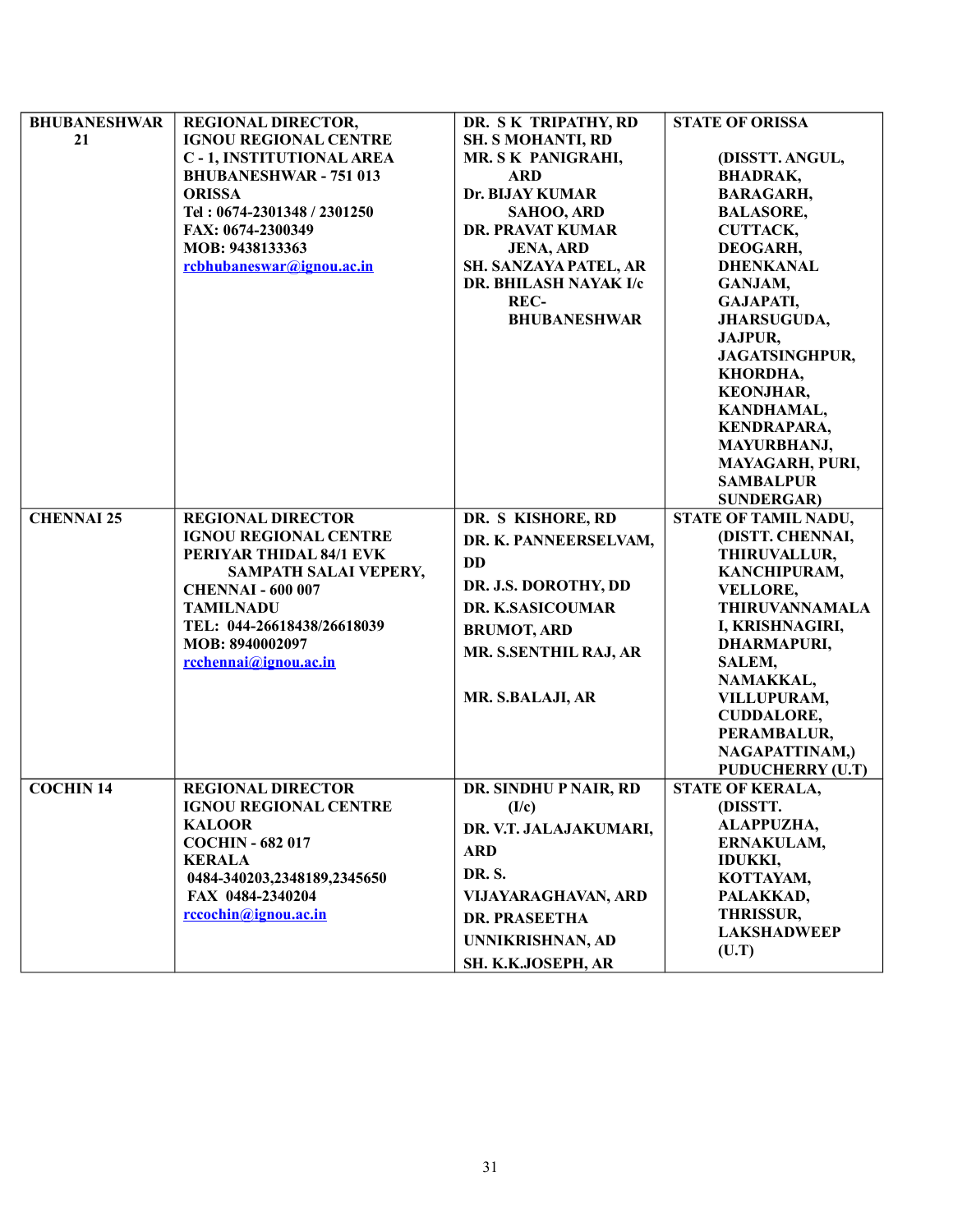| <b>DARBHANGA 46</b> | <b>REGIONAL DIRECTOR</b>            | Er. KK. BHATT, RD     | STAT OF BIHAR (DISSTT.          |
|---------------------|-------------------------------------|-----------------------|---------------------------------|
|                     | <b>IGNOU REGIONAL CENTRE</b>        | DR. RAJEEV KUMAR,     | <b>BEGUSARAI,</b>               |
|                     | <b>LALIT NARAYAN MITHLA</b>         |                       | DARBHANGA, EAST                 |
|                     | <b>UNIV.CAMPUS</b>                  | <b>ARD</b>            | <b>CHAMPARAN,</b>               |
|                     | KAMESHWARANAGAR,                    | SH. ANAND KUMAR, A.R  | GOPALGANJ,                      |
|                     | <b>NEAR CENTRAL BANK</b>            |                       | SHEOHAR, SITAMARHI,             |
|                     | <b>DARBHANGA-846004 BIHAR</b>       |                       | SAMASTIPUR,                     |
|                     | TEL: 06272-253719, 253719           |                       | <b>MADHUBANI,</b>               |
|                     | FAX: 06272-251833                   |                       | <b>MUZAFFARPUR &amp;</b>        |
|                     | rcdarbhanga@ignou.ac.in             |                       | <b>WEST CHAMPARAN)</b>          |
|                     |                                     |                       |                                 |
| <b>DEHRADUN 31</b>  | <b>REGIONAL DIRECTOR</b>            | DR. ASHA. SHARMA, RD  | <b>STATE OF UTTARAKHAND</b>     |
|                     | <b>IGNOU REGIONAL CENTRE</b>        | DR. RANJAN KUMAR, RD  | (DISTRCIT: DEHRADUN,            |
|                     | NANOOR KHERA, TAPOVAN,              | DR. JAGDAMBA PRASAD   | PAURI, CHAMOLI,                 |
|                     | <b>RAIPUR ROAD</b>                  | <b>ARD</b>            | TEHRI, UTTARAKASHI,             |
|                     | <b>DEHRADUN - 248 008</b>           |                       | RUDRAPRAYAG,                    |
|                     | <b>UTTARAKHAND</b>                  |                       | HARIDWAR, NAINITAL              |
|                     | TEL: 0135-2789180, 2789205, 2789180 |                       | ALMORA,                         |
|                     |                                     |                       | PITHORAGARH, US                 |
|                     |                                     |                       | NAGAR, CHAMPAWAT,               |
|                     |                                     |                       | <b>BAGESHWAR</b>                |
| <b>DELHI1</b>       | <b>REGIONAL DIRECTOR IGNOU</b>      | DR. D.B. DAMLE, RD    | <b>STATE OF DELHI (COVERING</b> |
|                     | <b>REGIONAL CENTRE PLOT</b>         | DR. JAYASHREE M.      | <b>AREAS OF MEHRAULI,</b>       |
|                     | <b>NO J-2-1 BLOCK - B1</b>          | <b>KURUP, DD</b>      | <b>CHANAKYAPURI,</b>            |
|                     | <b>MOHAN COOPERATIVE</b>            | DR. RANJITA PANDA, DD | <b>LODHI COLONY,</b>            |
|                     | <b>INDUSTRIAL ESTATE,</b>           | DR. SHYNI DUGGAL, ARD | <b>SOUTH EXTENSION,</b>         |
|                     | <b>MATHURA ROAD NEW</b>             | DR. ARSHIA HUSSAIN,   | R.K. PURAM, VASANT              |
|                     | <b>DELHI - 110 044 DELHI PH:</b>    | <b>ARD</b>            | KUNJ, SAKET, GREEN              |
|                     | 011-26990082/26990082-83 PH:        | MR. ANIL KARWAL, AR   | PARK, LAJPAT NAGAR,             |
|                     | FAX:011-26990084                    |                       | G.K., MALVIYA NAGAR,            |
|                     | EMAIL:rcdelhi1@ignou.ac.in,,        |                       | <b>BHOGAL, ASHRAM,</b>          |
|                     |                                     |                       | <b>HAUZ KHAS,</b>               |
|                     |                                     |                       | MUNIRIKA, OKHLA,                |
|                     |                                     |                       | <b>SANGAM VIHAR,</b>            |
|                     |                                     |                       | <b>FRIENDS</b>                  |
|                     |                                     |                       | COLONY, BADARPUR),              |
|                     |                                     |                       | <b>STATE OF HARYANA</b>         |
|                     |                                     |                       | (DISTRICT:                      |
|                     |                                     |                       | <b>FARIDABAD, PALWAL)</b>       |
| <b>DELHI2</b>       | <b>REGIONAL DIRECTOR (I/C)</b>      | DR. K.D. PRASAD, RD   | <b>STATE OF DELHI (COVERING</b> |
|                     | <b>IGNOU REGIONAL CENTRE</b>        | DR. S. SRINIVAS, DD   | <b>AREAS OF KARALA,</b>         |
|                     | <b>GANDHI SMRITI &amp;</b>          |                       | PRAHLADPUR,                     |
|                     | DARSHAN SAMITI RAJGHAT              | DR. MEENA SINGH ARD   | <b>BANAGAR, LIBASPUR,</b>       |
|                     | <b>NEW DELHI - 110 002 DELHI</b>    | DR. RITA CHAUHAN, ARD | <b>RAMA VIHAR, RANI</b>         |
|                     | PH: 011-23392374 /23392376          | DR. D.P. SINGH, ARD   | <b>BAGH, SULTAN PURI,</b>       |
|                     | 23392377 / 23392 PH:737             | SH. R.SIVARAJ, AR     | <b>BUD VIHAR,</b>               |
|                     | FAX:011-23392375                    |                       | MANGOLPURI,                     |
|                     | EMAIL:rcdelhi2@ignou.ac.in,,        |                       | PITAMPURA,                      |
|                     |                                     |                       | <b>JAHANGIR PURI,</b>           |
|                     |                                     |                       | JHARODA MAJA,                   |
|                     |                                     |                       | <b>BURAI, DR.</b>               |
|                     |                                     |                       | <b>MUKHERJEE NAGAR,</b>         |
|                     |                                     |                       | <b>MODEL TOWN,</b>              |
|                     |                                     |                       | SHAKURPUR, COLONY,              |
|                     |                                     |                       | <b>GTB NAGAR, ASHOK</b>         |
|                     |                                     |                       | VIHAR, SHASTRI                  |
|                     |                                     |                       | NAGAR, CIVIL LINES,             |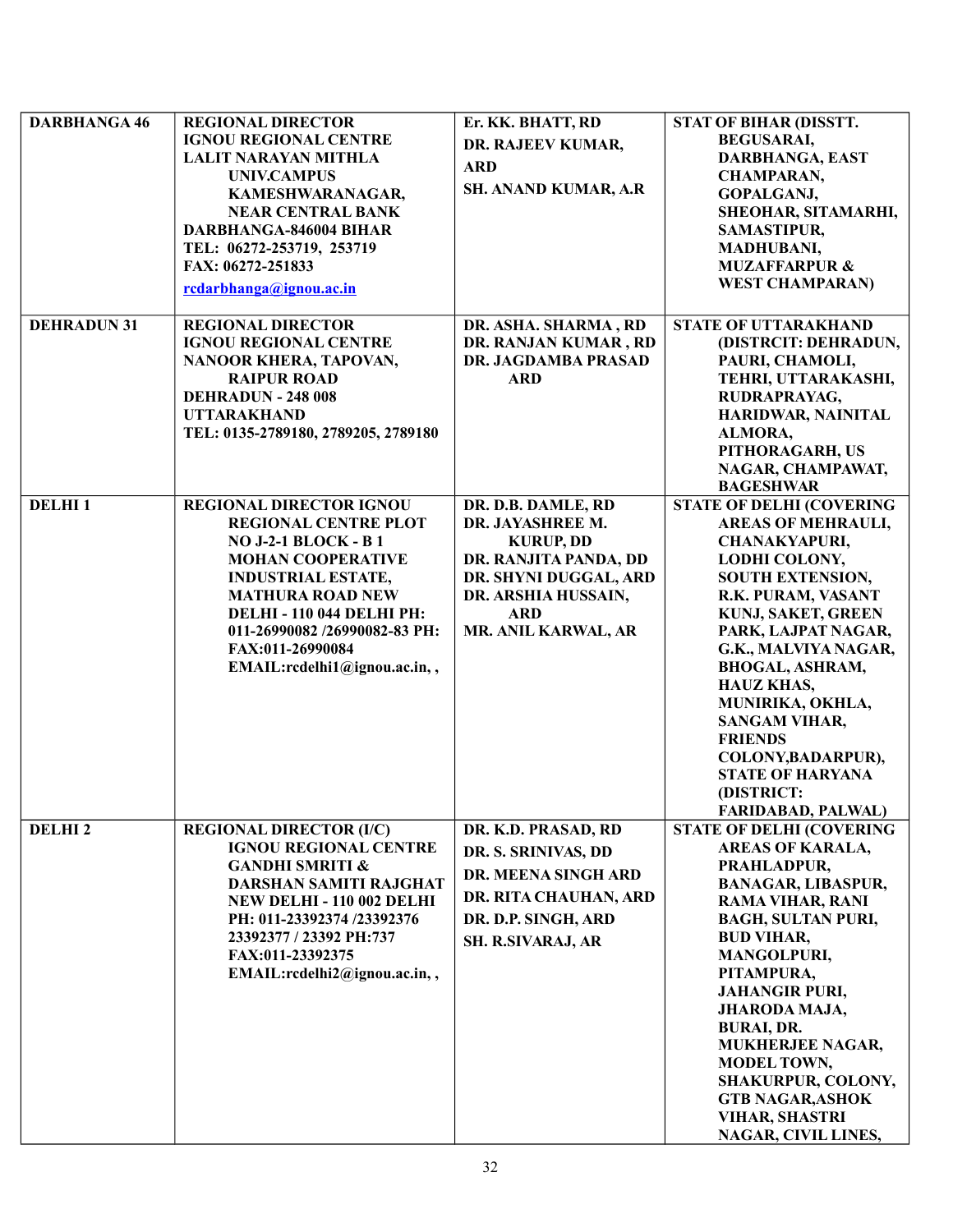|  | YAMUNA VIHAR,<br>NANI |
|--|-----------------------|
|  | <b>NAGRI BHR)</b>     |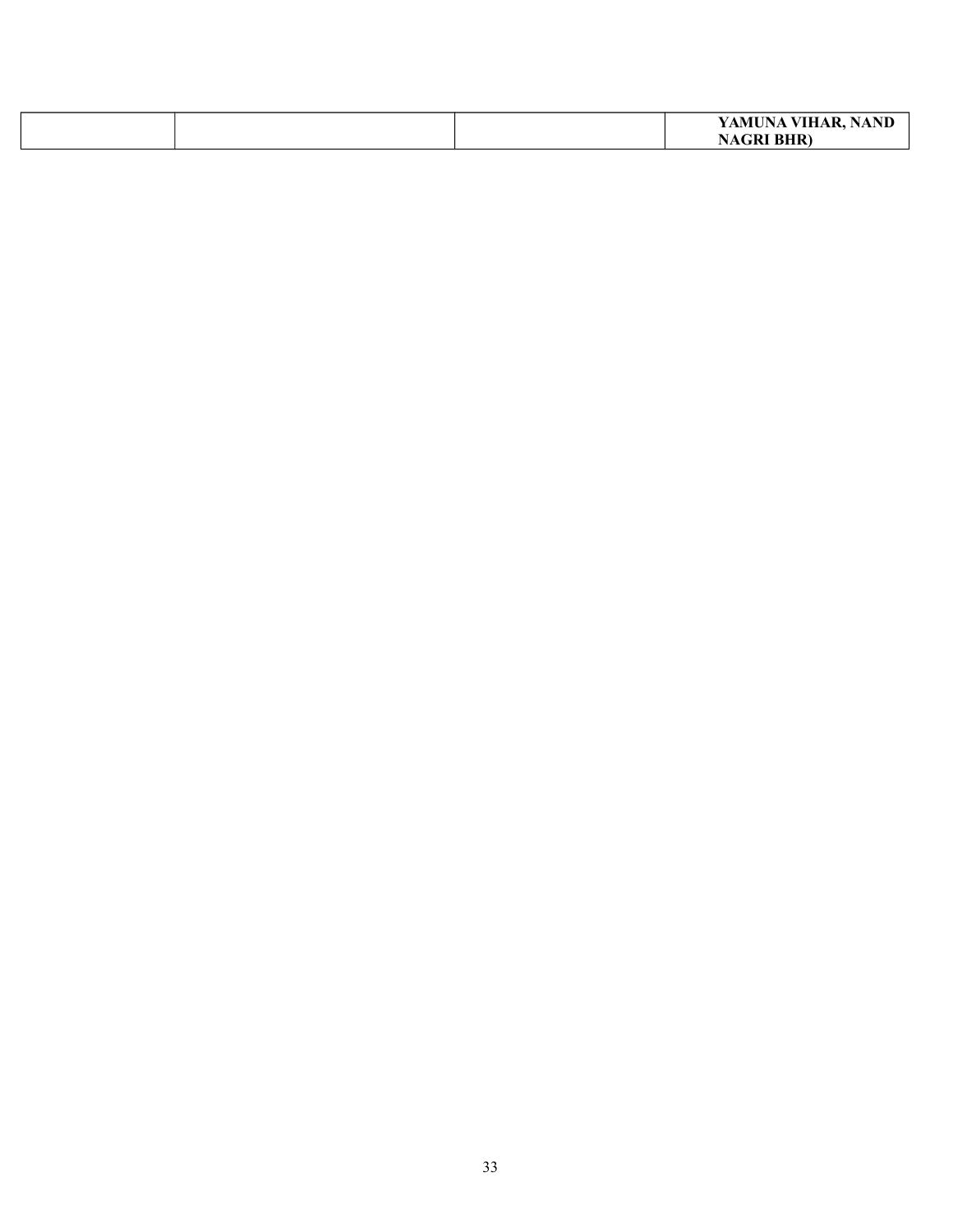| <b>HYDERABAD 01</b> | <b>REGIONAL DIRECTOR IGNOU</b>                                 | DR. S FIAYAZ AHMED,         | <b>STATE OF TELANGANA</b>               |
|---------------------|----------------------------------------------------------------|-----------------------------|-----------------------------------------|
|                     | <b>REGIONAL CENTRE PLOT</b>                                    | <b>RD</b>                   | (DISTRICT ADILABAD,                     |
|                     | <b>NO 207, KAVURI HILLS</b>                                    | DR. K. RAMESH, DD           | <b>BHADRADRI,</b>                       |
|                     | PHASE II, NEAR MADHAPUR                                        | DR. P.M SOWJANYA, ARD       | KOTHAGUDEM,                             |
|                     | PS, JUBILEE HILLS (P.O.)                                       |                             | HYDERABAD, JAGTIAL,                     |
|                     | HYDERABAD - 500 033                                            | DR. RAJU, BOLLA, ARD        | JANGAON,                                |
|                     | <b>ANDHRA PRADESH PH: 040-</b>                                 | <b>SH. GAJULA ASHOK, AR</b> | <b>JAYASHANAR,</b>                      |
|                     | 23117550-53 PH: FAX:040-                                       | SH. D. ANAND REDDY. AR      | <b>BHOOPAL PALLY,</b>                   |
|                     | 23117554                                                       |                             | JOGULAMBA GODWAL,                       |
|                     | EMAIL:rchyderabad@ignou.ac.                                    |                             | <b>KAMAREDDY, KARIM</b>                 |
|                     | in,                                                            |                             | NAGAR, KHAMMAM,                         |
|                     |                                                                |                             | <b>KOMARAM BHEEM</b>                    |
|                     |                                                                |                             | <b>ASIFABAD,</b>                        |
|                     |                                                                |                             | MAHABUBABAD,                            |
|                     |                                                                |                             | MABABOOBNAGAR,                          |
|                     |                                                                |                             | MANCHERIAL, MEDAK,                      |
|                     |                                                                |                             | MEDCHAL, NAGAR,                         |
|                     |                                                                |                             | KURNOOL,                                |
|                     |                                                                |                             | NALGONDA, NIRMAL,                       |
|                     |                                                                |                             | NIZAMABAD,                              |
|                     |                                                                |                             | PEDDAPALLI,                             |
|                     |                                                                |                             | RAJANNA SIRCILLA,                       |
|                     |                                                                |                             | <b>RANGA REDDY, SANGA</b>               |
|                     |                                                                |                             | REDDY, SIDDIPET,                        |
|                     |                                                                |                             | SURYAPET,                               |
|                     |                                                                |                             | <b>VIKARABAD,</b>                       |
|                     |                                                                |                             | WANAPARTHY,                             |
|                     |                                                                |                             | <b>WARANGAL RURAL,</b>                  |
|                     |                                                                |                             | <b>WARANGAL URBAN,</b>                  |
|                     |                                                                |                             | YADADRI BHUANAGIRI                      |
| <b>JABALPUR 41</b>  | <b>REGIONAL DIRECTOR (I/C)</b>                                 | DR. SS SING, RD,            | <b>STATE OF MADHYA PRADESH</b>          |
|                     | <b>IGNOU REGIONAL CENTRE</b>                                   | <b>DR. HARISH KUMAR</b>     | (DISTRICT: ANNUPUR,                     |
|                     | 2ND FLOOR, RAJSHEKHAR                                          | <b>KEWAT, ARD</b>           | <b>BALAGHAT,</b>                        |
|                     | <b>BHAVAN RANI DURGAVATI</b>                                   | DR. VIVEK                   | CHHINDWARA,                             |
|                     | VISHVAVIDYALAYA                                                |                             | DINDORI, JABALPUR,                      |
|                     | <b>CAMPUS, PACHPEDHI</b>                                       | SHRIVASTAVA, ARD            | KATNI, MANDLA,                          |
|                     | <b>JABALPUR - 482 001</b>                                      | DR. MRS. ANITA              | NARSHINGAPUR,                           |
|                     | <b>MADHYA PRADESH PH:</b>                                      | TANWAR, ARD                 | SEONI, SHAHDOL,                         |
|                     | 0761-2600411 /2609896, 2600219                                 | SH. PANKAJ KUMAR AR.        | SIDDHI, SINGRAULI,                      |
|                     | PH: FAX:0761-2609919                                           |                             | UMARIA, DAMOH,                          |
|                     | <b>EMAIL:</b>                                                  |                             | PANNA, SAGAR,                           |
|                     | rcjabalpur@ignou.ac.in,,                                       |                             | CHHATTARPUR, REWA,<br>SATNA, TIKAMGARH) |
| <b>JAIPUR 23</b>    |                                                                |                             | <b>STATE OF RAJASTHAN</b>               |
|                     | <b>REGIONAL DIRECTOR (I/C)</b><br><b>IGNOU REGIONAL CENTRE</b> | DR. MANOJ KUMAR<br>DASH, RD |                                         |
|                     | <b>70/79, SECTOR - 7 PATEL</b>                                 | DR. INDU RAVI, ARD          | (DISTRICT: AJMER,<br>ALWAR,             |
|                     | <b>MARG MANSAROVAR</b>                                         | <b>SH. SHER SINGH ARD</b>   | <b>BARAN, BHARATPUR, B</b>              |
|                     | <b>JAIPUR - 302 020</b>                                        | DR. RAMMURTI MEENA,         | <b>HILWARA</b>                          |
|                     | <b>RAJASTHAN PH: 0141-</b>                                     | <b>ARD</b>                  | ,BUNDI,CHITTORGARH,                     |
|                     | 2785730 / 2785750 PH:0141-                                     | SH. B.L MEENA, AR           | CHURU,                                  |
|                     | 2396427 FAX:0141-2784043                                       |                             | DAUSA, DHOLPUR,                         |
|                     | EMAIL:rcjaipur@ignou.ac.in,,                                   |                             | HANUMUNGARH, JAIPU                      |
|                     |                                                                |                             | <b>R,JHALA</b>                          |
|                     |                                                                |                             | WAR, JHUNJHUNU, KAR                     |
|                     |                                                                |                             | <b>AULI,KOT</b>                         |
|                     |                                                                |                             | A, SAWAIMADHEPUR, SI                    |
|                     |                                                                |                             | <b>KAR,SRI</b>                          |
|                     |                                                                |                             | <b>GANGANAGAR &amp; TONK</b>            |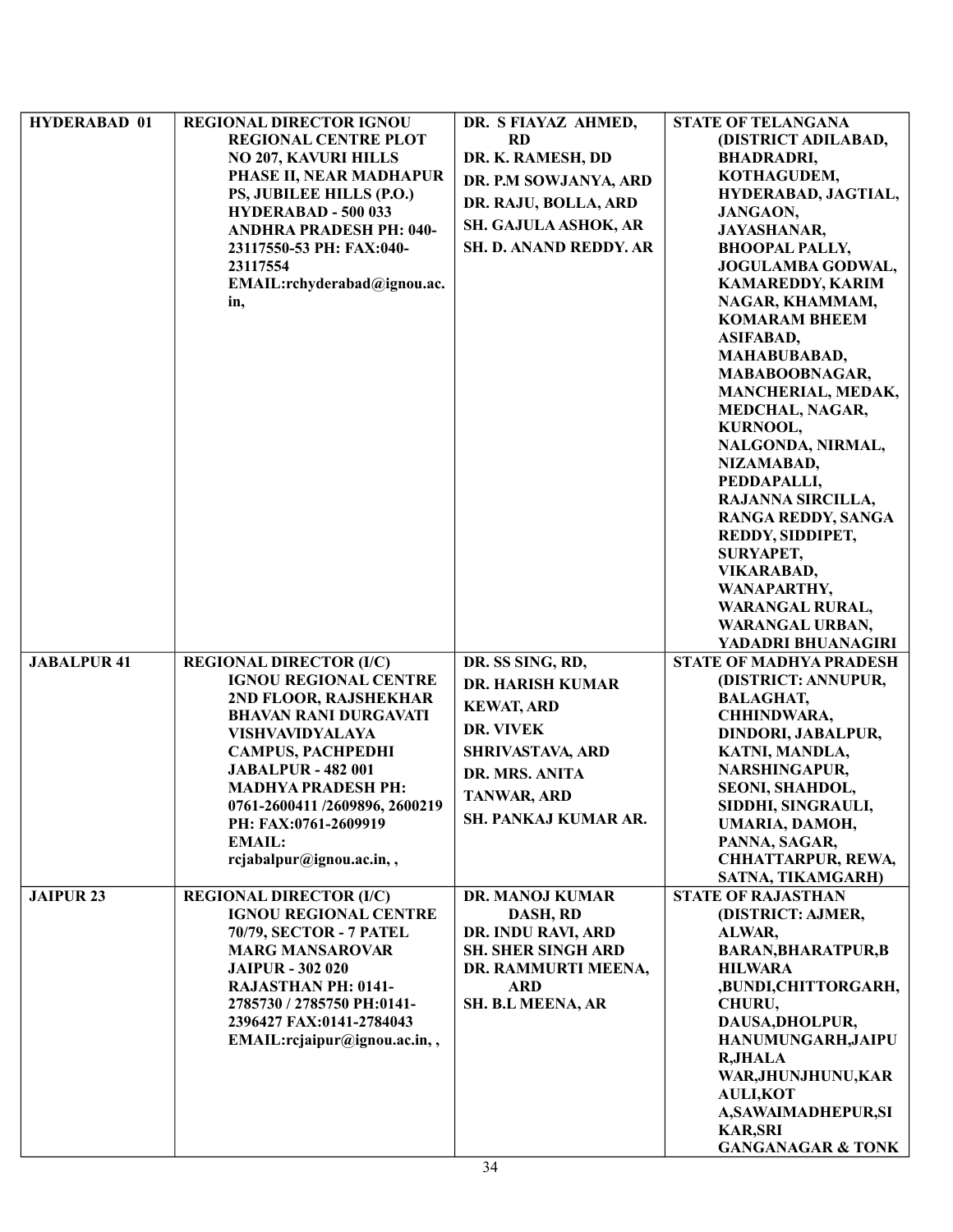| <b>JAMMU12</b>  | <b>REGIONAL DIRECTOR IGNOU</b><br><b>REGIONAL CENTRE SPMR</b><br><b>COLLEGE OF COMMERCE</b><br><b>AUROBINDO BLOCK 1ST</b><br><b>FLOOR CANAL ROAD</b><br><b>JAMMU - 180 001 JAMMU &amp;</b><br><b>KASHMIR PH: 0191-2579572/</b><br>2546529 PH: FAX:0191-2561154<br>EMAIL:rcjammu@ignou.ac.in, | <b>DR. JOGINDER KUMAR</b><br>YADAV, RD<br><b>SH. VIKRAM SINGH ARD</b><br>DR. SANDEEP GUPTA,<br><b>ARD</b><br>DR. ASHA UPADHYAYA,<br><b>ARD</b><br><b>TEJINDER PAL SINGH,</b><br>AR | <b>STATE OF JAMMU &amp;</b><br><b>KASHMIR (JAMMU</b><br><b>REGION - DISTRICT:</b><br>DODA, JAMMU,<br>KATHUA, KISHTWAR,<br>POONCH, RAJOURI,<br>RAMBAN, REASI,<br><b>SAMBA, UDHAMPUR)</b>                             |
|-----------------|----------------------------------------------------------------------------------------------------------------------------------------------------------------------------------------------------------------------------------------------------------------------------------------------|------------------------------------------------------------------------------------------------------------------------------------------------------------------------------------|---------------------------------------------------------------------------------------------------------------------------------------------------------------------------------------------------------------------|
| <b>KARNAL10</b> | <b>REGIONAL DIRECTOR IGNOU</b><br><b>REGIONAL CENTRE 06</b><br><b>SUBHASH COLONY NEAR</b><br><b>HOME GUARD OFFICE</b><br>KARNAL - 132 001 HARYANA<br>PH: 0184-2271514 / 2260075<br>PH: FAX:0184-2255738<br>EMAIL:rckarnal@ignou.ac.in,,                                                      | Dr. MOTI RAM, RD<br>DR. DHARAM PAL, ARD<br><b>DH AMIT KUMAR JAIN</b><br><b>ARD</b>                                                                                                 | <b>STATE OF HARYANA</b><br>(DISTRICT: BHIWANI,<br><b>FATEHABAD, HISAR,</b><br>JHAJJAR, JIND,<br>KAITHAL, KARNAL,<br>KURUKSHETRA,<br>MAHENDRAGARH,<br>PANIPAT, REWARI,<br>ROHTAK, SIRSA,<br>SONIPAT,<br>YAMUNANAGAR) |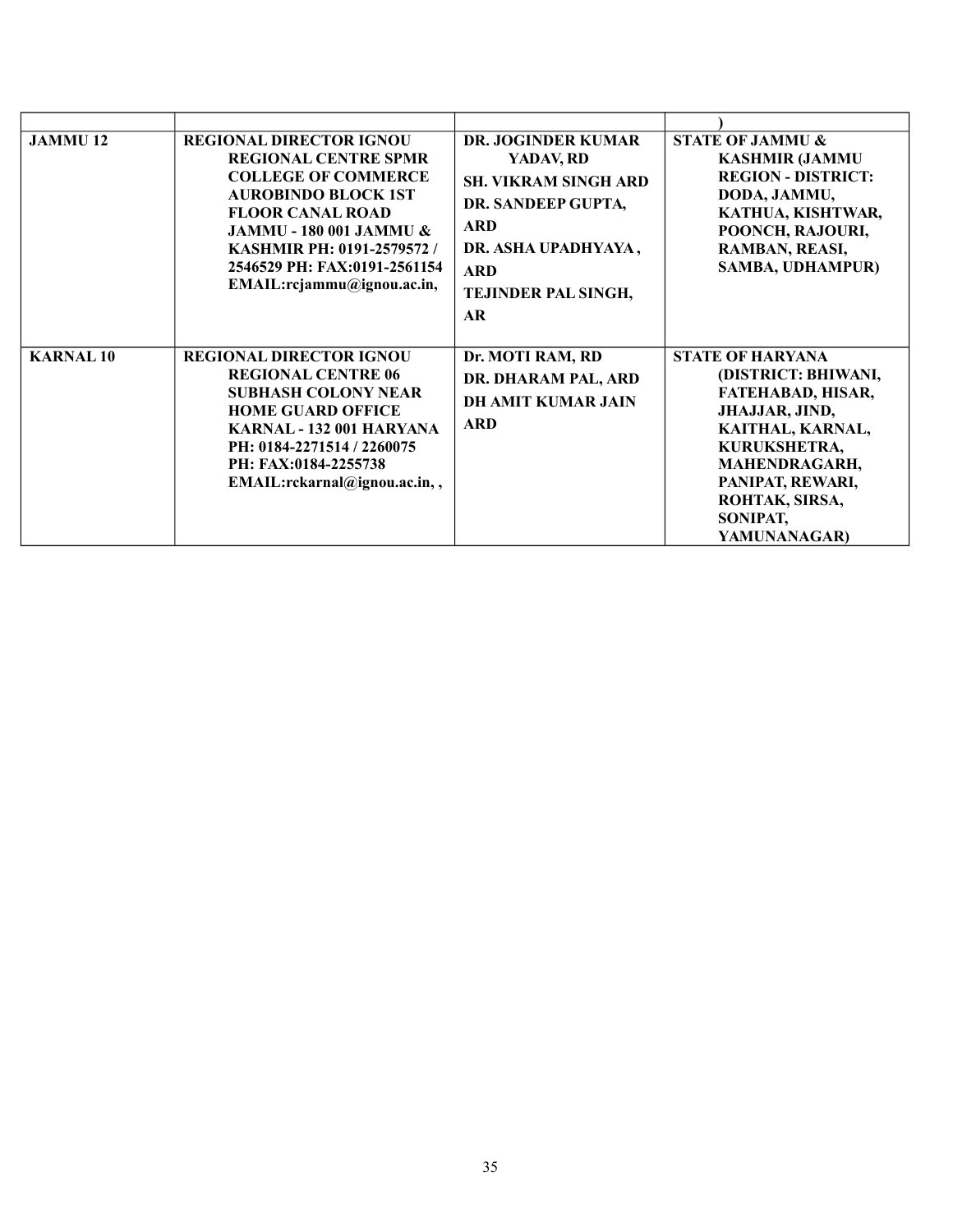| <b>KHANNA 22</b>  | <b>REGIONAL DIRECTOR IGNOU</b>              | DR. SANTOSH KUMARI,           | <b>STATE OF PUNJAB (DISTRICT:</b>     |
|-------------------|---------------------------------------------|-------------------------------|---------------------------------------|
|                   | REGIONAL CENTRE I.T.I.                      | <b>RD</b>                     | <b>GURDASPUR, AMRITSAR,</b>           |
|                   | <b>BUILDING BULEPUR</b>                     | DR. ANJANA, ARD               | <b>TARN TARAN,</b>                    |
|                   | (DISTRICT LUDHIANA)                         | DR. KAMLESH MEENA             | KAPURTHALA,                           |
|                   | KHANNA - 141 401 PUNJAB                     | <b>ARD</b>                    |                                       |
|                   |                                             |                               | <b>JALANDHAR,</b>                     |
|                   | PH: 01628-229993 / 237361 PH:               | DR. K. NILOPER, ARD           | <b>HOSHIARPUR, SBS</b>                |
|                   | FAX:01628-238284                            | <b>SH. PAPU SINGH, AR</b>     | NAGAR/NAWANSHAHR,                     |
|                   | EMAIL:rckhanna@ignou.ac.in,                 |                               | <b>BARNALA, SANGRUR,</b>              |
|                   |                                             |                               | BATHINDA, MANSA,                      |
|                   |                                             |                               | MUKTSAR, LUDHIANA,                    |
|                   |                                             |                               | FEROZEPUR, FARIDKOT,                  |
|                   |                                             |                               | <b>MOGA</b> )                         |
| <b>KOLKATA28</b>  | <b>REGIONAL DIRECTOR IGNOU</b>              | DR. S.K. TRIPATHY, RD         | <b>STATE OF WEST BENGAL</b>           |
|                   | <b>REGIONAL CENTRE BIKASH</b>               | <b>DR. SUJATA DUTTA</b>       | (DISTRICT: KOLKATA,                   |
|                   | <b>BHAWAN, 4TH FLOOR NORTH</b>              |                               | <b>NORTH 24 PARAGANAS,</b>            |
|                   | <b>BLOCK SALT LAKE, BIDHAN</b>              | <b>HAZARIKA, DD</b>           | <b>SOUTH 24 PARAGANAS,</b>            |
|                   | <b>NAGAR KOLKATA - 700 091</b>              | DR. AJAY KU. BEHERA,          | PURBA, PURBA MEDINIPUR,               |
|                   | <b>WEST BENGAL PH: 033-</b>                 | <b>ARD</b>                    | PASCHIM MEDINIPUR,                    |
|                   | 23349850 PH:033-23592719/                   | <b>SH. ALOK KU. DAS, AR</b>   | <b>BANKURA, HOWRAH,</b>               |
|                   | 23589323 (RCL) FAX:033-                     |                               | <b>HOOGHLY, PURULIA,</b>              |
|                   | 23347576                                    | <b>SH. APOORVA</b>            | <b>BURDWAN, NADIA)</b>                |
|                   | EMAIL:rckolkata@ignou.ac.in,,               | <b>SWARNAKAR, AR</b>          |                                       |
| <b>KORAPUT 44</b> | <b>REGIONAL DIRECTOR IGNOU</b>              | DR. B. RAJAGOPAL, RD          | <b>STATE OF ORISSA (DISTRICT:</b>     |
|                   | <b>REGIONAL CENTRE</b>                      |                               | KORAPUT, MALKANGIRI,                  |
|                   | <b>DISTRICT AGRICULTURE</b>                 | <b>DR. LATIKA KUMARI</b>      | RAYAGADA, NABARANGPUR,                |
|                   | <b>OFFICE RD BEHIND WOMEN'S MISHRA, ARD</b> |                               | KALAHANDI, NUAPADA,                   |
|                   | <b>COLLEGE AT/PO/DISTT.-</b>                | DR. BANSIDHAR BARIK,          | <b>BOLANGIR, SONEPUR,</b>             |
|                   | KORAPUT 764 020 ORISSA PH: ARD              |                               | <b>BOUDH</b>                          |
|                   | 06852-251535 PH:06852-251535                |                               |                                       |
|                   | FAX:06852-252503                            | <b>SH. MADHABA KUMAR</b>      |                                       |
|                   | EMAIL:rckoraput@ignou.ac.in,,               | <b>SIOYI, ARD</b>             |                                       |
| <b>LUCKNOW 27</b> | <b>REGIONAL DIRECTOR IGNOU</b>              | DR. MANORAMA SINGH,           | <b>STATE OF UTTAR PRADESH</b>         |
|                   | <b>REGIONAL CENTRE 5-C/INS-1,</b>           | <b>RD</b>                     | (DISTRICT: AURAIYA,                   |
|                   | <b>SECTOR - 5 VRINDAVAN</b>                 |                               | <b>BAHRAICH, BALRAMPUR,</b>           |
|                   | YOJNA, TELIBAGH                             | DR. ANIL KUMAR MISRA,         | <b>BANDA, BARABANKI,</b>              |
|                   | <b>LUCKNOW 226 029 UTTAR</b>                | DD                            | <b>BAREILLY, BASTI,</b>               |
|                   | <b>PRADESH</b>                              | <b>DR. AMIT KUMAR</b>         |                                       |
|                   |                                             |                               | CHITRAKUT, FAIZABAD,                  |
|                   | PH: PH: 0522-2442832                        | <b>SRIVASTAVA, ARD</b>        | <b>FARUKHABAD</b>                     |
|                   | MOB: 9450362910                             | <b>MR. ANSHUMAN</b>           | (FATEHGARH), FATEHPUR,                |
|                   | FAX: EMAIL:rclucknow@ignou.ac.in,,          | <b>UPADHYAYA, ARD</b>         | <b>GONDA, HAMIRPURko,</b>             |
|                   |                                             | <b>MR. PRAMESH CHANDRA,</b>   | HARDOI, JALAUN(ORAI),                 |
|                   |                                             |                               | <b>JHANSI, KANNAUJ, KANPUR</b>        |
|                   |                                             | <b>ARD</b>                    | RURAL, KANPUR URBAN,                  |
|                   |                                             | <b>DR. KIRTI VIRAM SINGH,</b> | KAUSHAMBI,LAKHIMPUR(K                 |
|                   |                                             | <b>ARD</b>                    | HER I), LALITPUR,                     |
|                   |                                             | <b>DR. REENA KUMARI, ARD</b>  | LUCKNOW, MAHOBA,                      |
|                   |                                             |                               | PILIBHIT, RAEBAREILY,                 |
|                   |                                             | DR. ANAMIKA SINHA, ARD        | <b>SHAHJANANPUR,</b>                  |
|                   |                                             | DR. JAGDISH SINGH, AR,        | SHRAVASTI,                            |
|                   |                                             | <b>DR. ASHWINI KUMAR, DD</b>  | SIDHARTHNAGAR, SITAPUR,               |
|                   |                                             | <b>I/c RECOLUCKNOW</b>        | <b>UNNAO</b> )                        |
| <b>MADURAI 43</b> | <b>REGIONAL DIRECTOR IGNOU</b>              | DR. M. SHANMUGAM, SR.         | <b>STATE OF TAMIL NADU (DISTRICT:</b> |
|                   | <b>REGIONAL CENTRE</b>                      | <b>RD</b>                     | <b>COIMBATORE, DINDIGUL,</b>          |
|                   |                                             |                               | ERODE, KARUR, MADURAI,                |
|                   | <b>SIKKANDAR CHAVADI</b>                    | DR. S. MOHANAN, DD            |                                       |
|                   | <b>ALANGANALLUR ROAD</b>                    | DR. D.M BHEEMRAO, ARD         | NILGIRIS, PUDUKKOTTAI,                |
|                   | <b>MADURAI 625 018 TAMIL</b>                | DR. g. ANBALAGAN, ARD         | RAMANATHAPURAM,                       |
|                   | NADU PH: 0452-2380387/                      |                               | SIVAGANGA, THANJAVUR,                 |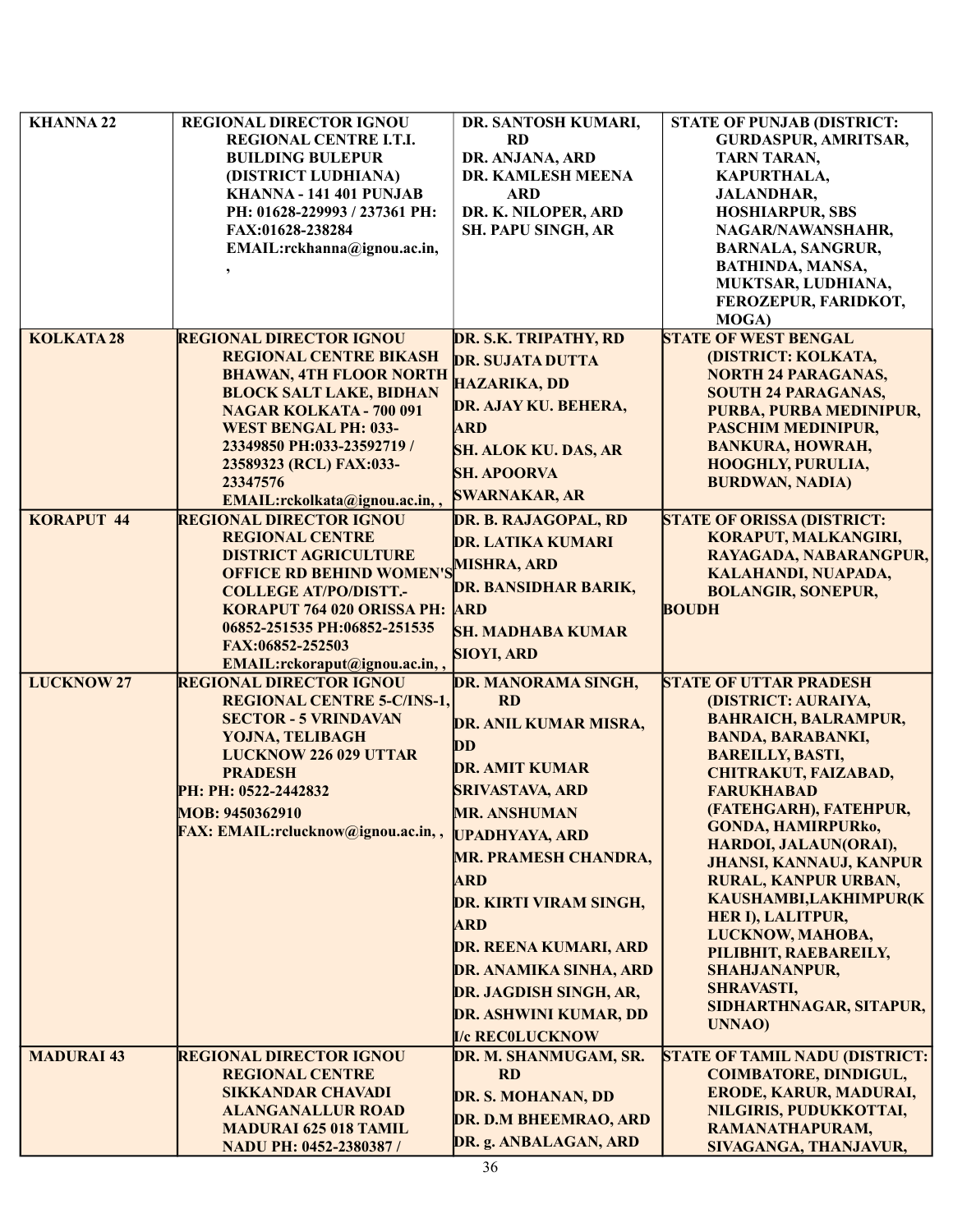| 2370733 PH: FAX:0452-2370588 DR. R. MUTHANANDAM,<br><b>EMAIL:rcmadurai@ignou.ac.in,, <math>\vert_{\text{AP}}</math></b> | <b>THENI, THIRUVAROOR,</b><br>TIRUCHIRAPPALLI. |
|-------------------------------------------------------------------------------------------------------------------------|------------------------------------------------|
|                                                                                                                         | TIRUPUR, VIRUDHUNAGAR)                         |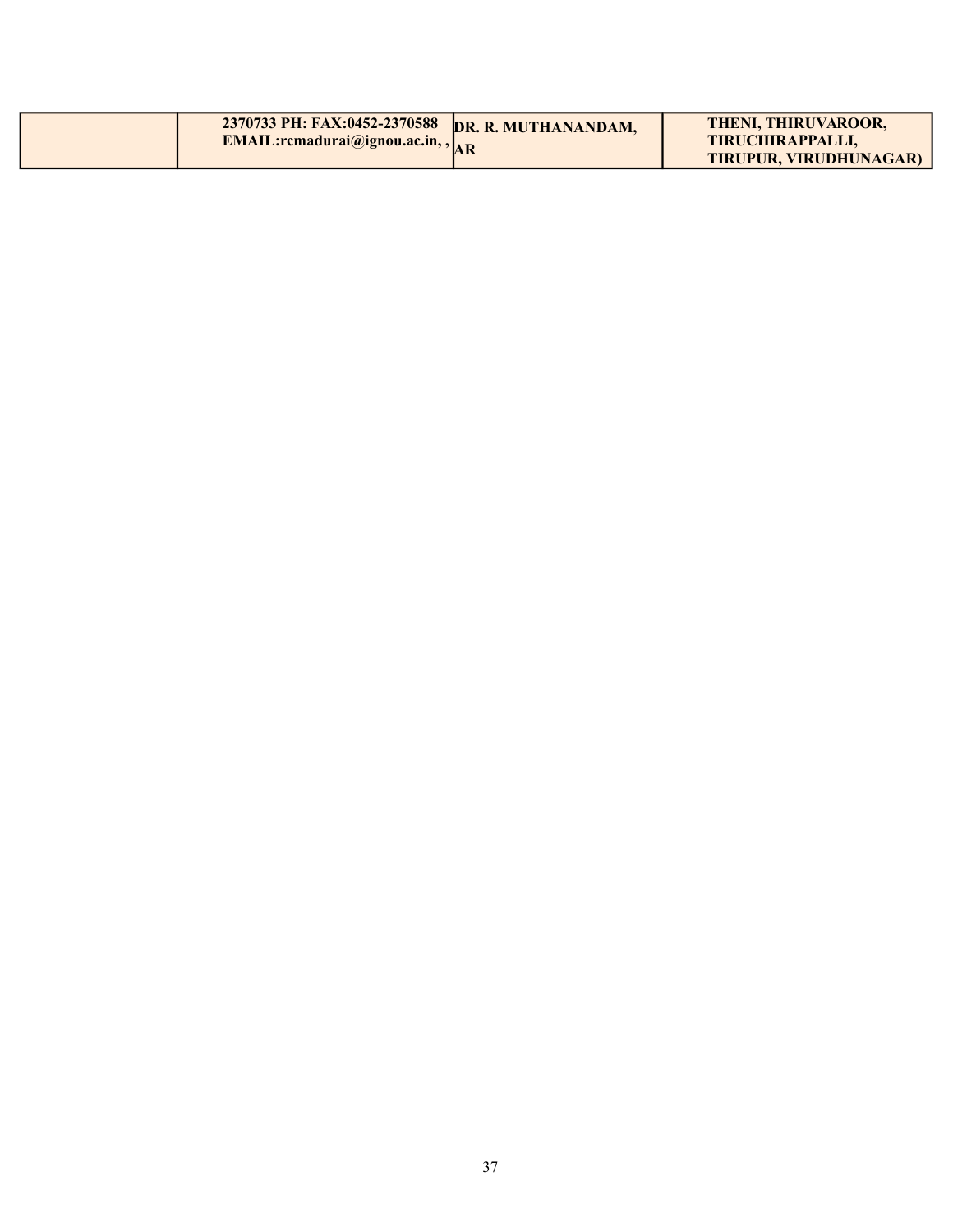| PATNA <sub>05</sub>  | <b>REGIONAL DIRECTOR IGNOU</b>                               | <b>DR. QASEEMUDDIN</b>                       | <b>STATE OF BIHAR (DISTRICT:</b>                                               |
|----------------------|--------------------------------------------------------------|----------------------------------------------|--------------------------------------------------------------------------------|
|                      | <b>REGIONAL CENTRE 2ND</b>                                   | <b>HAIDER, RD</b>                            | ARWAL, AURANGABAD, BHOJ                                                        |
|                      | FLOOR, BISCOMAUN TOWER DR. SHALINI, ARD                      |                                              | PU R, BUXAR,                                                                   |
|                      | <b>WEST GANDHI MAIDAN,</b>                                   | DR. MEETA, ARD                               | GAYA, JAMUI, JEHANABAD, K                                                      |
|                      | <b>PATNA - 800 001 BIHAR PH:</b>                             | DR. SHAILINI DIXIT, ARD                      | AIM UR,                                                                        |
|                      | 0612-2219539 / 2219541 PH:                                   | DR. ASIF IQBAL, ARD                          | LAKSHISARAI, NALANDA, NA                                                       |
|                      | FAX:0612-2219538                                             | <b>SH. RAJESH KUMAR</b>                      | WA DA, PATNA, ROHTAS,                                                          |
|                      | EMAIL:rcpatna@ignou.ac.in,,                                  | <b>SHARMA, AR</b>                            | GAYA, AURANGABAD, JAMUI                                                        |
| <b>PORT BLAIR 02</b> | <b>REGIONAL DIRECTOR IGNOU</b>                               | DR. S. GANESAN, RD                           | <b>ANDAMAN &amp; NICOBAR ISLANDS</b>                                           |
|                      | <b>REGIONAL CENTRE</b>                                       | DR. T.R. SATYAKEERTHY,                       | <b>[U.T.] (DISTRICT: NORTH &amp;</b>                                           |
|                      | <b>KANNADA SANGHA BUILDING</b>                               | <b>ARD</b>                                   | <b>MIDDLE ANDAMAN, SOUTH</b>                                                   |
|                      | <b>NEAR SYNDICATE BANK 18,</b>                               |                                              | <b>ANDAMAN, NICOBAR)</b>                                                       |
|                      | <b>TAGORE ROAD, MOHANPURA</b>                                |                                              |                                                                                |
|                      | <b>PORT BLAIR - 744 101</b>                                  |                                              |                                                                                |
|                      | <b>ANDAMAN &amp; NICOBAR</b>                                 |                                              |                                                                                |
|                      | ISLANDS PH: 03192-242888 /                                   |                                              |                                                                                |
|                      | 230111 PH: FAX:03192-230111                                  |                                              |                                                                                |
|                      | EMAIL:rcportblair@ignou.ac.in,                               |                                              |                                                                                |
| <b>PUNE 16</b>       | <b>REGIONAL DIRECTOR IGNOU</b>                               | DR. MASOOD PARVEEZ, SR. STATE OF MAHARASHTRA |                                                                                |
|                      | <b>REGIONAL CENTRE MSFC</b>                                  | <b>RD</b>                                    | (DISTRICT: NANDURBAR,                                                          |
|                      | <b>BUILDING, 1ST FLOOR 270,</b>                              | DR. MRS. KALPANA S.                          | <b>DHULE, JALGAON,</b>                                                         |
|                      | <b>SENAPATI BAPAT ROAD PUNE</b>                              | <b>GUPTE, DD</b>                             | <b>AURANGABAD, NASIK,</b>                                                      |
|                      | -411 016 MAHARASHTRA PH:                                     | <b>SH. SOMASI SAUNAND,</b>                   | JALNA, AHMADNAGAR, BID,                                                        |
|                      | 020-25671867 / 25651321 PH:                                  |                                              | PUNE, OSMANABAD, SANGLI,                                                       |
|                      | FAX:020-25671864                                             | <b>ARD</b>                                   | <b>SATARA, KOLHAPUR)</b>                                                       |
|                      | EMAIL:rcpune@ignou.ac.in,,                                   | DR. N.R. RAJENDRA                            |                                                                                |
|                      |                                                              | <b>PRASAD, ARD</b>                           |                                                                                |
|                      |                                                              | <b>MR. SANDEEP ARVIND</b>                    |                                                                                |
|                      |                                                              | <b>SANE, AR</b>                              |                                                                                |
|                      |                                                              |                                              |                                                                                |
|                      |                                                              | <b>SH. S.G. SWAMY, JR I/c REC-</b>           |                                                                                |
|                      |                                                              | <b>PUNE</b>                                  |                                                                                |
|                      |                                                              |                                              |                                                                                |
| <b>RAIPUR 35</b>     | <b>REGIONAL DIRECTOR IGNOU</b>                               | DR. H. SANGEETA MAJHI,                       | <b>STATE OF CHHATTISGARH</b>                                                   |
|                      | <b>REGIONAL CENTRE IGNOU</b>                                 | <b>RD</b>                                    | (DISTRICT: BILASPUR,                                                           |
|                      | <b>COMPLEX KACHNA POST:</b>                                  | <b>DR. BIMAL CHANDRA</b>                     | <b>DHAMTARI, DURG,</b>                                                         |
|                      | SADDU RAIPUR - 492 014                                       | <b>NANDA, ARD</b>                            | <b>JANJGIRCHAMPA, JASHPUR,</b>                                                 |
|                      | <b>CHHATTISGARH PH: 0771-</b>                                |                                              | KANKER, KAWARDHA,                                                              |
|                      | 2428285 / 5056508 PH:0771-                                   |                                              | KORBA, KORIYA,                                                                 |
|                      | 2445839 FAX:0771-2445839                                     |                                              | <b>MAHASAMUND, RAIGARH,</b>                                                    |
|                      | EMAIL: rcraipur@ignou.ac.in,,                                |                                              | RAIPUR, RAJNANDGAON,                                                           |
|                      |                                                              |                                              | <b>SURAJPUR, SARGUJA,</b>                                                      |
|                      |                                                              |                                              | <b>BALOD, BALODBAZAR,</b>                                                      |
|                      |                                                              |                                              | <b>BALRAMPUR, BEMETARA,</b>                                                    |
|                      |                                                              |                                              | <b>GARIABANDH, MUNGELI)</b>                                                    |
| RAJKOT <sub>42</sub> | <b>REGIONAL DIRECTOR IGNOU</b><br><b>REGIONAL CENTRE</b>     | <b>RD</b>                                    | DR. M.S. PARTHASARATHY, STATE OF GUJARAT (DISTRICT:<br><b>RAJKOT, KACHCHH,</b> |
|                      |                                                              | DR. RUPAL M. KUBAVAT,                        |                                                                                |
|                      | <b>SAURASHTRA UNIVERSITY</b><br><b>CAMPUS RAJKOT 360 005</b> | ARD.                                         | <b>JAMNAGAR, PORBANDER,</b>                                                    |
|                      | <b>GUJARAT PH: 0281-2572988 PH:SH. J.B. DABHI, AR</b>        |                                              | <b>JUNAGADH, AMRELI,</b><br><b>BHAVNAGAR,</b>                                  |
|                      | FAX:0281-2571603                                             |                                              | <b>SURENDRANAGAR,</b>                                                          |
|                      | EMAIL:rcrajkot@ignou.ac.in,,                                 |                                              | DEVBHOOMI DWARKA,                                                              |
|                      |                                                              |                                              | <b>GIRSOMNATH, BOTAD,</b>                                                      |
|                      |                                                              |                                              | <b>MORBI), DIU (U.T.)</b>                                                      |
| <b>RANCHI 32</b>     | <b>REGIONAL DIRECTOR IGNOU</b>                               |                                              | <b>DR. SHIVA KUMAR G.N., RDSTATE OF JHARKHAND (DISTRICT:</b>                   |
|                      | <b>REGIONAL CENTRE 457/A,</b>                                |                                              | RANCHI, LOHARDAGA,                                                             |
|                      | <b>ASHOK NAGAR RANCHI - 834</b>                              | <b>MR. GAUSS ZAFAR AYOUB,</b>                | GUMLA, SIMDEGA, PALAMU,                                                        |
|                      |                                                              |                                              |                                                                                |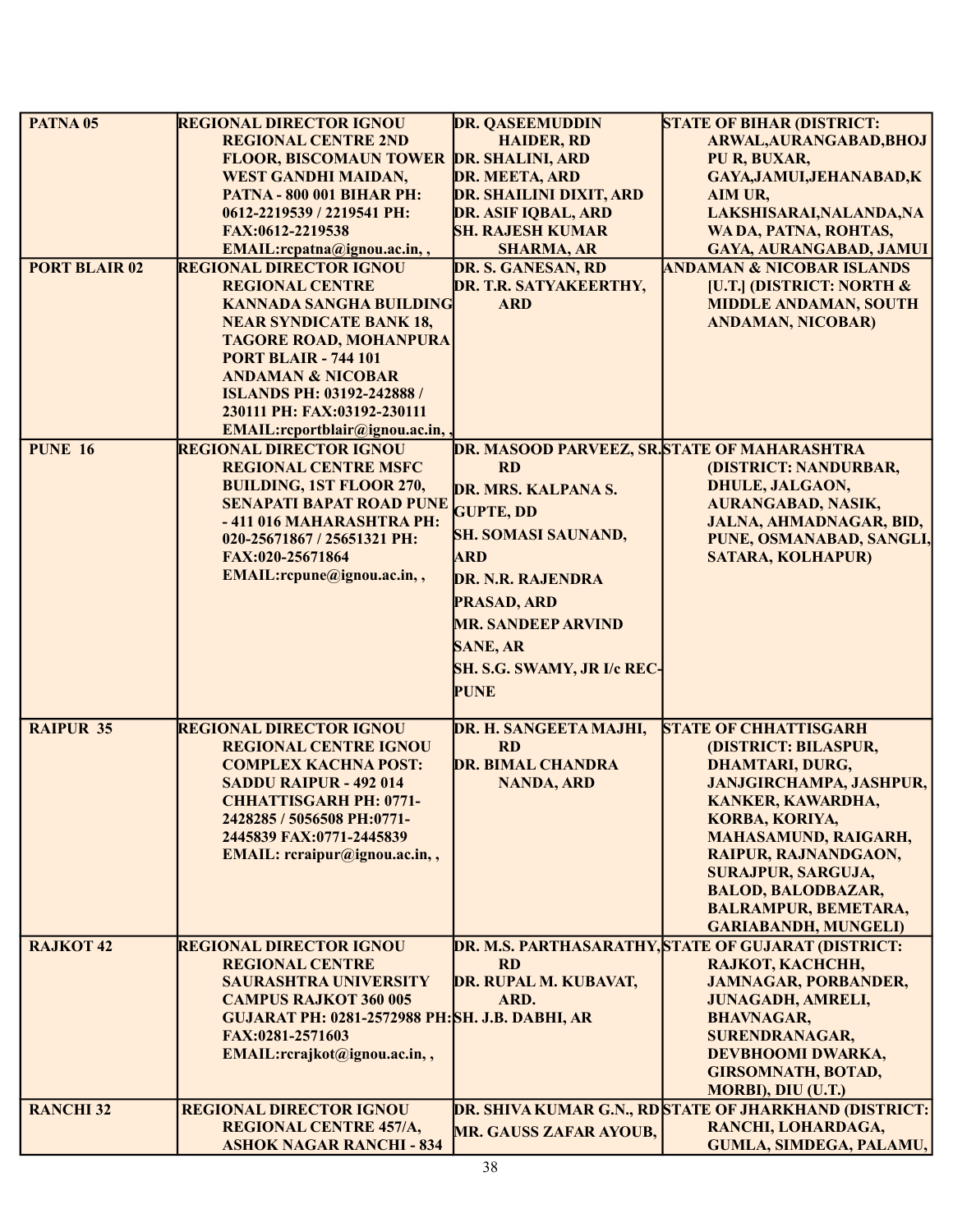|                    | <b>022 JHARKHAND PH: 0651-</b><br>2244688 / 2244699 / 2244677<br>PH:0651-2244677 FAX:0651-<br>2244400<br>EMAIL:rcranchi@ignou.ac.in,,                                                                                                                                                               | <b>JR</b><br><b>DR. RAGINI KUMARI, ARD</b><br><b>MR. AJAY LAKRA, AR</b>                                            | LATEHAR, GARHWA, WEST<br><b>SINGHBHUM,</b><br>SARAIKELA, KHARASAWAN, E<br>AS T<br>SINGBHUM, HAZARIBAGH, C<br>HAT RA, KODERMA, KHUNTI,<br>RAMGARH, BOKARO,<br><b>DHANBAD</b> )                                                                                 |
|--------------------|-----------------------------------------------------------------------------------------------------------------------------------------------------------------------------------------------------------------------------------------------------------------------------------------------------|--------------------------------------------------------------------------------------------------------------------|---------------------------------------------------------------------------------------------------------------------------------------------------------------------------------------------------------------------------------------------------------------|
| <b>SHIMLA11</b>    | <b>REGIONAL DIRECTOR IGNOU</b><br><b>REGIONAL CENTRE</b><br><b>CHAUHAN NIWAS BUILDING,</b><br><b>KHALINI SHIMLA 171 002</b><br><b>HIMACHAL PRADESH PH:</b><br>0177-2624612 / 2624613 PH:<br>FAX:0177-2624611<br>EMAIL:rcshimla@ignou.ac.in,,<br>negidb@yahoo.com                                    | DR. PUNAM K. SINGH, RD<br>DR. MOHAN SHARMA, ARD<br>DR. V.B. NEGI, JR<br>SH. S.K. VARMA, AR                         | <b>STATE OF HIMACHAL PRADESH</b><br>(DISTRICT: BILASPUR,<br>CHAMBA, HAMIRPUR,<br>KANGRA, KINNAUR, KULLU,<br>LAHUL & SPITI, MANDI,<br>SHIMLA, SIRMAUR, SOLAN,<br>UNA)                                                                                          |
| <b>SILIGURI 45</b> | <b>REGIONAL DIRECTOR (I/C) IGNOU</b><br><b>REGIONAL CENTRE 17/12 J C</b><br><b>BOSE ROAD SUBHAS PALLY</b><br><b>SILIGURI SILIGURI - 734 001</b><br><b>WEST BENGAL PH: 0353-</b><br>2526818/2526819 PH:0353-<br>2526829 FAX:0353-2526829<br>EMAIL:rcsiliguri@ignou.ac.in,<br>RCSILIGURI45@GMAIL.COM, | DR. SALAM DILAN SINGH,<br><b>RD</b><br><b>DR. PRAVIN</b><br><b>PRALAYANKAR, ARD</b><br><b>SH. ASHOKE BARUA, AR</b> | <b>STATE OF WEST BENGAL</b><br>(DISTRICT: COOCHBEHAR,<br><b>JALPAIGURI, DARJEELING,</b><br>UTTAR DINAJPUR, DAKSHIN<br><b>DINAJPUR, ALIPURDUAR)</b>                                                                                                            |
| <b>SRINAGAR 30</b> | <b>REGIONAL DIRECTOR (I/C) IGNOU</b><br><b>REGIONAL CENTRE NEAR</b><br>LAWRENCE VIDHYA BHAWAN SH. P.P. SINGH, AR<br><b>KURSU RAJ BAGH SRINAGAR</b><br>- 190 008 JAMMU & KASHMIR<br>PH: 0194-2311251 PH:0194-<br>2311258 FAX:0194-2311259<br>EMAIL:rcsrinagar@ignou.ac.in,,                          | RD (I/c)                                                                                                           | <b>DR. MIRZA NEHAL A BAIG, STATE OF JAMMU &amp; KASHMIR</b><br><b>(SRINAGAR REGION -</b><br><b>DISTRICT: ANANTNAG,</b><br><b>BANDIPORE, BARAMULLA,</b><br><b>BUDGAM, GANDERBAL,</b><br>KARGIL, KULGAM,<br>KUPWARA, LEH, PULWAMA,<br><b>SHOPIAN, SRINAGAR)</b> |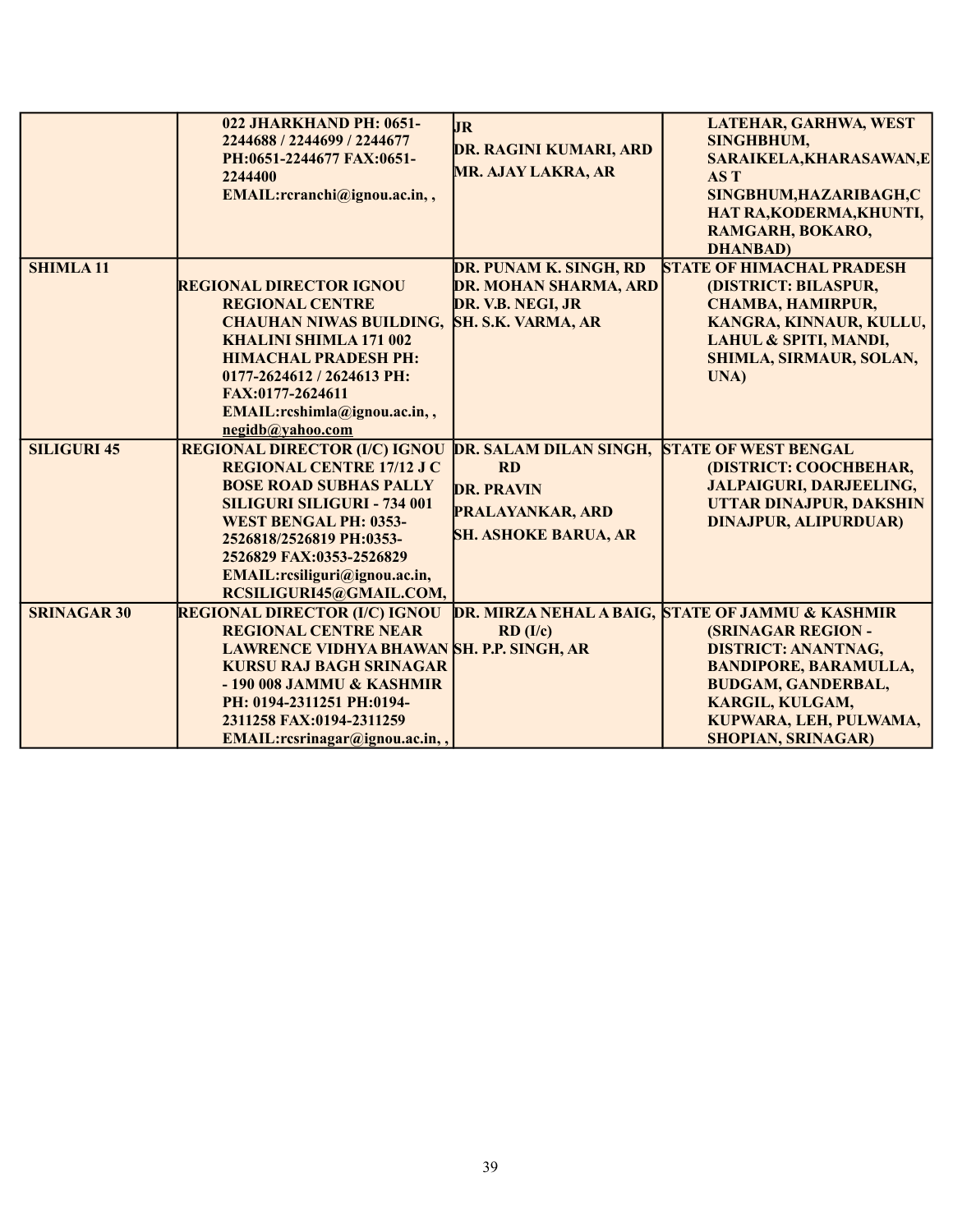# **RULES & REGULATIONS FOR OBTAINING PHOTOCOPY OF THE ANSWER SCRIPT:**

- 1. Photocopy(ies) of the answer script(s) shall be provided to the students from December-2008 term-end examination (TEE), onwards.
- 2. The fee for photocopy of the answer script shall be Rs. 100/- (Rupees One Hundered Only) per course. Fee shall be paid in the form of a Demand Draft drawn in favour of IGNOU and payable at New Delhi.
- 3. Application form without self attested photocopy of the Identity Card of the student will not be entertained.
- 4. Student's application form for photocopy(ies) of the answer script(s) shall reach the Concerned Authority (as mentioned below in the last para) alongwith the prescribed fee within 45 days from the date of declaration of results. The date of receipt of application for June term-end examination shall be by  $15<sup>th</sup>$  October and for December term-end examination by  $15<sup>th</sup>$  April or within 45 days from the date of declaration of result on the University's website, whichever your later.
- 5. The students, who find that any portion of the answer was not evaluated or any totaling error is noticed, may point out the same and submit their representation alongwith a copy of the answer script supplied to them within 15 days. No other query regarding evaluation of answer script shall be entertained.
- 6. The students, who intend to apply for photocopy(ies) of the answer script(s) may simultaneously apply for re-evaluation, if they so desire. The last date for submission of application for re-evaluation will not be extended to facilitate them to point out discrepancy in the evaluation.
- 7. The application form duly filled-in may be sent to the following address except CPE & DPE programmes:-

| Sl.No. | of Evaluation<br><b>Address</b> | Jurisdiction of Evaluation Centre                |
|--------|---------------------------------|--------------------------------------------------|
|        | Centre                          |                                                  |
|        | Dy. Registrar                   | All Examination Centres within Delhi, Faridabad, |
|        | <b>Evaluation Centre</b>        | Gurgaon, Noida and Ghaziabad                     |
|        | Block-5, IGNOU                  |                                                  |
|        | Maidan Garhi                    |                                                  |
|        | New Delhi-110068                |                                                  |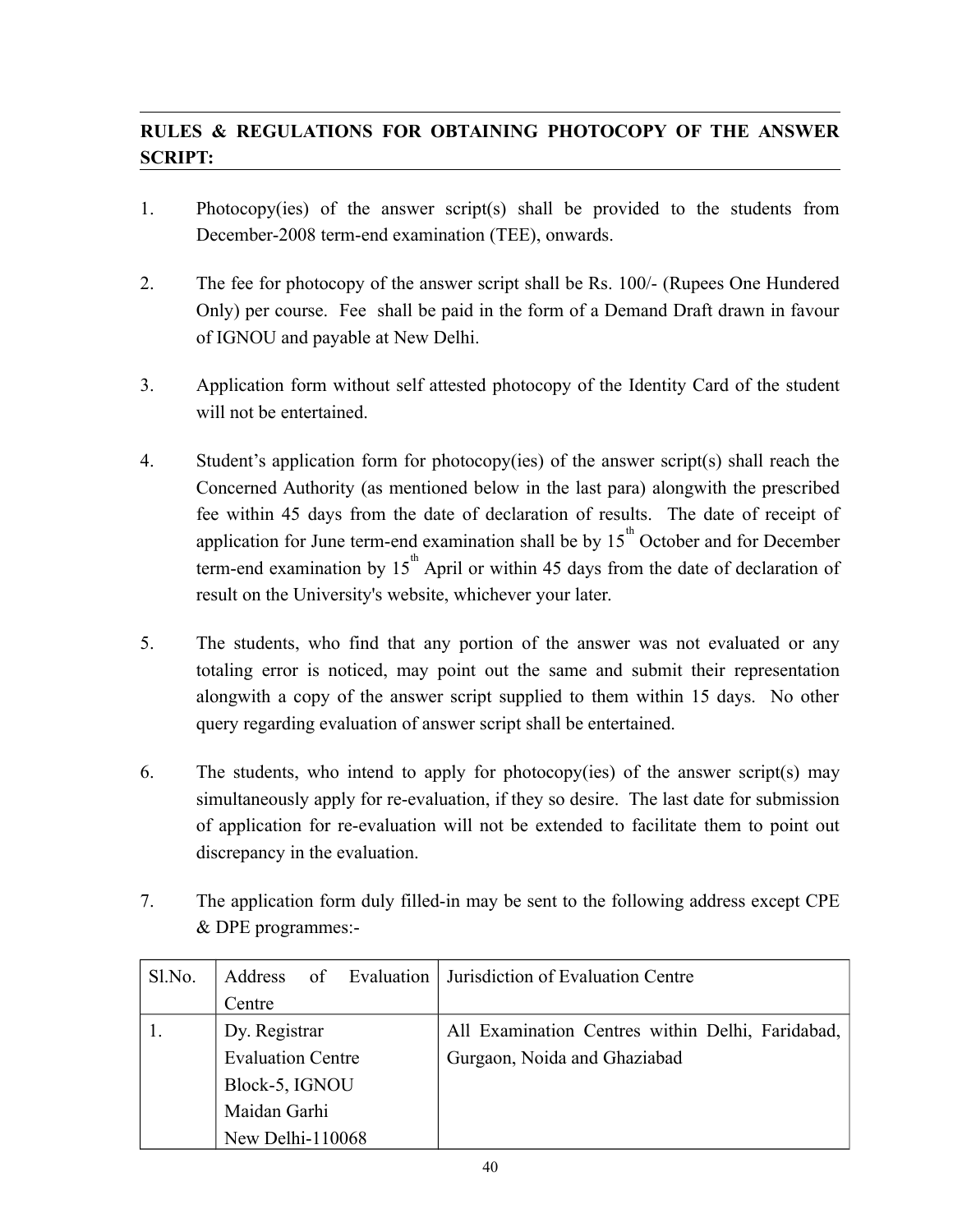| 2. | Dy. Registrar<br><b>Evaluation Centre</b><br>Periyar Thidal<br>No.50,<br><b>EVK</b><br>Sampath<br>Road<br>Vepery<br>Chennai $-600007$                           | All Examination Centres in Andhra Pradesh, Kerala,<br>Karnataka, Tamil Nadu (area under Madurai RC),<br>and Maharastra (area under Pune RC), Andaman &<br>Nicobar Islands                     |
|----|-----------------------------------------------------------------------------------------------------------------------------------------------------------------|-----------------------------------------------------------------------------------------------------------------------------------------------------------------------------------------------|
| 3. | Dy. Registrar<br><b>Evaluation Centre</b><br><b>IGNOU Regional Centre</b><br>$2^{nd}$<br>Floor,<br>Biscomaun<br>Tower<br>W. Gandhi Maidan<br>Patna -800 001     | All Examination Centres in Orissa, West Bengal,<br>Jharkhand, Chattisgarh, Uttar Pradesh (area under<br>the jurisdiction of Lucknow RC), Bihar (area under<br>Darbhanga RC)                   |
| 4. | Dy. Registrar<br><b>Evaluation Centre</b><br><b>IGNOU Regional Centre</b><br>B-1/33, Sector-H, Aliganj<br>Lucknow $-226024$                                     | All Examination Centres in Himachal Pradesh,<br>Uttaranchal, J&K, Uttar Pradesh<br>(areas under<br>Varanasi & Aligarh RCs) Chandigarh, Haryana,<br>Punjab, Bihar (areas under Patna RC) Assam |
| 5  | Dy. Registrar<br><b>Evaluation Centre</b><br><b>IGNOU Regional Centre</b><br>1 <sup>st</sup> Floor, MSFC Building<br>270, Senapati Bapat Road<br>Pune $-411016$ | Examination Centres<br>Gujrat,<br>Madhya<br>All<br>in<br>Pradesh, Mumbai, Maharastra (areas under Mumbai<br>and Nagpur RCs) Rajasthan, Tamil Nadu (area<br>under Chennai RC), Goa             |
| 6  | Dy. Registrar<br><b>Evaluation Centre</b><br><b>IGNOU Regional Centre</b><br>H/No.71, GMC Road<br>Christian Basti<br>Guwahati - 781 005                         | All Examination Centres in Tripura, Nagaland,<br>Mizoram, Sikkim, Manipur, Arunachal Pradesh,<br>Meghalaya                                                                                    |

8. For the photocopy(ies) of the answer script(s) of CPE & DPE programmes, the application form may be sent to the Regional Centre concerned.